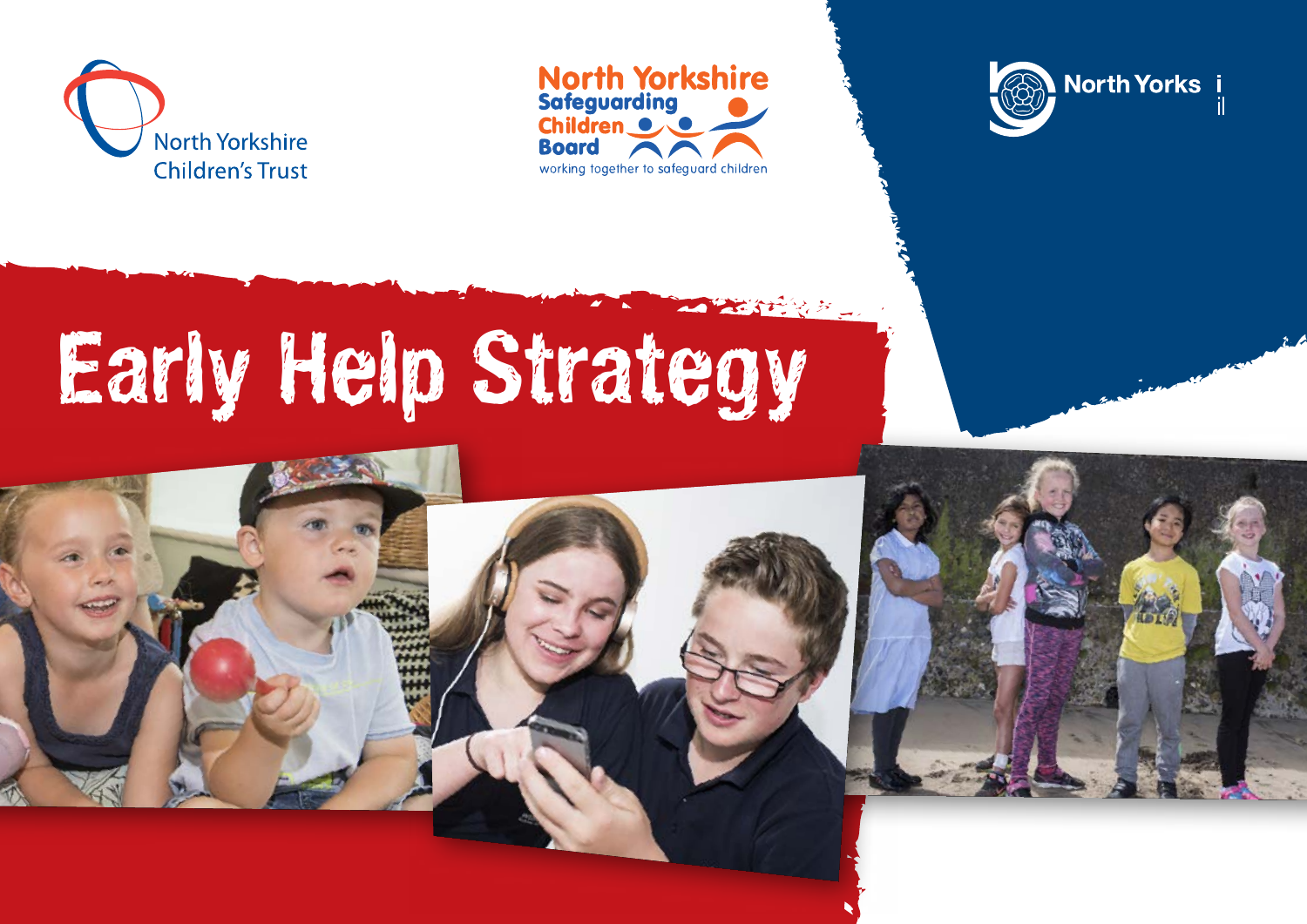### Early Help Strategy Early Help Strategy

### **Contents**

2 - 4 / 1

| 1              |                   |                                                  |
|----------------|-------------------|--------------------------------------------------|
| $\overline{2}$ |                   |                                                  |
| 3              |                   |                                                  |
| 4              |                   |                                                  |
| 5              |                   |                                                  |
| $6\phantom{1}$ |                   |                                                  |
| $\overline{7}$ |                   |                                                  |
| 8              |                   |                                                  |
| 9              |                   |                                                  |
| 10             |                   | <b>Working with children our shared approach</b> |
| 11             |                   |                                                  |
| 12             |                   |                                                  |
|                | <b>Appendix A</b> | Early Help Assessment & TAF meeting form 19      |
|                | <b>Appendix B</b> |                                                  |
|                | <b>Appendix C</b> |                                                  |
|                | <b>Appendix D</b> |                                                  |

计定数

 $\mathcal{L}_{\mathbf{S}_i}$ 'N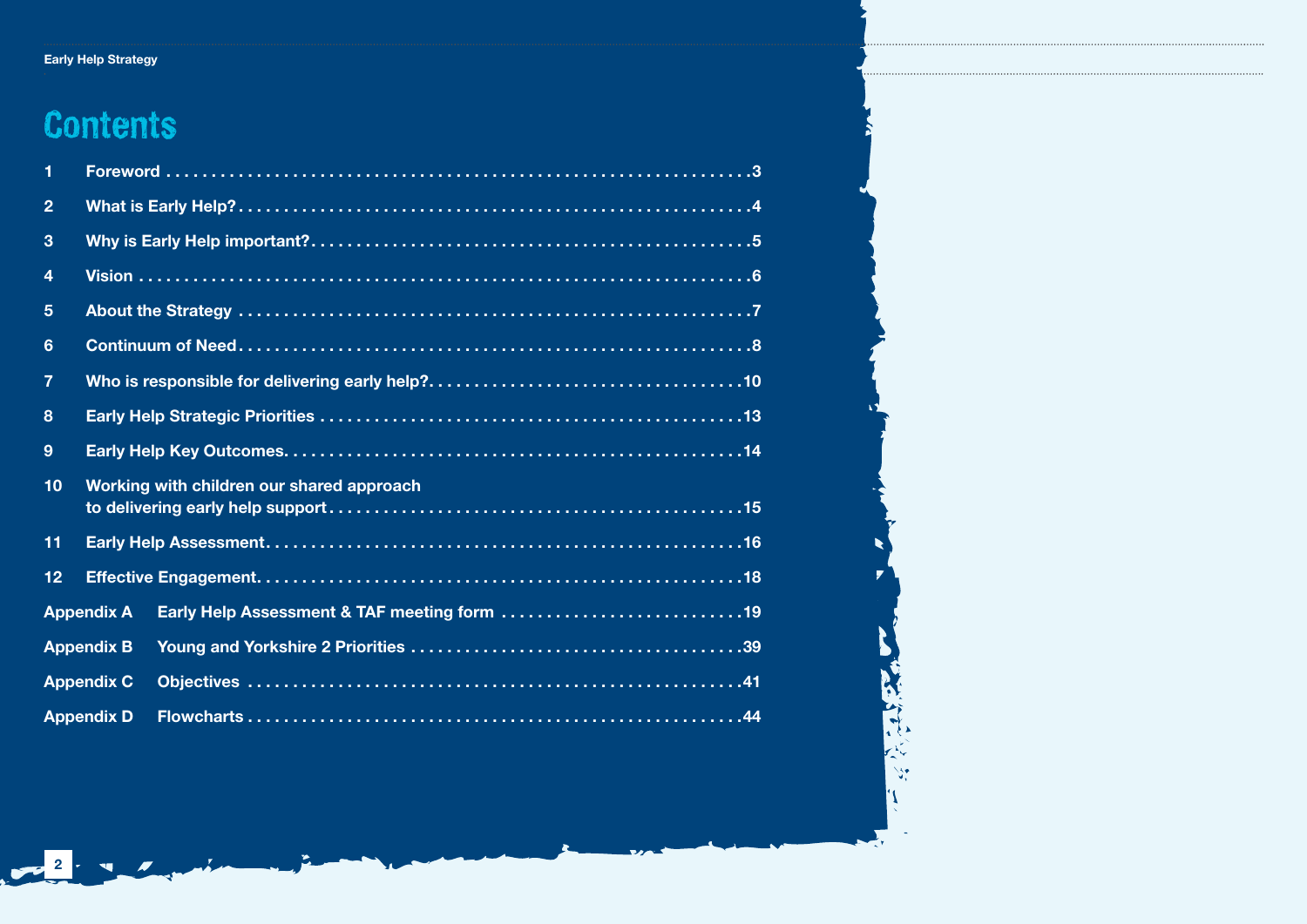### Foreword

We are delighted to introduce the new Early Help strategy for North Yorkshire. It is the embodiment of our joint will as Partners to ensure that we work in the most effective, co-ordinated way as early as possible when children and families need our joint support and help.

This strategy ensures the effective delivery of the key principles defned in Working Together to Safeguard Children 2018 which we all, as partners have a statutory responsibility to co-operate with and contribute to.

The strategy is just the beginning. We will need to work with partners to introduce and embed the framework, develop skills and knowledge in our workforce, and ensure practitioners are confdent with the approach. I have no doubt that we will grow this slowly and considerably over time.

At the heart of the strategy is a well-known practice model used throughout North Yorkshire already, so it will feel familiar to many partners. It builds on families' strengths, keeps language simple, and is clear about goals and progress. This means we do things with children and families, not to them, whilst using the family and wider network of friends and others to develop and support plans.

The right support at the right time and place is our joint ambition. We want partners and practitioners to feel well supported, knowledgeable and able to meet the needs of children and families as early as possible.

We know this will take time, but it is the right thing to do.



County Councillor Janet Sanderson Executive Member for Children and Young People's Service

 $\mathbf{z}$  is a subset of  $\mathbf{z}$ 



Stuart Carlton Corporate Director of Children and Young People's Service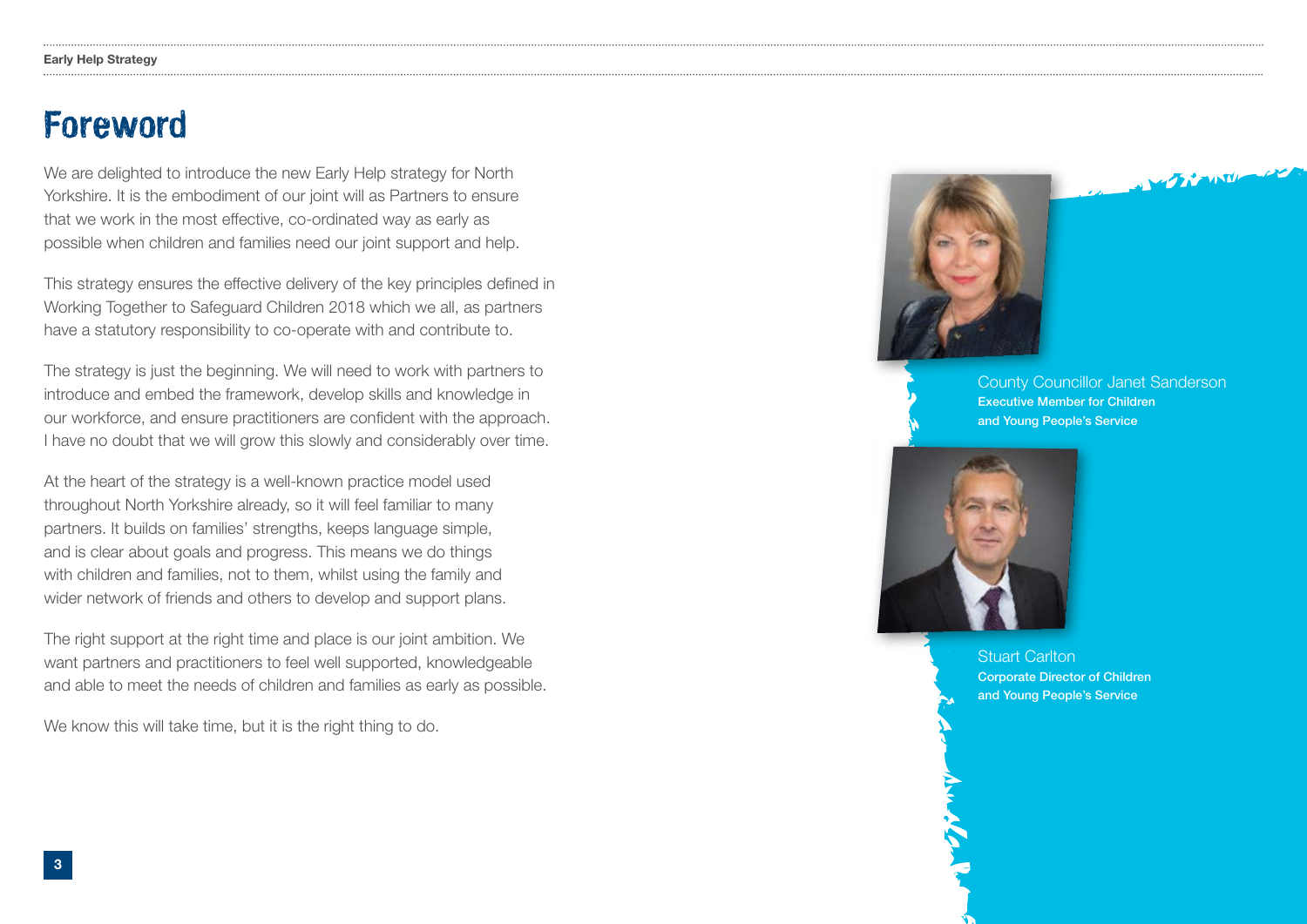### 2. What is Early Help?

'Working Together to Safeguard Children 2018' statutory guidance re-emphasises the crucial role of effective Early Help and focusses on the collective responsibility of all agencies to identify, assess and provide effective Early Help services and states:

'Providing Early Help is more effective in promoting the welfare of children than reacting later. Early Help means providing support as soon as a problem emerges, at any point in a child's life, from the foundation years through to the teenage years. Early Help can also prevent further problems arising, for example, if it is provided as part of a support plan where a child has returned home to their family from care.'

Working Together to Safeguard Children, HM Government, 2018

Early Help provides support when need is identifed at any point in a child's life. It is not a specifc service but a collaborative approach across all agencies and partners to work with children, young people and families to prevent the need for statutory intervention. The purpose of Early Help is to enable families to build on strengths, promote resilience to sustain positive changes and enable them to fnd their own solutions in future. Understanding their own support networks of family and friends who can assist in promoting positive outcomes long term. It includes universal and targeted services that are designed to prevent and reduce problems from escalating and can also help families move from statutory services back to targeted support.

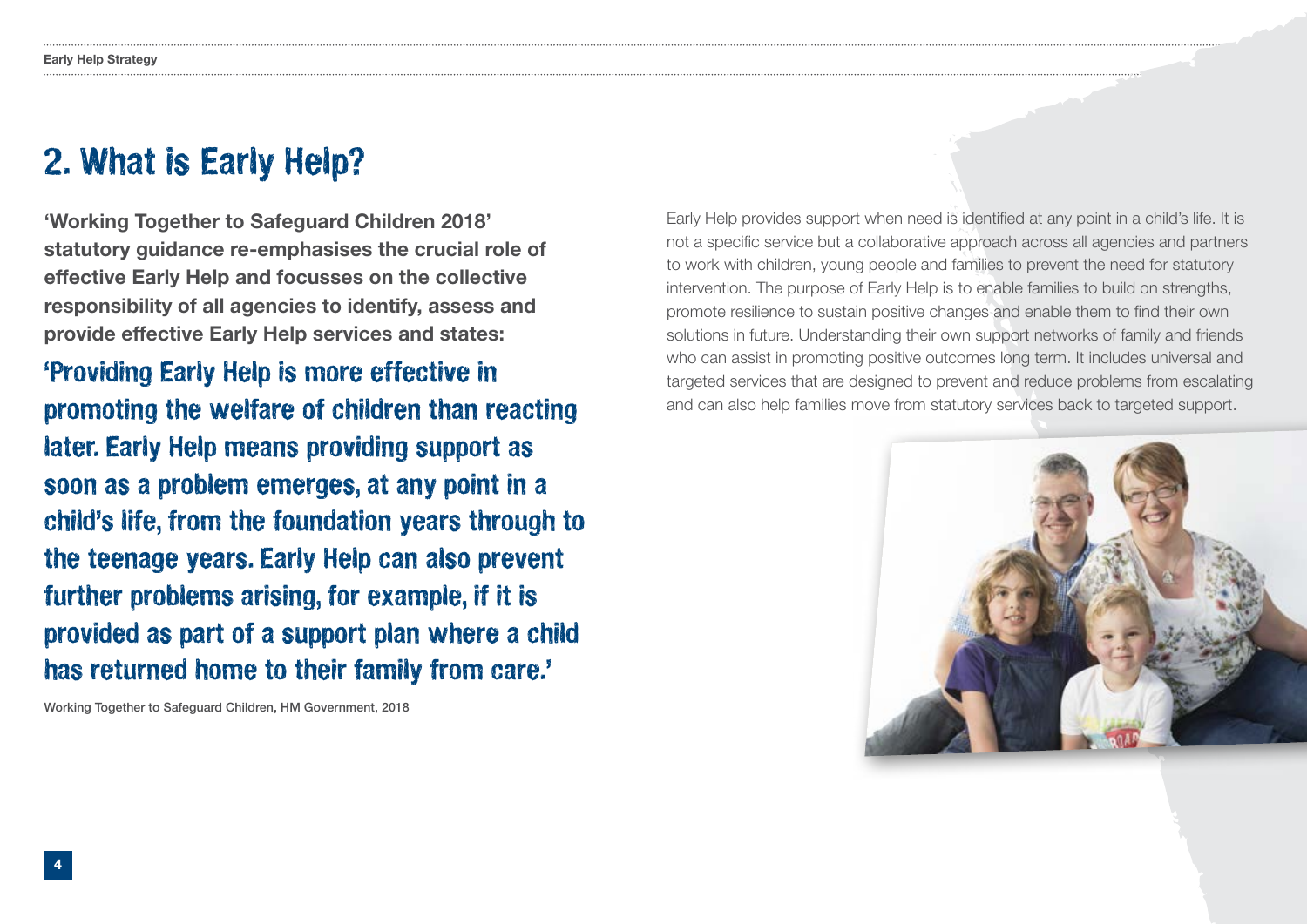### 3. Why is Early Help Important?

In addition to the statutory guidance, a number of national reviews have identifed a growing body of evidence on the effectiveness of Early Help for children and their families. These include Graham Allen on the benefit of early intervention programmes, Dame Clare Tickell on the Early Years Foundation Stage and Frank Field's review on poverty.

In the Review of Child Protection Report, 2011, Munro highlighted that *'preventative services can do more to reduce abuse and neglect than reactive services'.* 

*The Cost of Late Intervention: Early Intervention Foundation analysis 2016* – estimated the cost of late intervention to be £17 billion or £287 per head of the population across England and Wales. This relates to the cost of the acute, statutory and essential benefits and services required when children and young people experience signifcant diffculties in life, many of which might have been prevented. The largest individual costs are:

- £5.3 billion spent on Looked After Children
- £5.2 billion associated with cases of domestic violence
- £2.7 billion spent on benefits for young people who are not in education, employment or training (NEET) The cost is spread across different areas of the public sector, with the largest shares borne by:
- Local authorities (£6.4 billion)
- NHS (£3.7 billion)
- DWP (£2.7 billion)

The figure estimated to be spent by national and local agencies in North Yorkshire was £125 million (£207 per head).

Our ambition is to improve outcomes for all children and young people. For some children this will only be achieved with support from professionals and services. Where this is the case, children will be placed at the centre of decisions with coordinated local arrangements in place to ensure that services are based on a clear understanding of the needs and views of children and their families.

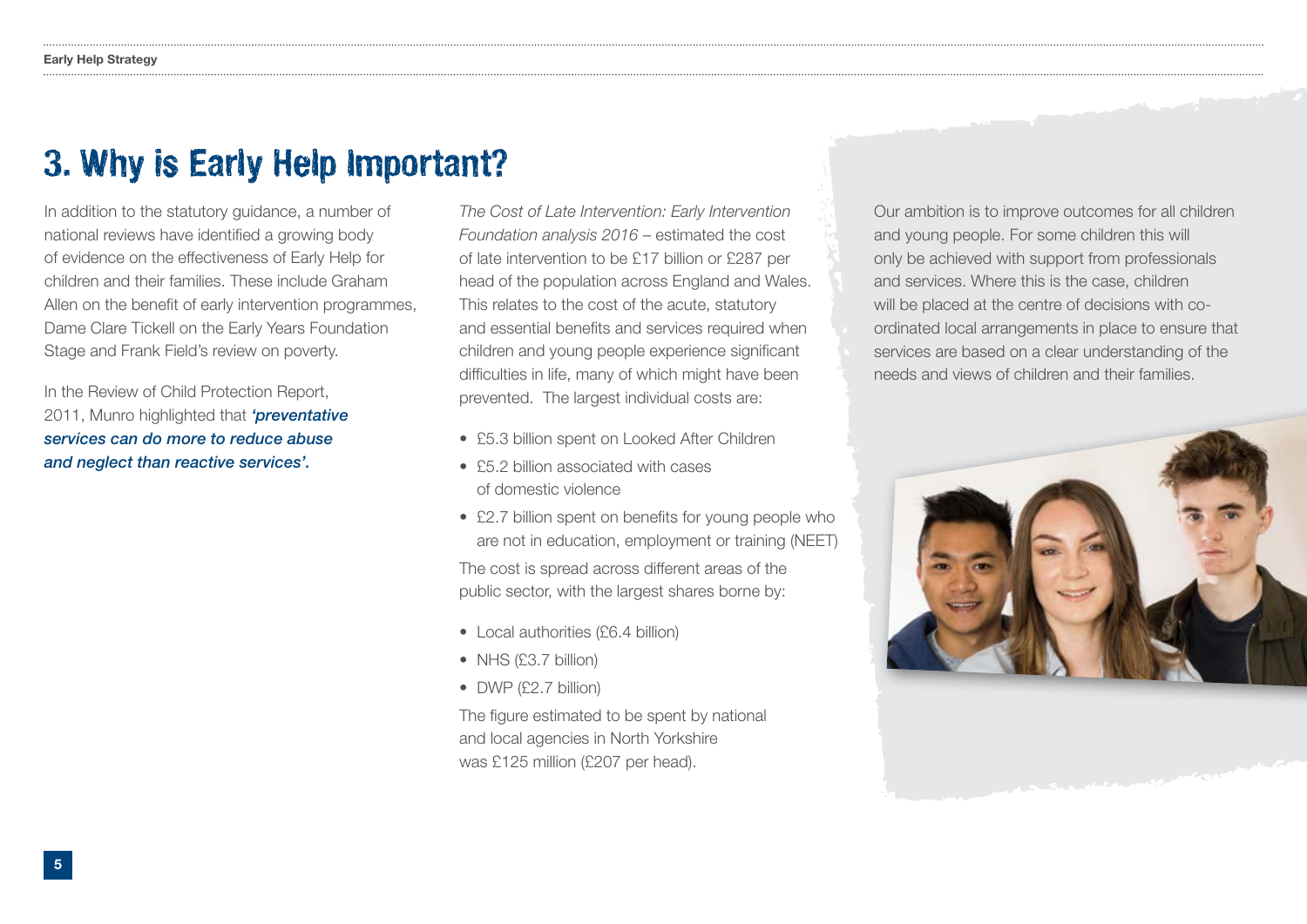### 4. Vision

6

Our Children & Young Peoples Plan, 'Young & Yorkshire 2', sets out our Vision for Children (See Fig.1): -

### A place of opportunity where all children and young people are happy, healthy and achieving

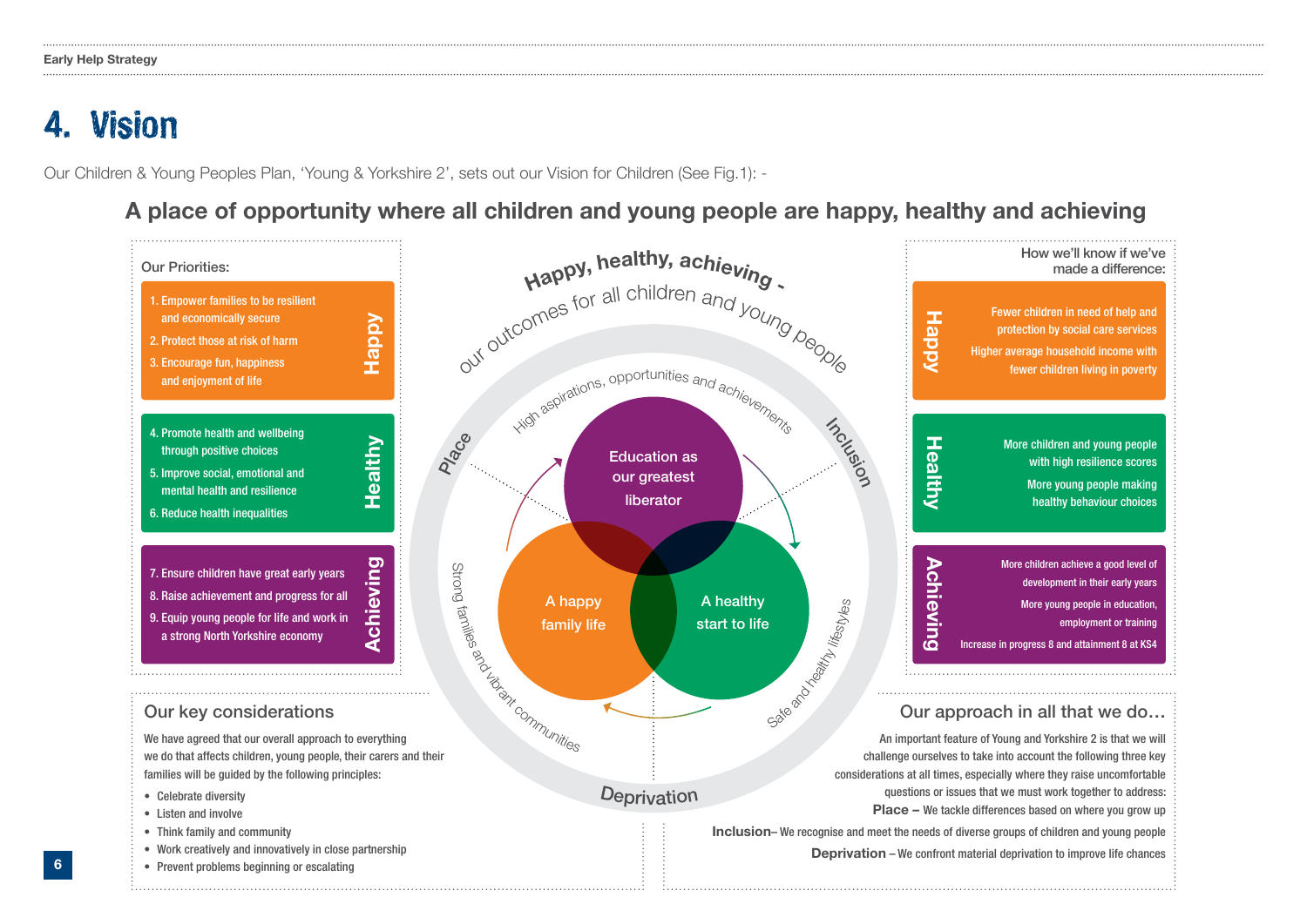### 5. About the Strategy

North Yorkshire is a great place to live and grow up, where the majority of children and young people live with families who are happy, healthy, safe and have loving relationships. However, there are children who will experience challenges in their day to day lives which will make growing up and reaching their full potential more difficult. Effective Early Help ensures children, young people and their families receive the right help, at the right time from the right service and most importantly, where possible, from the person they have an existing, positive relationship with.

This strategy aims to create a shared approach to meeting enhanced need across the wider children's workforce and we recognise the need to support agencies to develop the skills and expertise in this shared approach. Just as this strategy creates and endorses a principle of working with families, not doing to, it establishes the foundation of the local authority working together with partners to facilitate a move to a shared approach.

There is overwhelming evidence that children's life chances can be predicted by their development in the first five years of life. The quality of the caring and learning opportunities experienced during this time has a significant impact on how well the brain and emotional resilience develops.

During this critical development period we want all children to have the opportunities they need to develop their health, skills and knowledge to enable them to have the best possible start in life and through their journey to adulthood.

It is the responsibility of all agencies working with children and young people to ensure a joined up approach to support (Working Together 2018). This strategy sets out our ambition for Early Help services across North Yorkshire, describing how partners will work together to strategically plan and deliver services, outlining:

- The steps that we will take to streamline the Early Help processes;
- The support to be provided to ensure that services are effectively working together;
- How we will keep children & families at the centre of our services;
- How we will deliver Early Help and support at the earliest opportunity;
- How we will know that the Early Help is working. The content, principles and moral purpose of this strategy have been ratifed and fully supported by North Yorkshire's Children's Trust Board and North Yorkshire Safeguarding Children's Board.

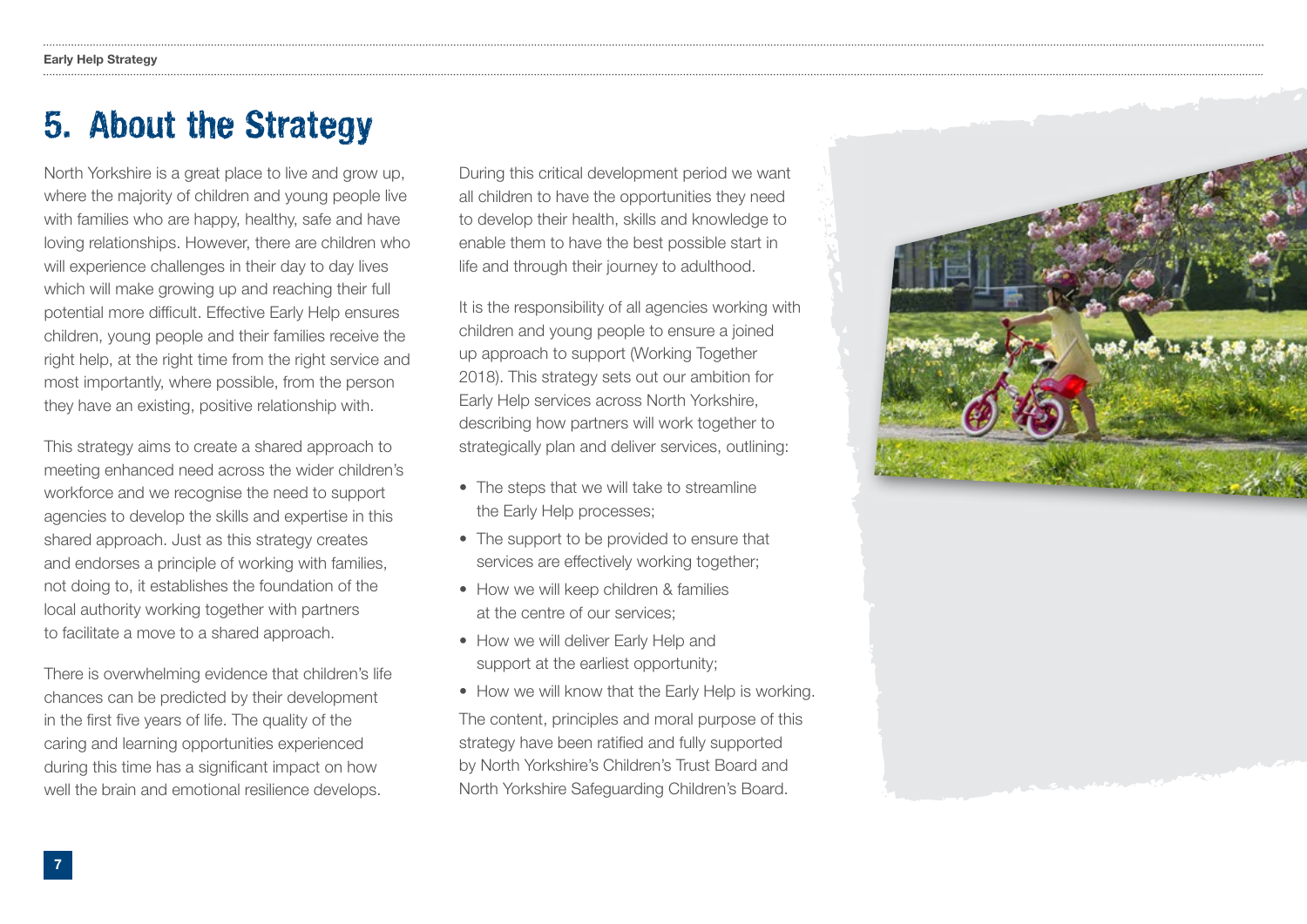### 6. Continuum of Need

Children & families can access support and Early Help through universal services for example a midwife, General Practitioner, schools, 0-19 Healthy Child Practitioners, early years providers or Children and Family Hubs. All agencies and services have a duty to work together to identify, assess and respond to Early Help needs. This strategy will move us to a position of having one agreed assessment tool and shared plan across the partnership that we all subscribe to.



If in doubt please discuss with the Early Help Consultant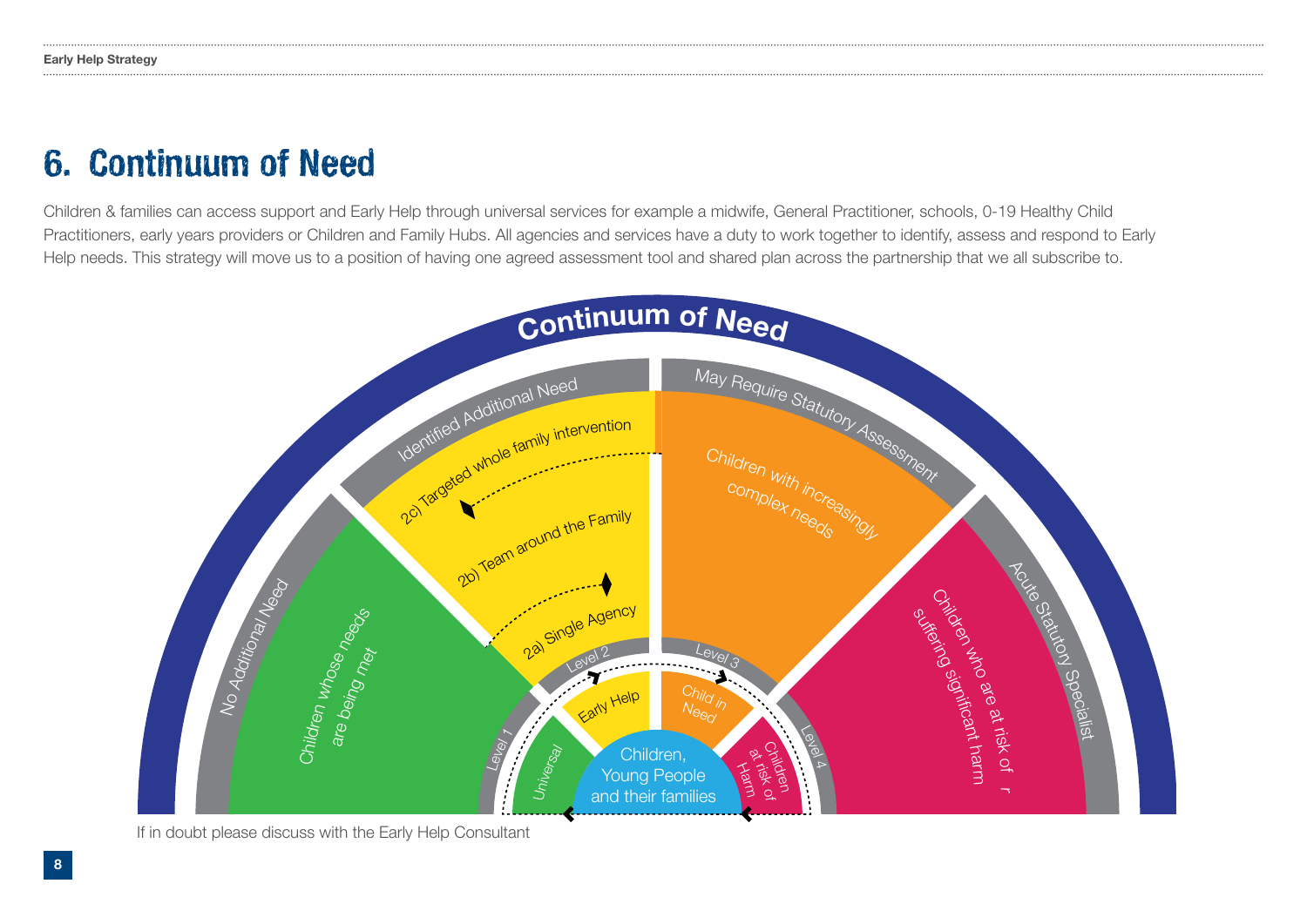### Early Help Strategy

The Continuum of Need outlines the 4 levels of support available to a child, young person and their family. If there is any doubt of the level of support needed please discuss with the early help consultant:

### Level 1 (universal)

Most children reach their full potential through the care of their families, communities and the support of a range of services provided universally e.g. schools, primary health care and leisure services, and voluntary universal groups. (For schools please also refer to North Yorkshire County Council's Ladder of intervention).

### Level 2 (vulnerable)

From time to time some children will become vulnerable and will require additional support because of their own development, family circumstances or environmental factors. These children and young people are at risk of not reaching their full potential and life chances may be impaired without the provision of additional interventions. Early Help can be delivered by an individual from single universal agencies who is known to the child and has developed a unique relationship based on trust and respect. The worker, identifed as an Early Help Champion, will provide the help and support required either as a single agency or through a coordinated response (Level 2a).

Early Help Champions can complete Early Help Assessments (EHA) and deliver enhanced support to address assessed needs. Where necessary the Early Help Champions will coordinate Team around the Family (TAF) meetings, which ensure an appropriate multi-agency response to escalating needs. Early Help Champions can be supported in their role by dedicated Early Help Consultants (Level 2b).

Where cases become more complex with escalating concerns a discussion can be held with the Early Help Consultant to agree if a request needs to be made to Children and Families Service for a Children and Families Worker who would provide interventions in the home and pick up the role as Early Help Champion to continue to coordinate a multi-agency response (Level 2c).

### Level 3 (complex)

Children and young people whose needs are more complex, based on the range of needs and depth or signifcance of the needs. They are at risk of social or educational exclusion. Their health, welfare, social or educational development is being impaired and life chances will be impaired without the provision of additional services.

### Level 4 (critical)

Children and young people whose needs are complex and enduring. They are at risk of significant harm or removal from home. Children can move across and between these levels of vulnerability according to their particular circumstances. The divisions between the levels should not be conceived of as 'hard and fast'. The presence of single or multiple combinations of factors, the age of the child and protective factors will all need to be taken into account.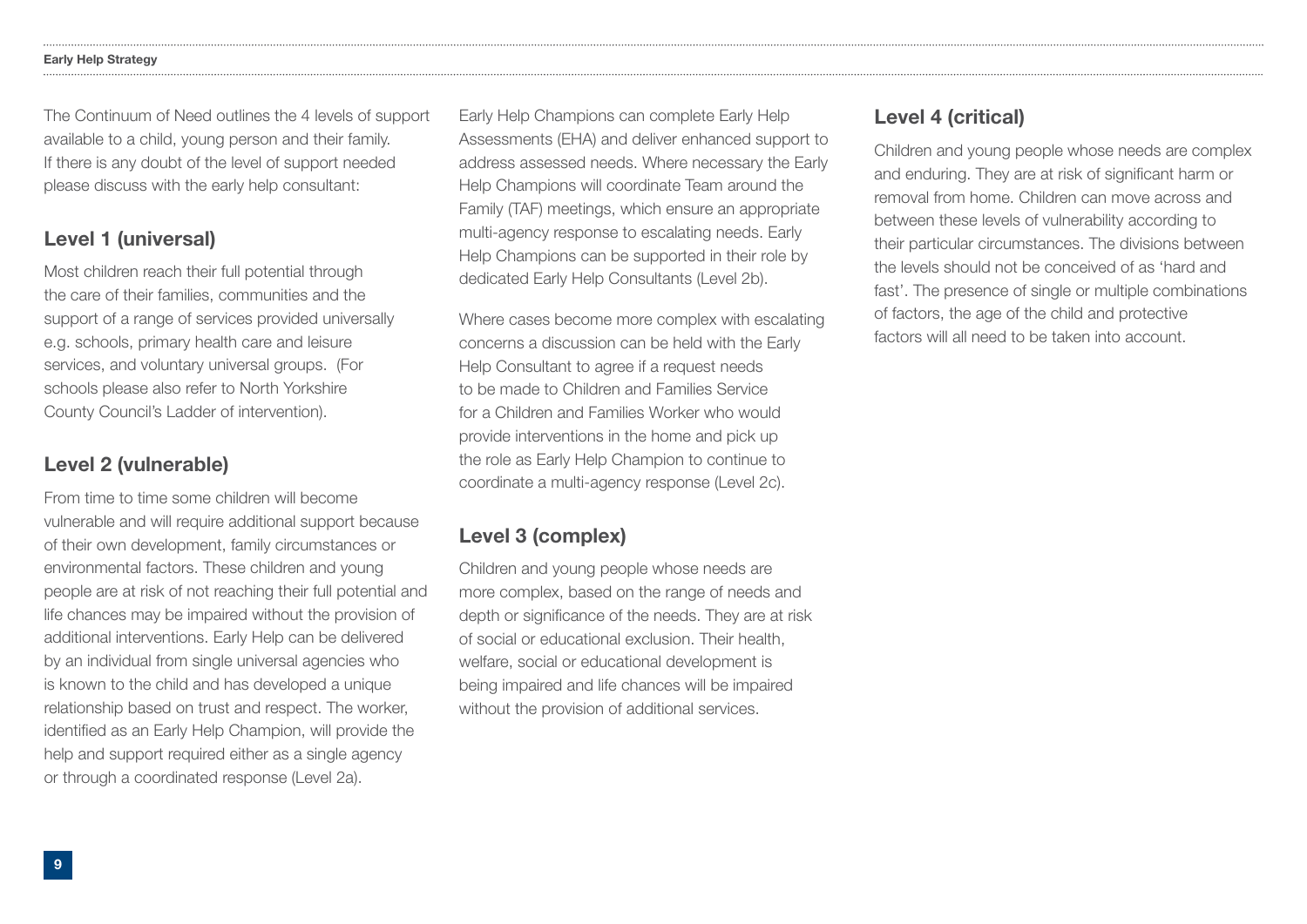### 7. Who is responsible for delivering Early Help?

Working Together 2018, clearly sets out that effective Early Help relies upon local agencies:

- Working together to identify children and families who need Early Help.
- Assessing the need
- Providing relevant services to address the need

In North Yorkshire every person working with or engaging with children and families, regardless of organisation, status or position, has a responsibility to support the delivery of Early Help and support the family to access appropriate services to enable positive parenting. Without cross sector shared responsibility whether public, private, voluntary or community, there is a risk of missing an opportunity to get help to children and families quickly and not addressing need at the earliest point. The voice of the family and crucially of the child whose development, wellbeing and welfare will be affected by unmet needs, will be sought at all stages of the Early Help offer.

When we identify need, we must support children and families back on to a safe, supportive and resilient path as soon as possible. At all times, we will aim to get children, young people and families in a position where they can be supported effectively by universal services and help families to help themselves. For this reason we are making Family Network Meetings (see Section 10.3) a significant feature of the new approach.

### 7.1. Early Help Champions

Early Help Champions are professionals from across the children's workforce (for example schools, health, police, early years providers, voluntary and community sector, housing, etc.) who through strong and resilient relationships with children and their families, identify and respond to need at the earliest opportunity. They complete Early Help Assessments and deliver enhanced support to address assessed needs. Where necessary the Early Help Champions will coordinate Team around the Family (TAF) meetings, which ensure an appropriate multi-agency response to escalating needs. Early Help Champions can be supported in their role by dedicated Early Help Consultants.

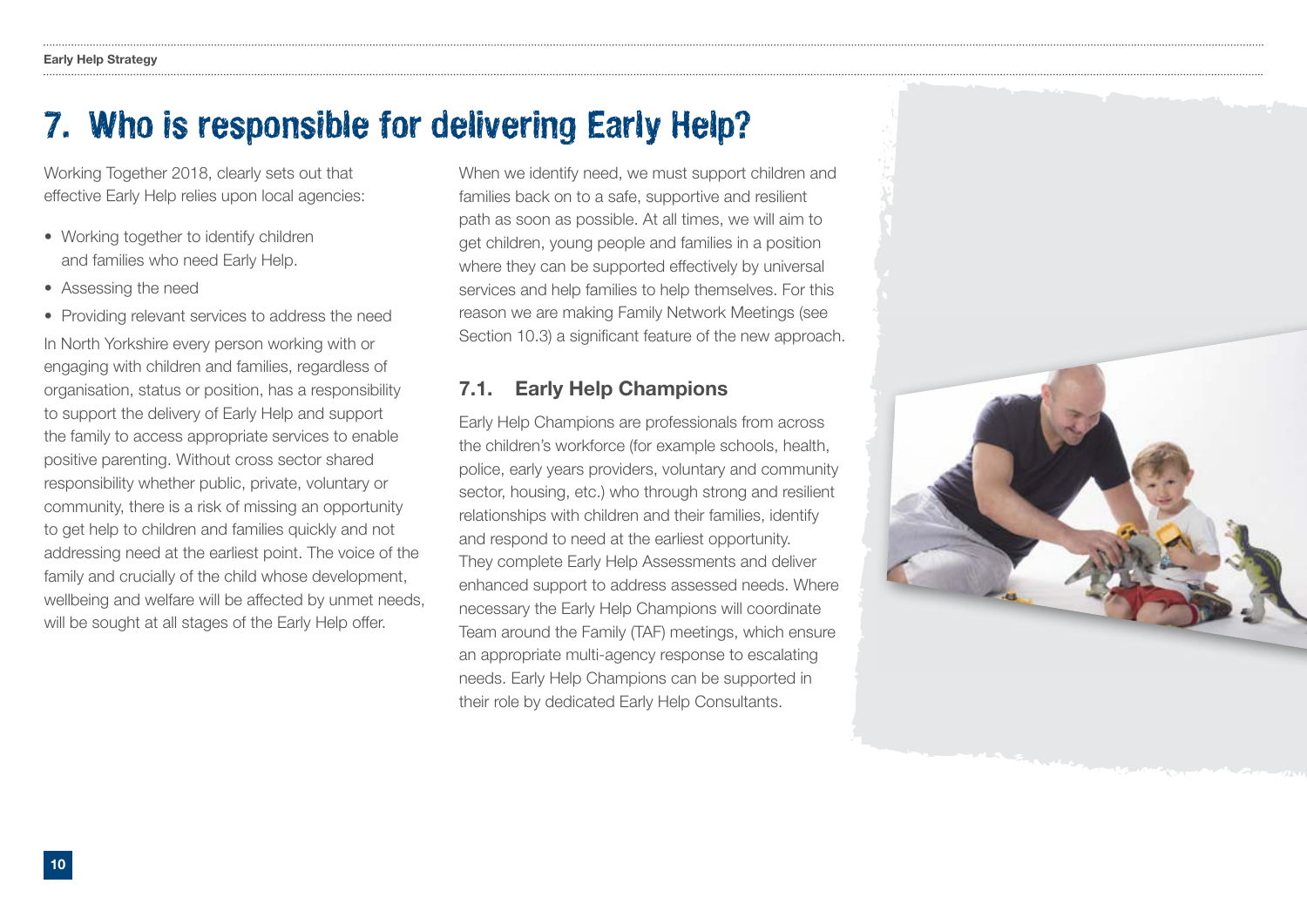### 7.2. Early Help Consultants

Early Help Consultants have a critical role in supporting the delivery of our priorities by providing advice, guidance, a point of entry to the system and workforce development across the partnership. They will:-

| Level 1                                                                                                                                     | <b>Level 2</b>                                                                                                                                                 |
|---------------------------------------------------------------------------------------------------------------------------------------------|----------------------------------------------------------------------------------------------------------------------------------------------------------------|
| • Be the first point of contact for advice and guidance, when an agency<br>is unclear if a contact needs to be made to the Local Authority; | • Support schools and other agencies to identify and respond to need and know<br>when the level of need requires escalation to targeted or statutory services; |
| • Advise if the child or family is already open to a children and families service;                                                         | • Identify if something more than a universal response is needed but needs can                                                                                 |
| • Support others to complete an Early Help Asssessment;                                                                                     | still be met by an enhanced level of support and connecting people back to<br>their family and community networks. The Early Help Consultants will be able     |
| • Support Early Help Champions across the partnership, to understand                                                                        | to offer professional guidance and support on how this can be achieved;                                                                                        |
| and co-ordinate the Team around the Family process;                                                                                         | • Hold a discussion with the Early Help Champion when the support has not                                                                                      |
| • Develop skills and knowledge across the partnership around our                                                                            | resolved the problems the family are facing, to agree if a request needs to be                                                                                 |
| strengths based approach to the effective delivery of Early Help                                                                            | made to the Children and Families Service for a Children and Families Worker;                                                                                  |
| through briefings, workforce development, advice and guidance;                                                                              | • Identify where cases get 'stuck' or are escalating towards                                                                                                   |
| • Work closely with our Stronger Communities Team to build                                                                                  | targeted needs. Early Help Consultants will discuss the needs of                                                                                               |
| community capacity aroud these lower levels of need;                                                                                        | the child and family and agree the appropriate response;                                                                                                       |
| • Provide support and challenge to agencies completing Early Help                                                                           | • Support understanding and delivery of effective Family Network Meetings;                                                                                     |
| Assessments, to ensure that the work they are completing, alongside<br>children and families, has significant and sustained impact.         | • Advise on requesting an Early Help worker if there needs to be coordination                                                                                  |
|                                                                                                                                             | of complex services or intensive home based support is required.                                                                                               |

It is important that we capture the Team around the Family (TAF) activity being delivered so that we have an understanding of need and can continue to develop effective responses to these needs. This strategy will explore pathways and systems to ensure that information is recorded and shared appropriately and in-line with General Data protection regulations (GDPR).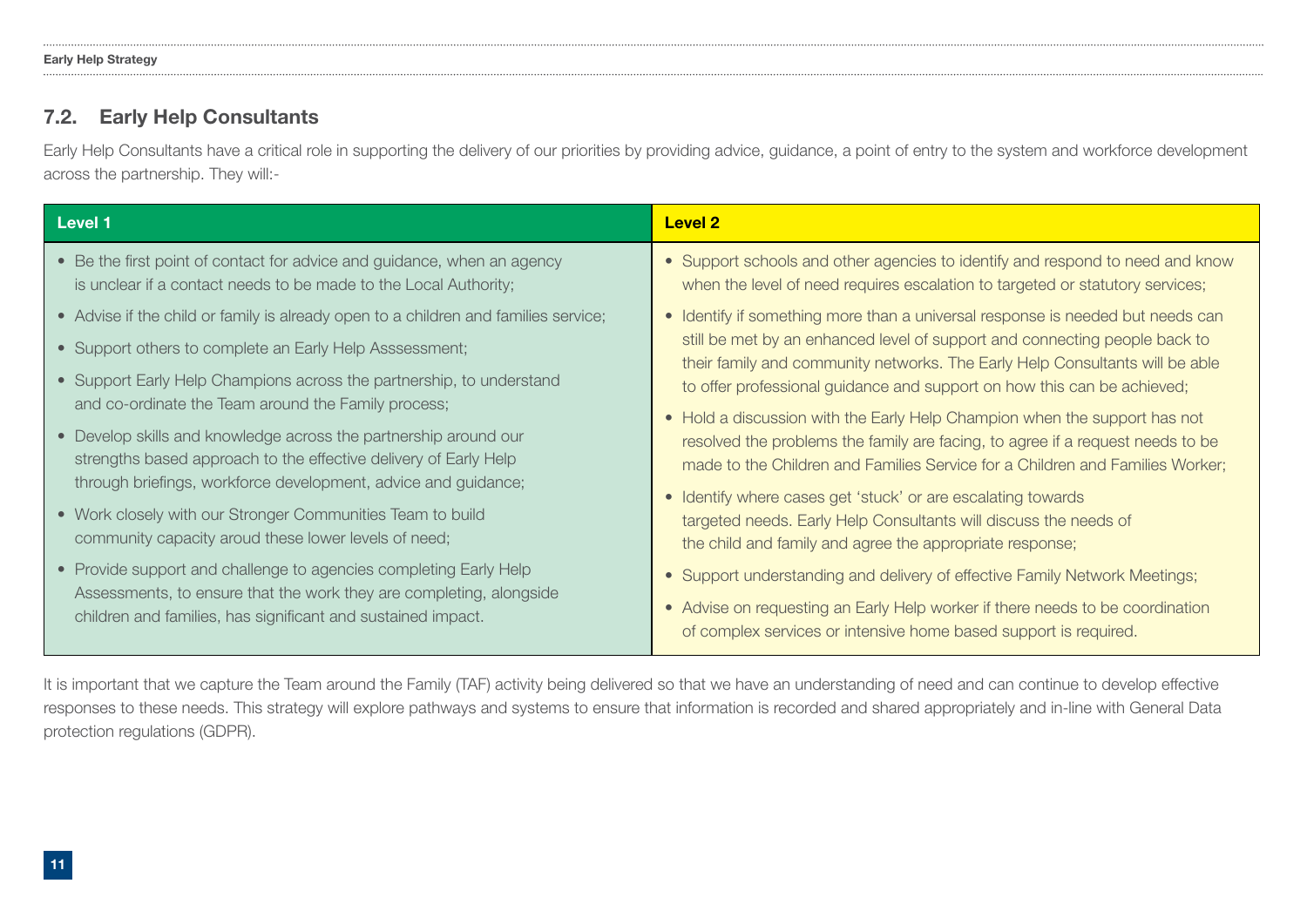### 7.3. Children and Families Early Help Workers

Children and Families Workers will be allocated to provide direct work to children and families where it has been identifed that needs cannot be met by a single agency or universal agencies working together and that additional support is required. In these cases the Children and Families workers may:

| Level 3                                                                                                                                                                                                                                                                                                                                                                                                                                                                                                                                                                                                                                                                                                                                                                                                                                              | Level 4                                                                                                                                                                                                                                                                                                                                                                                                                                                                                                                                                                                                                                          |
|------------------------------------------------------------------------------------------------------------------------------------------------------------------------------------------------------------------------------------------------------------------------------------------------------------------------------------------------------------------------------------------------------------------------------------------------------------------------------------------------------------------------------------------------------------------------------------------------------------------------------------------------------------------------------------------------------------------------------------------------------------------------------------------------------------------------------------------------------|--------------------------------------------------------------------------------------------------------------------------------------------------------------------------------------------------------------------------------------------------------------------------------------------------------------------------------------------------------------------------------------------------------------------------------------------------------------------------------------------------------------------------------------------------------------------------------------------------------------------------------------------------|
| • Become the Early Help Champion leading non-complex family<br>network meetings, team around the family meetings and family<br>plans alongside delivering direct evidence based interventions;<br>• Work with children and young people on social interaction skills, risky<br>and emotional behaviour and to support and promote engagement;<br>• Promote emotional wellbeing via planned interventions with<br>children, young people and their parents/carers;<br>• Undertake both group work and regular one to one sessions with<br>young people and families to develop and enhance parenting skills and<br>build relationships using evidence based models of intervention;<br>• Provide support/pro-social modelling around skills development, problem solving<br>and encouragement, in order to achieve positive and sustainable outcomes. | • Continue to complete direct work with children and families if due to escalating<br>concerns they become Child in Need (CiN) or Child Protection (CP);<br>• For cases where support from Early Help does not achieve the improvement<br>needed the case will be discussed with Children's Social Care Team to<br>determine if the child and their family need support from statutory services and<br>escalated through a 'Step Up'. On cases which have been 'stepped up' the<br>Children and Families Worker will, where appropriate, follow the journey of the<br>child and continue to support them to ensure relationships are maintained. |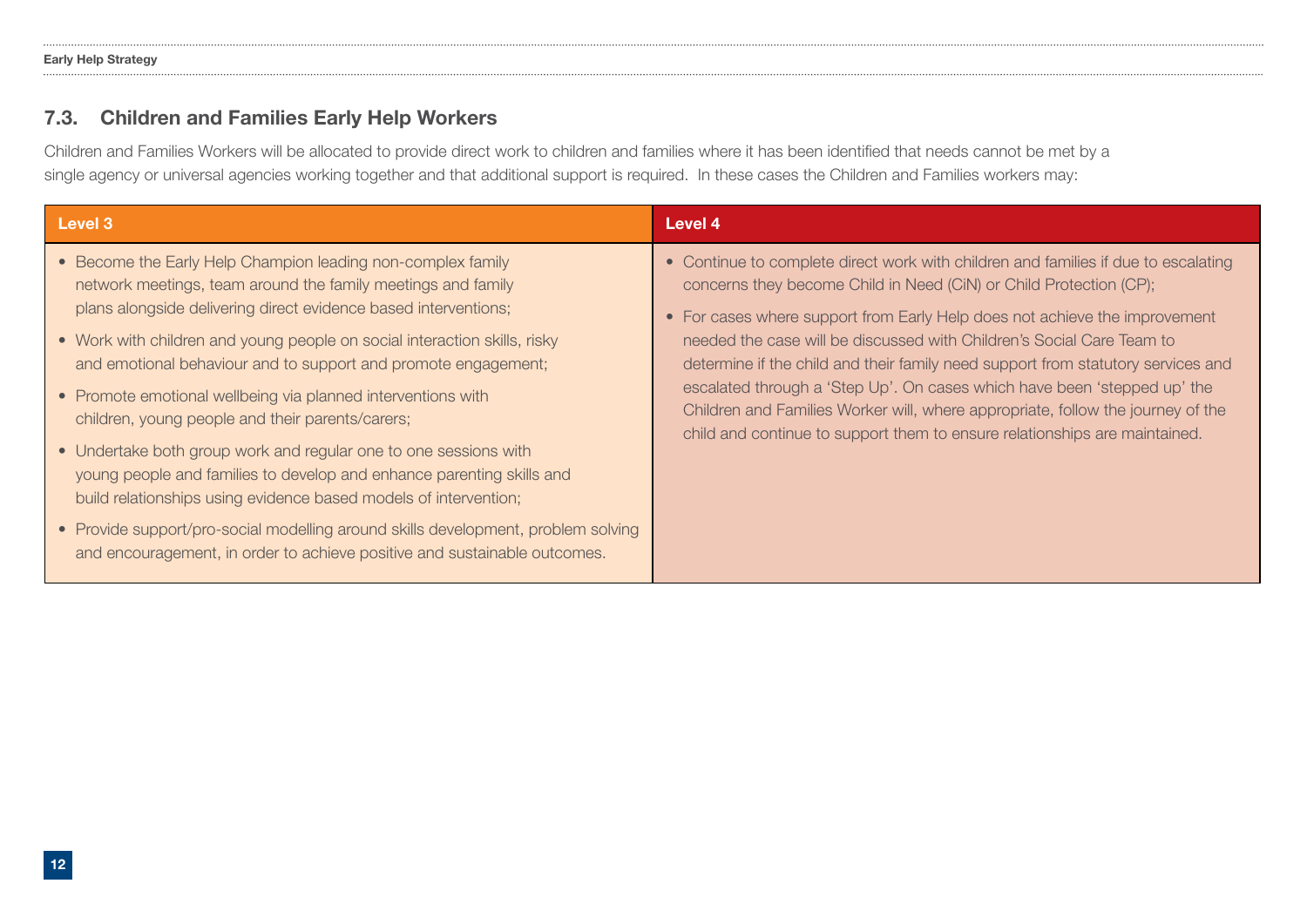### 8. Early Help Strategic Priorities

This strategy sets out a new direction of travel for the provision of Early Help services across North Yorkshire. In order to successfully deliver this we have set seven objectives (outlined below) along with potential outputs attached as Appendix A: -

| Improve early<br>identification<br>and response to<br>children in need<br>of enhanced<br>support, across<br>the partnership | To increase<br>community capacity<br>to support effective<br>early help delivery<br>in localities | Implement<br>'Signs of Safety'<br>methods across<br>the partnership<br>using strength<br>based support | Foster a strong<br>culture of<br>collaboration,<br>integration and<br>ownership for<br>solution focussed<br>interventions | Build on the No<br><b>Wrong Door</b><br>methodology<br>and contextual<br>safeguarding $-$<br>to implement<br>a partnership<br>approach to the<br>management of<br>risky adolescent<br>behaviour | Improve attendance<br>and inclusion and<br>reduce the number<br>of exclusions | Explore the use<br>of shared I.T.<br>systems to capture<br>early help activity<br>and outcomes |
|-----------------------------------------------------------------------------------------------------------------------------|---------------------------------------------------------------------------------------------------|--------------------------------------------------------------------------------------------------------|---------------------------------------------------------------------------------------------------------------------------|-------------------------------------------------------------------------------------------------------------------------------------------------------------------------------------------------|-------------------------------------------------------------------------------|------------------------------------------------------------------------------------------------|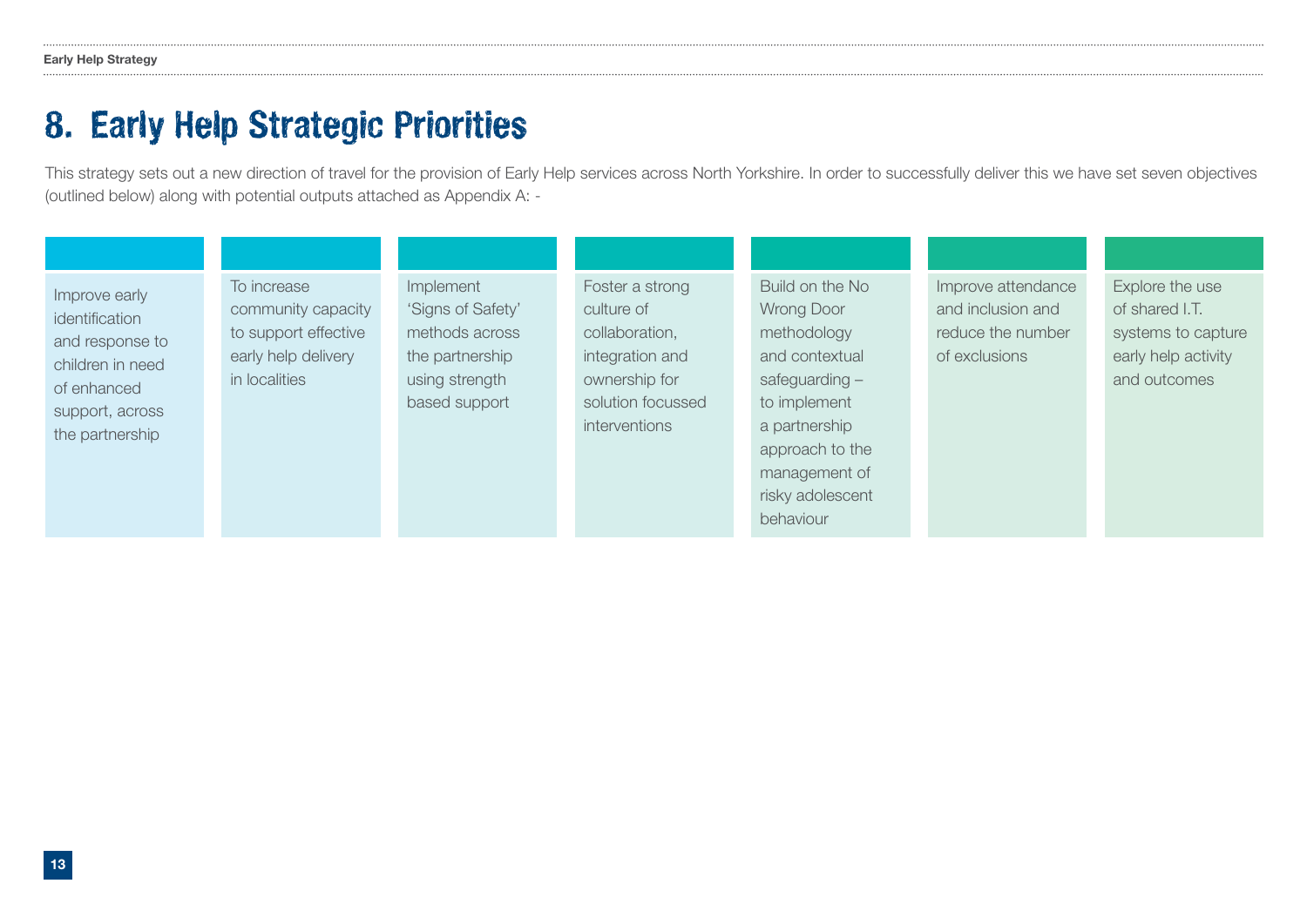### 9. Early Help Key Outcomes

Our Early Help Strategy will help us to deliver against our Young and Yorkshire priorities. Within these priorities are some key indicators that will help us to measure the overall success of this strategy which are outlined in Appendix B.

| <b>Priority 1 – Happy</b>                        |                                   |                                                     |
|--------------------------------------------------|-----------------------------------|-----------------------------------------------------|
| • Empower families to be resilient               | • Promote health and wellbeing    | • Ensure children have great early years            |
| and economically secure                          | through positive choices          | Raise achievement and progress for all<br>$\bullet$ |
| • Protect those at risk of harm                  | Improve social, emotional, mental | Equip young people for life and work in             |
| • Encourage fun, happiness and enjoyment of life | health and resilience             | a strong North Yorkshire economy                    |
|                                                  | • Reduce health inequalities      |                                                     |

Across the Children and Families Service, our Practice Framework is underpinned by a belief in keeping families together by delivering the right intervention at the right time and in the right place. We recognise the impact that positive relationships have in supporting change. At the heart of this strategy is an ambition that children and families should have some choice as to who can support them to achieve positive and sustainable outcomes.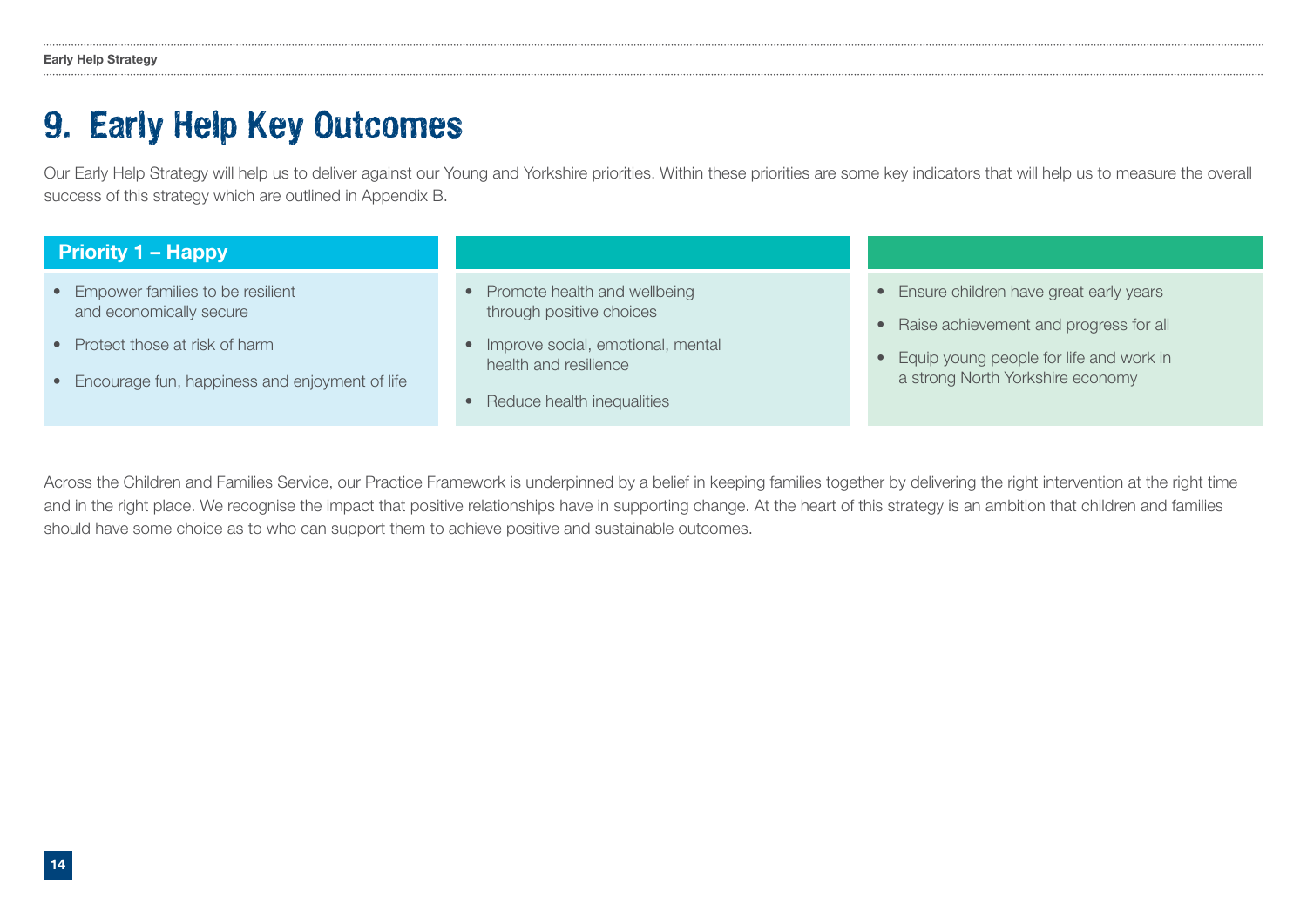### 10. Working with children - Our Shared Approach to Delivering Early Help Support

Effective relationships between workers, children and their family members are at the heart of what we want to achieve. We believe that strong relationships are key to helping children and families address additional needs and are committed to building on strengths we identify in a child and their family as a foundation for change. Our restorative practice model helps to repair and improve relationships across the child's network which is critical for sustaining positive changes. We will work to 'Signs of Safety' methodology as our overarching approach to ensure consistency and shared language when working with children and families. This enables the voice of the child to be consistently captured and considered and central to decision making.

### 10.1. Early Help Guides

We will develop a series of standalone guides for partners and services that will describe how to deliver Early Help, taking account of individual agency and service considerations. We want to work with all agencies to develop these guides but some examples of these are:-

- Early Help Guide for Schools
- Early Help Guide for 0-19 Healthy Child Practitioners
- Early Help Guide for GPs
- Early Help Guide for Early Years Providers
- Early Help Guide to SEND Services
- Early Help Guide to Youth Justice Services

### 10.2. Signs of Safety

Signs of Safety is a way of working with children and their families which uses strengths based techniques to focus on building safety and support with families and their networks to embed positive change. Signs of Safety has three key principles:

- Establishing constructive working relationships/ partnerships between professionals and family members and between professionals themselves.
- Engaging in critical thinking and maintaining a position of enquiry
- Staving grounded in everyday work of supporting children and families and creating safety

The Signs of Safety approach is designed to create a shared focus and understanding among all stakeholders but particularly the child and family, in understanding and responding to needs. It enables everyone to think their way into and through the case by using a shared approach and language. Crucially, it provides tools that enable us to capture and take account of the child's voice.

### 10.3. Family Network Meetings

Using 'Signs of Safety' methodology we will develop and embed Family Network Meetings across the Early Help partnership when it is determined that a 'Team around the Family' is the most appropriate solution for the child and their family.

A Family Network Meeting puts the family at the heart of decision making and solutions to improve children's lives. The family network isn't just the grandparents, aunts and uncles but the whole network around the family – everyone who can potentially offer support to the family. It could be neighbours or friends of the family or people who don't live close to the family who might be able to offer support by a telephone call or a check-in text. The goal of the meeting is for the family and the network to come up with the solutions and to work out how workers and other professionals can support them to deliver that change.

Early Help Consultants will work with the Early Help Champion to determine when it is appropriate for Family Network Meeting to be arranged. It is important at this stage that consistency in support is achieved; therefore the Early Help Champion will continue to work with the child and their family and achieve improvement long term.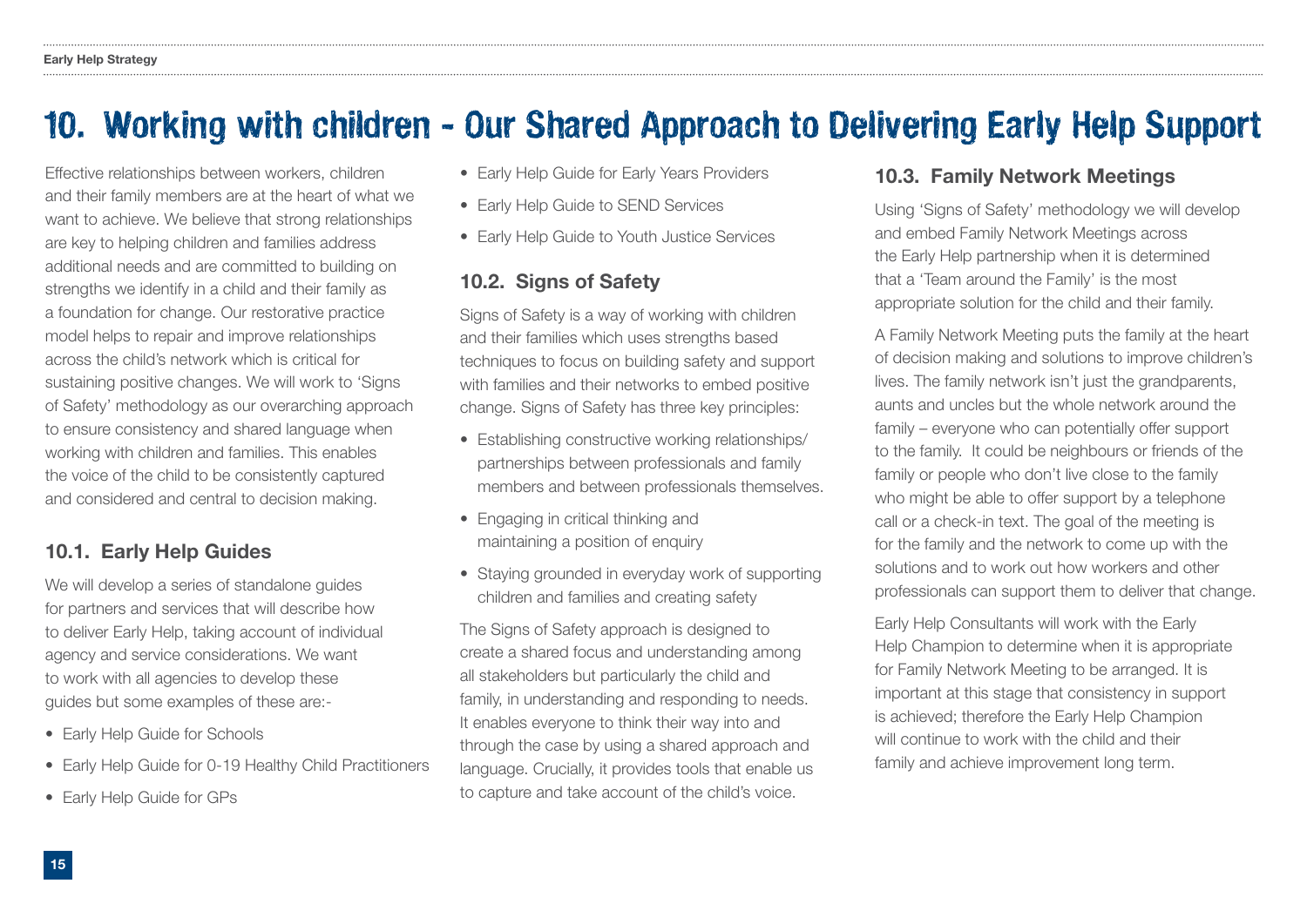### 11. Early Help Assessment

This strategy introduces a new streamlined assessment using Signs of Safety, strength based approach to work with children and families.

Working Together 2018 states that for an assessment to be effective:-

• It should be undertaken with the agreement of the child and their parents or carers, involving the child and family as well as all the practitioners who are working with them. It should take account of the child's wishes and feelings wherever possible, their age, family circumstances and the wider community context in which they are living

Targeted Early Help (continuum of need level 2c) can still be accessed through the North Yorkshire Multi-Agency Screening Team (MAST) by submitting an up to date Early Help Assessment. We will work with the NYSCB and partners to agree the use of the new Early Help Assessment as an accepted referral form when needs are escalating to Children's Social Care, (continuum of need level 3 & 4). The Early Help Assessment must be updated to reflect why a referral to the Children and Families Service is being made. (level 2c, 3 & 4). Clearly where issues of potential significant harm to a child or children are identified, this should immediately be referred to MAST.

Any practitioner can complete an assessment with the child, young person and family when consent is given, the diagram below summarises when an Early Help Assessment can be done and when it can't.

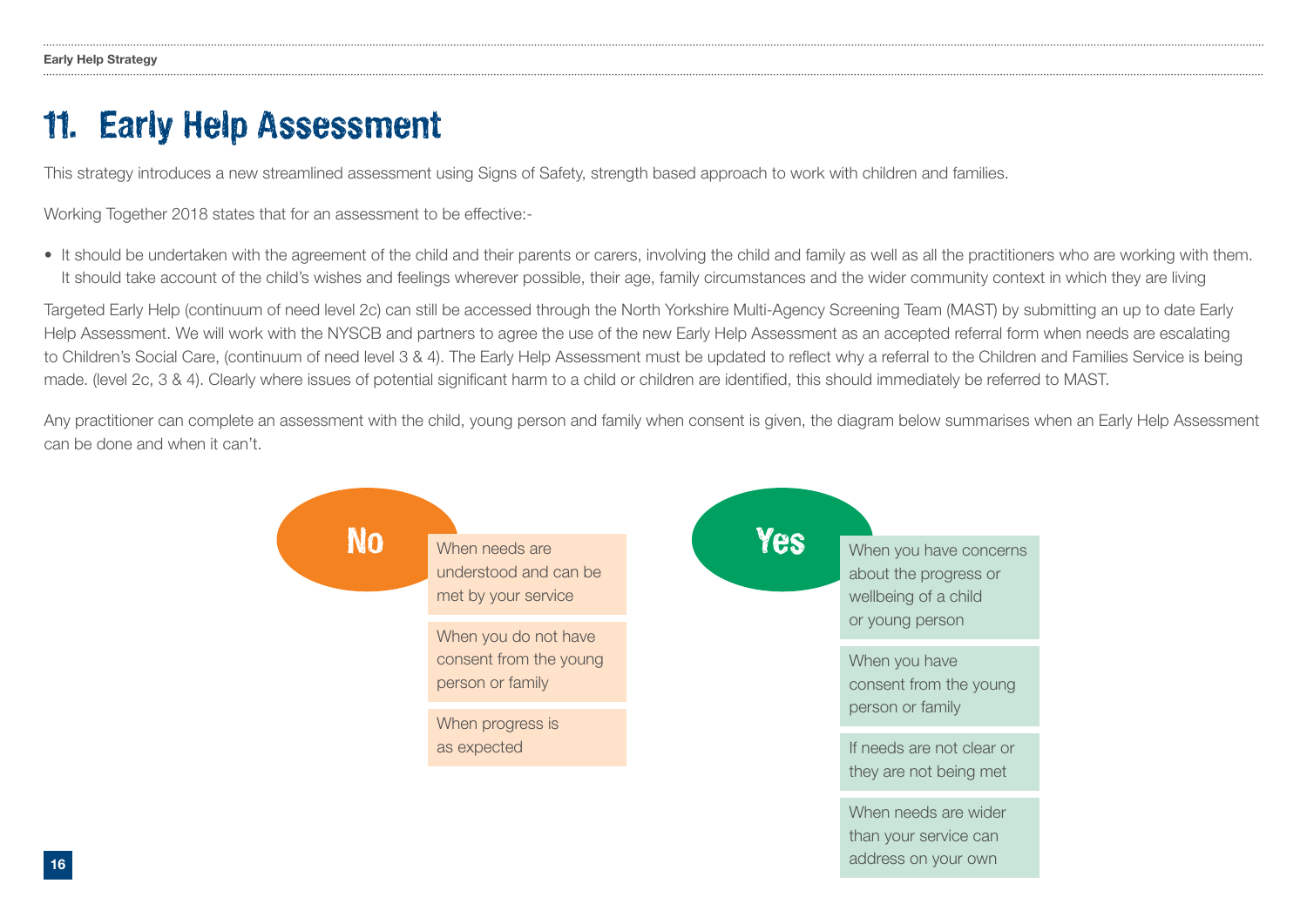### The Early Help Assessment process can be defined in four steps:

Step 1 – Identify and respond to need early and seek consent

- Discuss with the family if they would like an EHA, if so obtain consent
- Determine if an EHA will help
- Check with the Early Help Consultant if there is already a children and families service assessment in place
- Discuss any support needed with the Early Help Consultant
- If no ongoing relationship with the family send Request for advice and support to Early Help Champion

- Undertake assessment jointly with the child and their family and any other services involved
- Explore family network identify who may be able to give support and consider holding a family network meeting
- Agree outcomes and record them on the assessment with an action plan with review date
- Share information as required (if consent has been given)

### Step 2 – Assess Need Step 3 – Co-ordinate the action plan

- If the plan involves a number of agencies, consider a Team around the Family, work with the family to identify the Early Help Champion
- Each partner to work with the family to complete their actions. Agree a progress review date
- Log with NYCC at Children&families@ northyorks.gov.uk

### Step 4 – Review progress

- Review the EHA plan every 6 weeks and send in to NYCC
- Consider if a plan is still required to achieve outcomes, or if the family are able to sustain progress without ongoing intervention
- Agree revised plan with family, network and agencies
- Update consent as necessary
- If a plan is no longer required close EHA using closure document and send to NYCC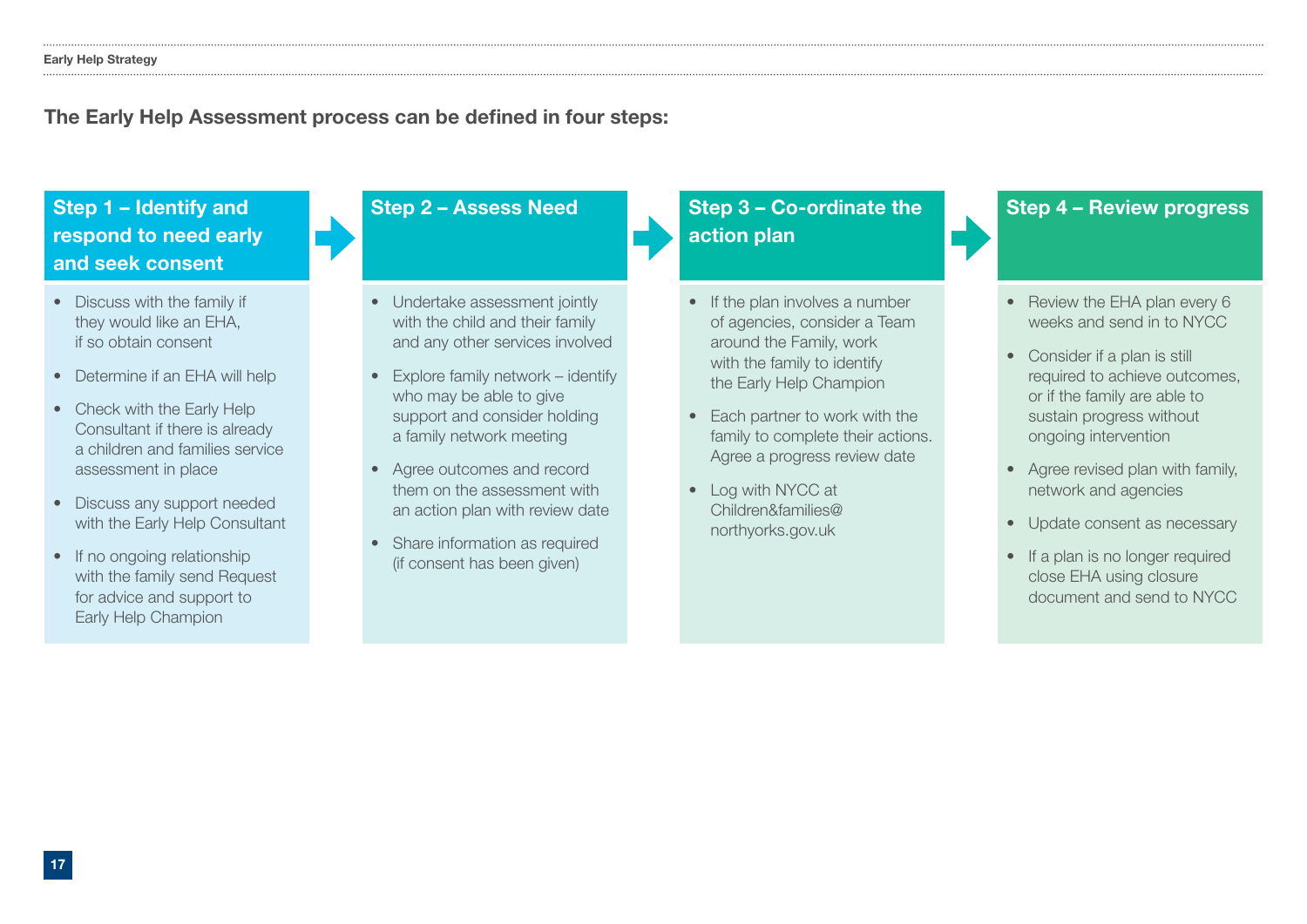### 12. Effective Engagement

It is important when carrying out an Early Help Assessment to have a meaningful conversation with the child and their family to ensure action plans and decisions are fully informed. Ensure the family know they can contact you if they have any concerns or need advice. Top tips for an effective conversation:

Enabling – supporting children and families to identify their own solutions and make appropriate choices

**Inclusive** – ensuring the child and family are fully involved and their voice is evident in the action plan

**Strength based – focussing on what is going well** 

Solution oriented – problem solving together with the child, young person, the family and their wider network. Use open ended questions to encourage discussion and understand the family 'story' to fully understand the challenges the EHA can support with

Outcome focussed – identify goals with the family. Discuss what the child and their family want

Sustainable – developing plans that will support the family to feel confident to sustain improvements as services withdraw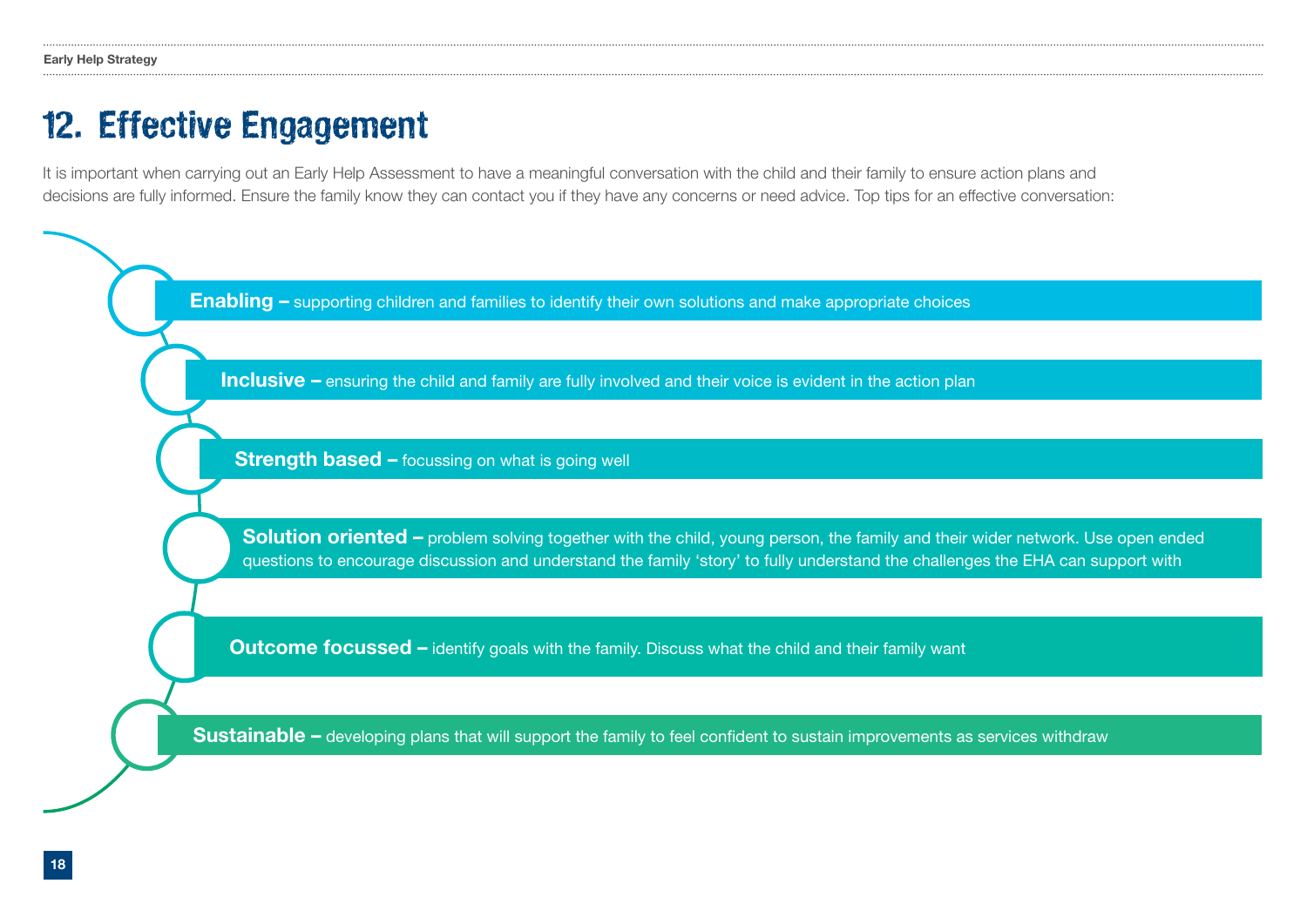# **Appendix A**<br>North Yorkshire Early Help Assessment

North Yorkshire Early Help Assessment

| Section A: The child                                              |                              |                                             |                                             |
|-------------------------------------------------------------------|------------------------------|---------------------------------------------|---------------------------------------------|
| Surname:                                                          |                              | Forename(s):                                |                                             |
| of Delivery:<br>Estimated Date<br>Date of Birth /                 |                              | Gender:                                     | Male<br>Female<br>Unknown<br>Unborn         |
| Address                                                           |                              |                                             |                                             |
| <b>Telephone Numbers:</b>                                         |                              | <b>NHS Number</b>                           |                                             |
|                                                                   |                              | GP Surgery<br>UPN Nunber                    |                                             |
| Child/young person's ethnicity:                                   |                              | White and Black African                     |                                             |
| White British<br>White Irish                                      |                              | Indian<br>Any other mixed background        |                                             |
| White any other background                                        |                              | Pakistani                                   |                                             |
| <b>African</b><br>Caribbean                                       |                              | Any other Asian background<br>Bangladeshi   |                                             |
| Any other Black background                                        |                              | Chinese                                     |                                             |
| White and Black Caribbean                                         |                              | Any other Ethnic Group                      |                                             |
| or preferred means<br>of communication:<br>Child's first language |                              | or signer<br>Is an interpreter<br>required? | Details:<br>$\overline{\leq}$<br><b>Nes</b> |
| Child's Religion                                                  |                              | Nationality:                                |                                             |
| Immigration status:                                               |                              |                                             |                                             |
| disabled?<br>Is the child                                         | <b>NO</b><br><b>Nes</b>      | Details:                                    |                                             |
| in place?<br>Is there an EHCP                                     | <b>No</b><br><b>Nes</b>      | Details:                                    |                                             |
| adopted?<br>Is the child                                          | $\overline{z}$<br><b>Yes</b> |                                             |                                             |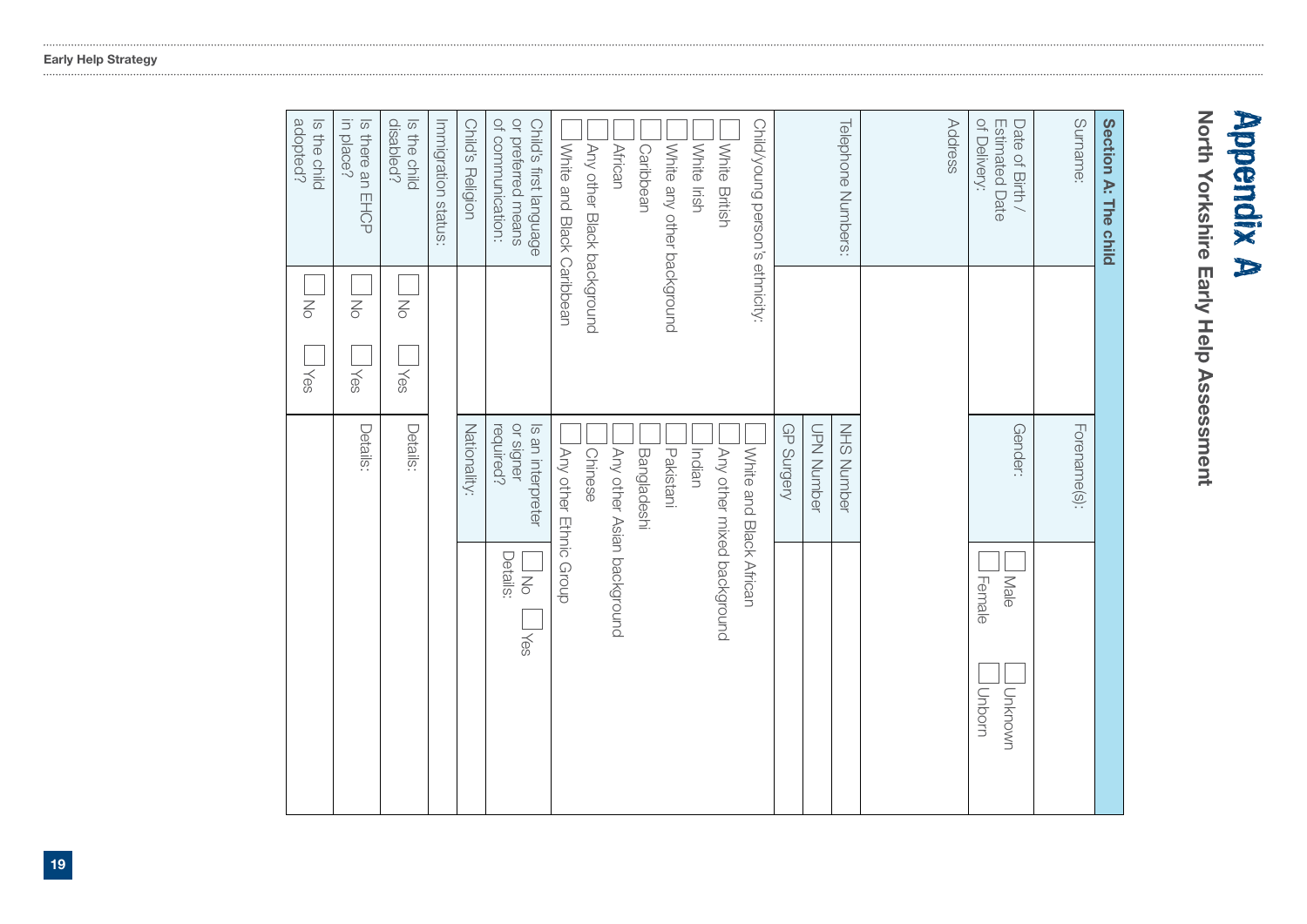## Section B Section B – People in the family/household and other - People in the family/household and other

## people who are important to the family: people who are important to the family:

| <b>Noung person</b><br>to child/<br>Responsibility<br>$\leq$ | Name<br>Relationship<br>DOB/EDD<br>Parental<br>Ethnicity<br>Religion | this shortcrup of the season of any pieces of sock korander appear of this situation.<br>life. Completing a genogram, family tree or circles of support together is a good way to capture<br>Explore who is inportant to the family, who cares about them and helps them in their day to day |
|--------------------------------------------------------------|----------------------------------------------------------------------|----------------------------------------------------------------------------------------------------------------------------------------------------------------------------------------------------------------------------------------------------------------------------------------------|
|--------------------------------------------------------------|----------------------------------------------------------------------|----------------------------------------------------------------------------------------------------------------------------------------------------------------------------------------------------------------------------------------------------------------------------------------------|

|                            | Section C - Services working with the family: |                  |               |                         |
|----------------------------|-----------------------------------------------|------------------|---------------|-------------------------|
| Role                       | <b>Full Name</b>                              | <b>Telephone</b> | Email Address | Address and<br>Postcode |
| Dentist                    |                                               |                  |               |                         |
| <b>Health Visitor</b>      |                                               |                  |               |                         |
| Midwife                    |                                               |                  |               |                         |
| 5-19 Health<br>Child Nurse |                                               |                  |               |                         |
| Provider<br>Education      |                                               |                  |               |                         |
| Youth Justice<br>Service   |                                               |                  |               |                         |
| Paediatrician              |                                               |                  |               |                         |
| specify:<br>Other, please  |                                               |                  |               |                         |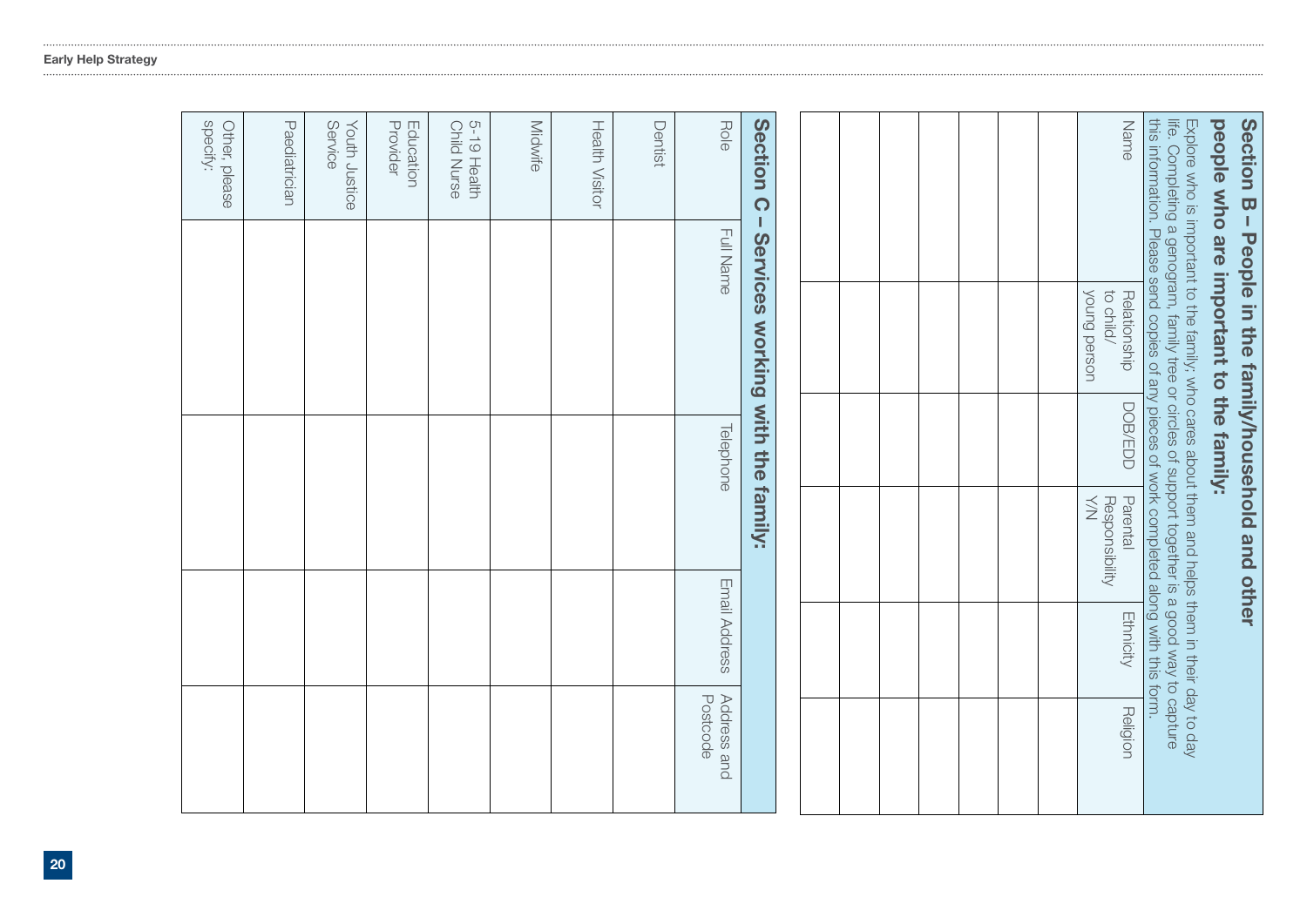|   | No worries                                    |          |   |                                                            |   |                                                                                                                                                                                                                                                                                                                                       |   | <b>Extremely worried</b>                                                                                                                                                                                                                        |  |
|---|-----------------------------------------------|----------|---|------------------------------------------------------------|---|---------------------------------------------------------------------------------------------------------------------------------------------------------------------------------------------------------------------------------------------------------------------------------------------------------------------------------------|---|-------------------------------------------------------------------------------------------------------------------------------------------------------------------------------------------------------------------------------------------------|--|
| る | ဖ                                             | $\infty$ | 9 | <u>ਾ</u>                                                   | Ł | ယ                                                                                                                                                                                                                                                                                                                                     | Z |                                                                                                                                                                                                                                                 |  |
|   | for this child right now, how worried are we? |          |   |                                                            |   | Having discussed what life is like                                                                                                                                                                                                                                                                                                    |   | Scaling<br>$\mathbf I$                                                                                                                                                                                                                          |  |
|   |                                               |          |   |                                                            |   | sure the child is safe and well. This<br>together who can support the<br>might include getting some people<br>start to build the plan and make<br>help this child and their family?<br>family and be part of their network.<br>Say what the next steps are to                                                                         |   |                                                                                                                                                                                                                                                 |  |
|   |                                               |          |   |                                                            |   | What needs to change or would                                                                                                                                                                                                                                                                                                         |   |                                                                                                                                                                                                                                                 |  |
|   |                                               |          |   |                                                            |   | the child's needs when the problem<br>other people who are helping.<br>the family has shown they can meet<br>are happening in the family for<br>Strengths are good things that<br>is happening. This can also include<br>(What support is currently in place?)<br>Existing Wellbeing is times when<br>Please separate the information |   | the child/ young person.<br>into Existing Strengths and<br>child and their family?<br>What is going well for the<br>Existing Wellbeing.                                                                                                         |  |
|   |                                               |          |   |                                                            |   | young person and their family.<br>examples. Say what impact this is<br>young person and their family,<br>What are you worried about?<br>as possible to help us in our assessment<br>having or could have on the child/<br>Worries and Complicating Factors.<br>Please separate the information into                                   |   | problem harder to deal with.<br>anything that makes the<br>worries us about the child or<br>happened in the past that<br>In the worries - say what has<br>Complicating Factors are<br>Be specific and factual - give<br>(Reason for Assessment) |  |
|   |                                               |          |   | Please give as much and concise evidence-based information |   |                                                                                                                                                                                                                                                                                                                                       |   |                                                                                                                                                                                                                                                 |  |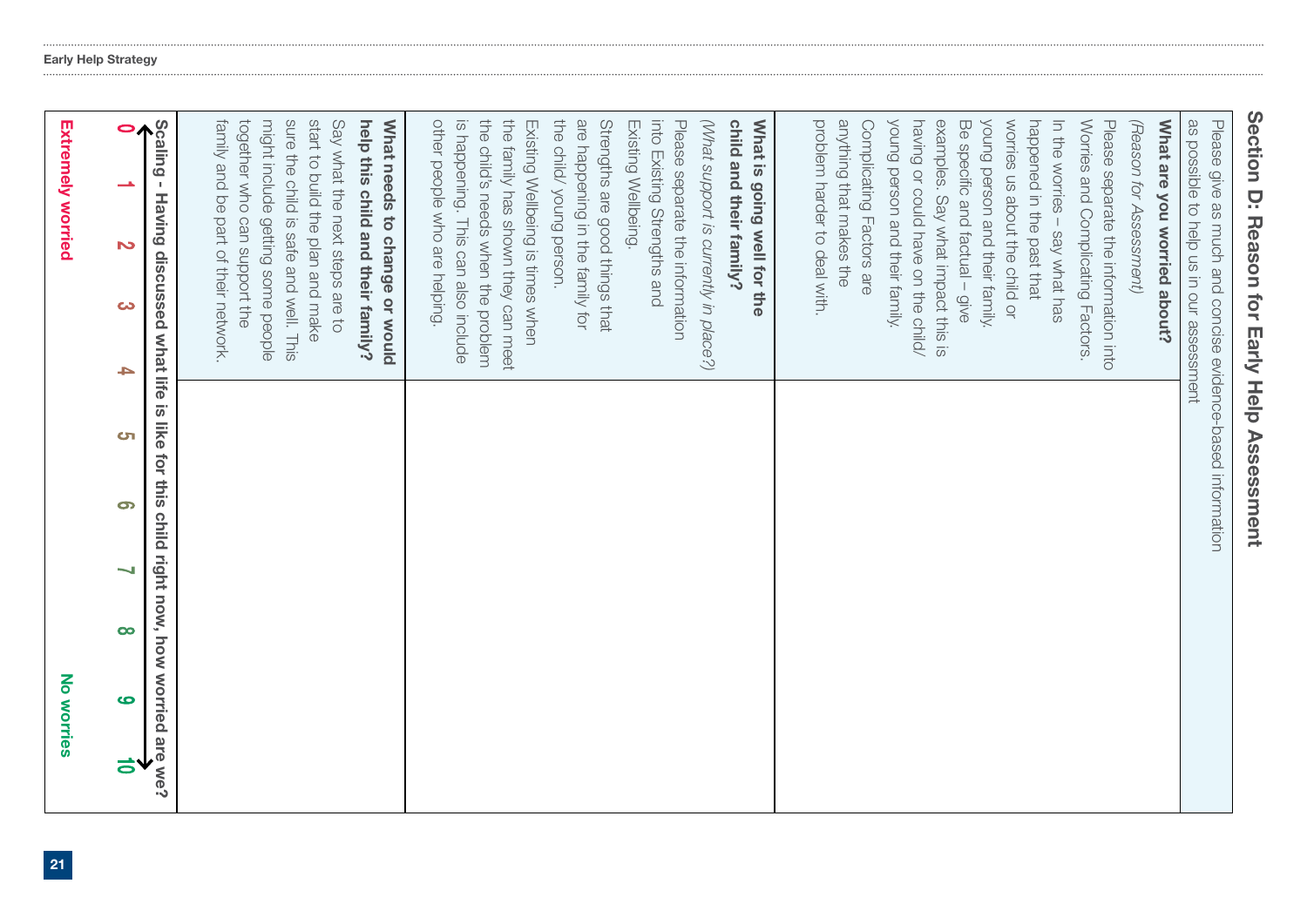|  | are they worried about and what do they want to happen?<br>What does the parent/carer feel is good about their child's life, what<br>What are the parent/carer's views? |  | the work completed with the child/young person together with this form<br>what the child has put in their three houses. Please send any copies or photos of<br>worried about and what do they want to happen? You may want to summarise<br>What does the child/young person feel is good about their life, what are they | What are the child/young person's views? |
|--|-------------------------------------------------------------------------------------------------------------------------------------------------------------------------|--|--------------------------------------------------------------------------------------------------------------------------------------------------------------------------------------------------------------------------------------------------------------------------------------------------------------------------|------------------------------------------|
|--|-------------------------------------------------------------------------------------------------------------------------------------------------------------------------|--|--------------------------------------------------------------------------------------------------------------------------------------------------------------------------------------------------------------------------------------------------------------------------------------------------------------------------|------------------------------------------|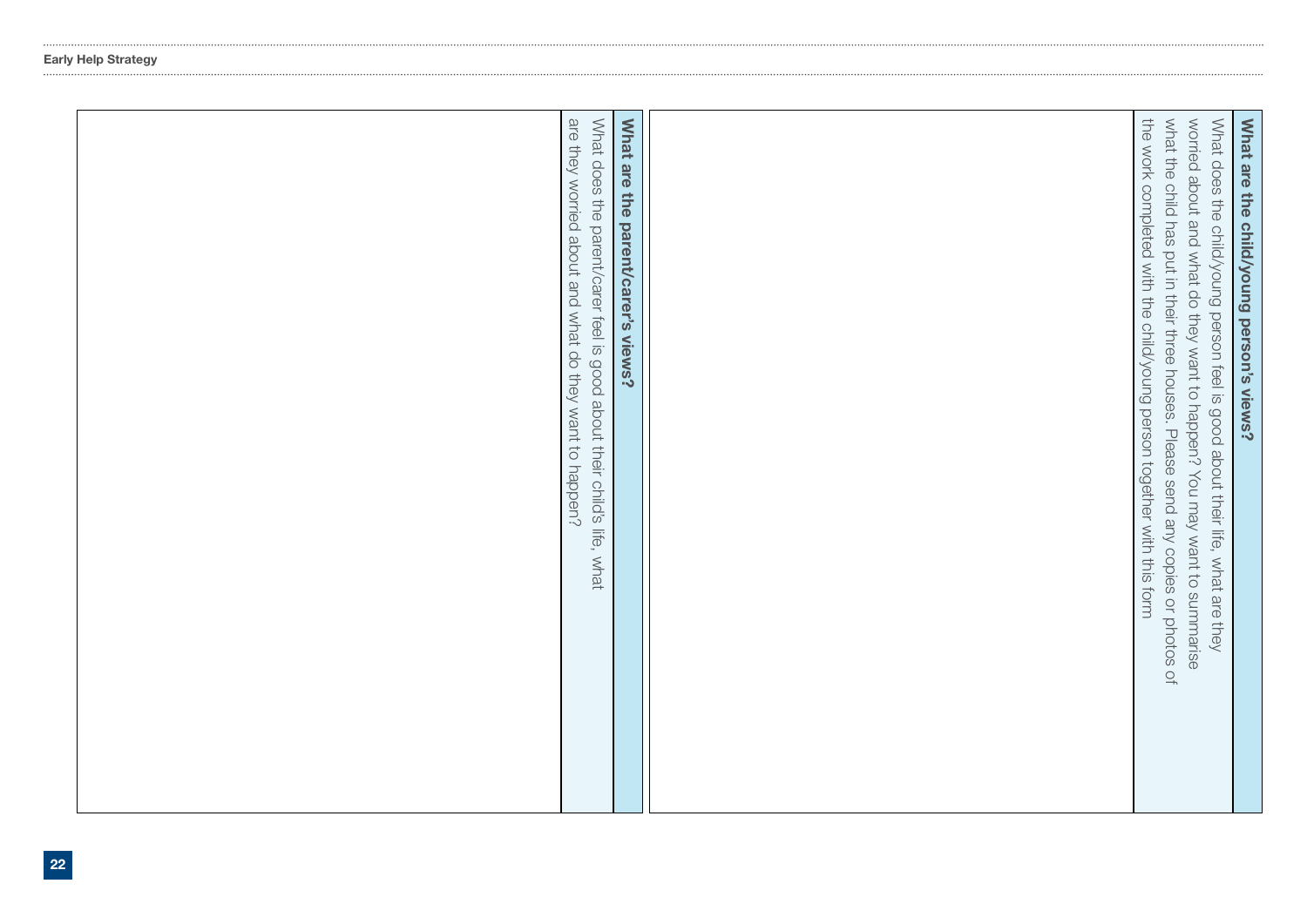........................

### Child's Voice – The Three Houses

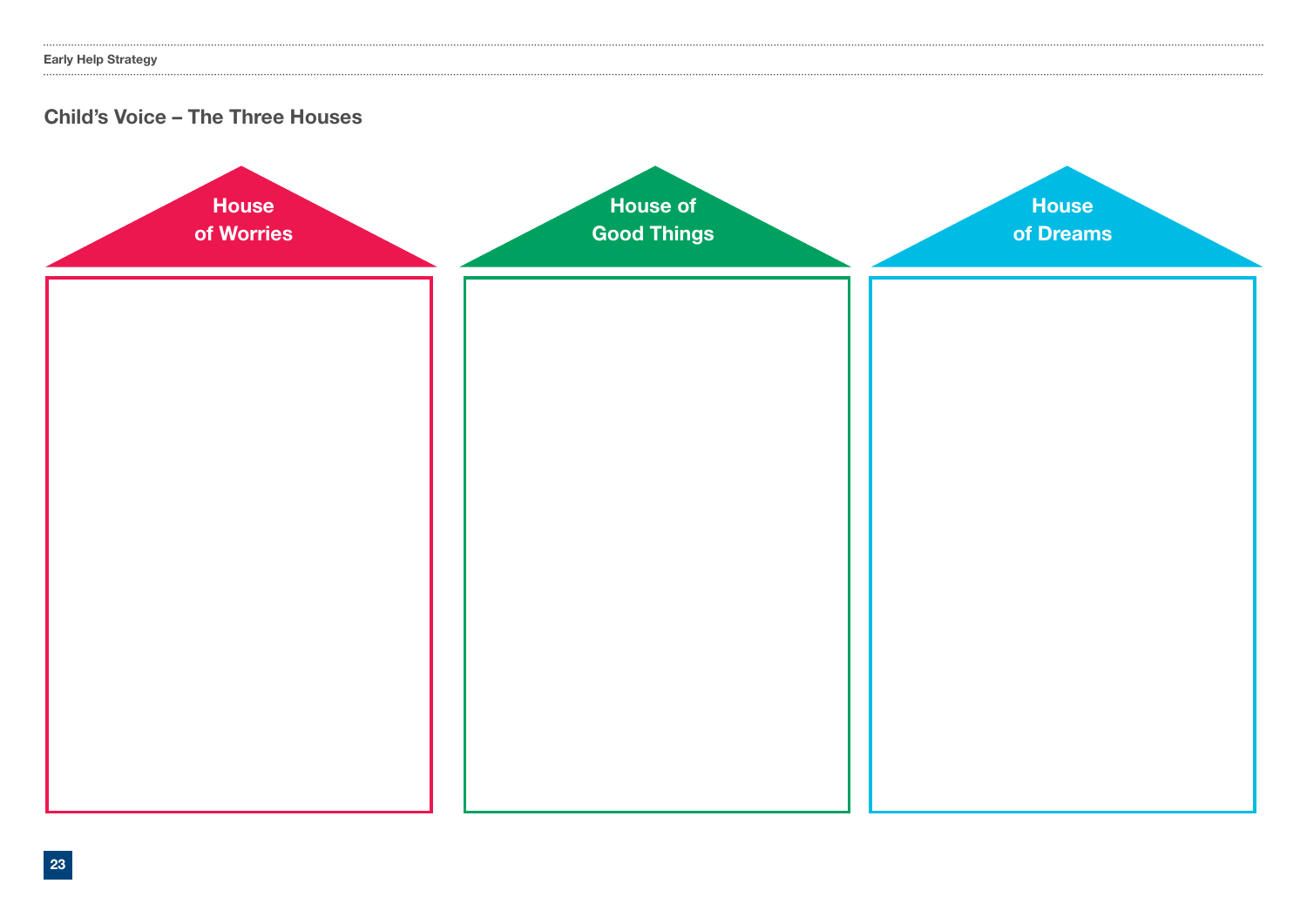### Section 4: Next Steps

What are the first steps to making things better and moving from the worries towards the goals?

| <b>What Needs to Happen?</b><br>What do the child and family<br>think should happen first? | <b>Action</b> | Who will do this? | By when? | How will we know it has<br>made a difference? |
|--------------------------------------------------------------------------------------------|---------------|-------------------|----------|-----------------------------------------------|
|                                                                                            |               |                   |          |                                               |
|                                                                                            |               |                   |          |                                               |
|                                                                                            |               |                   |          |                                               |

When and how are we going to review this assessment (please remember to note down the date/time of the TAF meeting if applicable)?

Does the child or family have any further comments on the assessment and plan?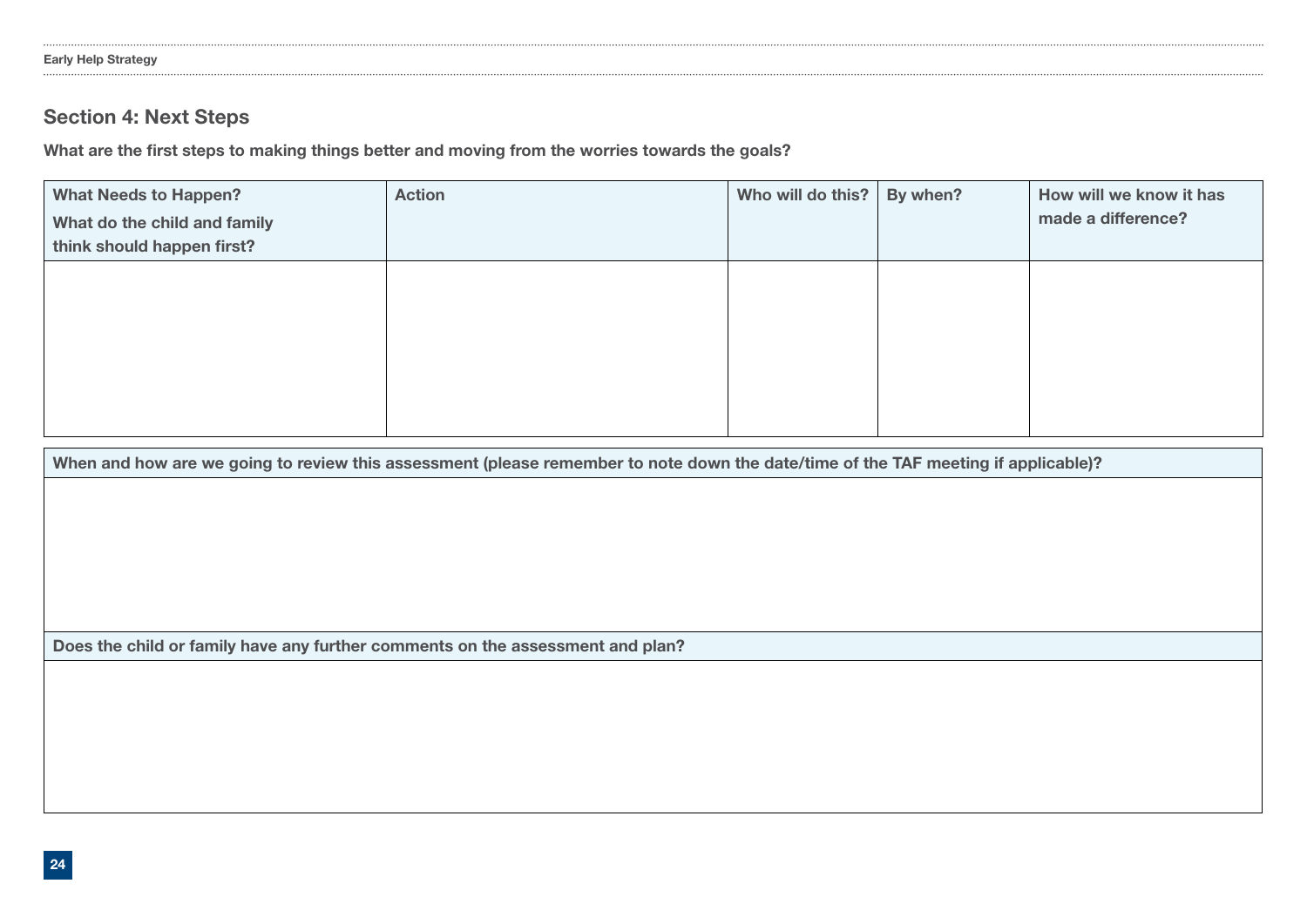| <b>Author's details</b> |                                        |       |  |  |  |  |  |
|-------------------------|----------------------------------------|-------|--|--|--|--|--|
| Date of completion:     |                                        |       |  |  |  |  |  |
| Name of Author:         |                                        | Role: |  |  |  |  |  |
| Agency Address:         |                                        |       |  |  |  |  |  |
| Contact Number:         |                                        |       |  |  |  |  |  |
| E-mail:                 |                                        |       |  |  |  |  |  |
| Other:                  | Any other relevant information to note |       |  |  |  |  |  |
|                         |                                        |       |  |  |  |  |  |
|                         |                                        |       |  |  |  |  |  |

### Author Please Complete

To log Team around the Family (TAF) in place (Continuum of Need - Level 2B)

Referral for Targeted Early Help (Continuum of Need - Children and Families Service - Level 2C)\*

Referral to Children's Social Care (Continuum of Need Level 3 & 4)\*

*\*Please complete Family Consent Form* 

If you are sending this form from a NYCC email you can send it to Children&families@northyorks.gov.uk

If you have access to an egress account, please send to Children&families@northyorks.gov.uk via egress. Do not send from egress to gcsx.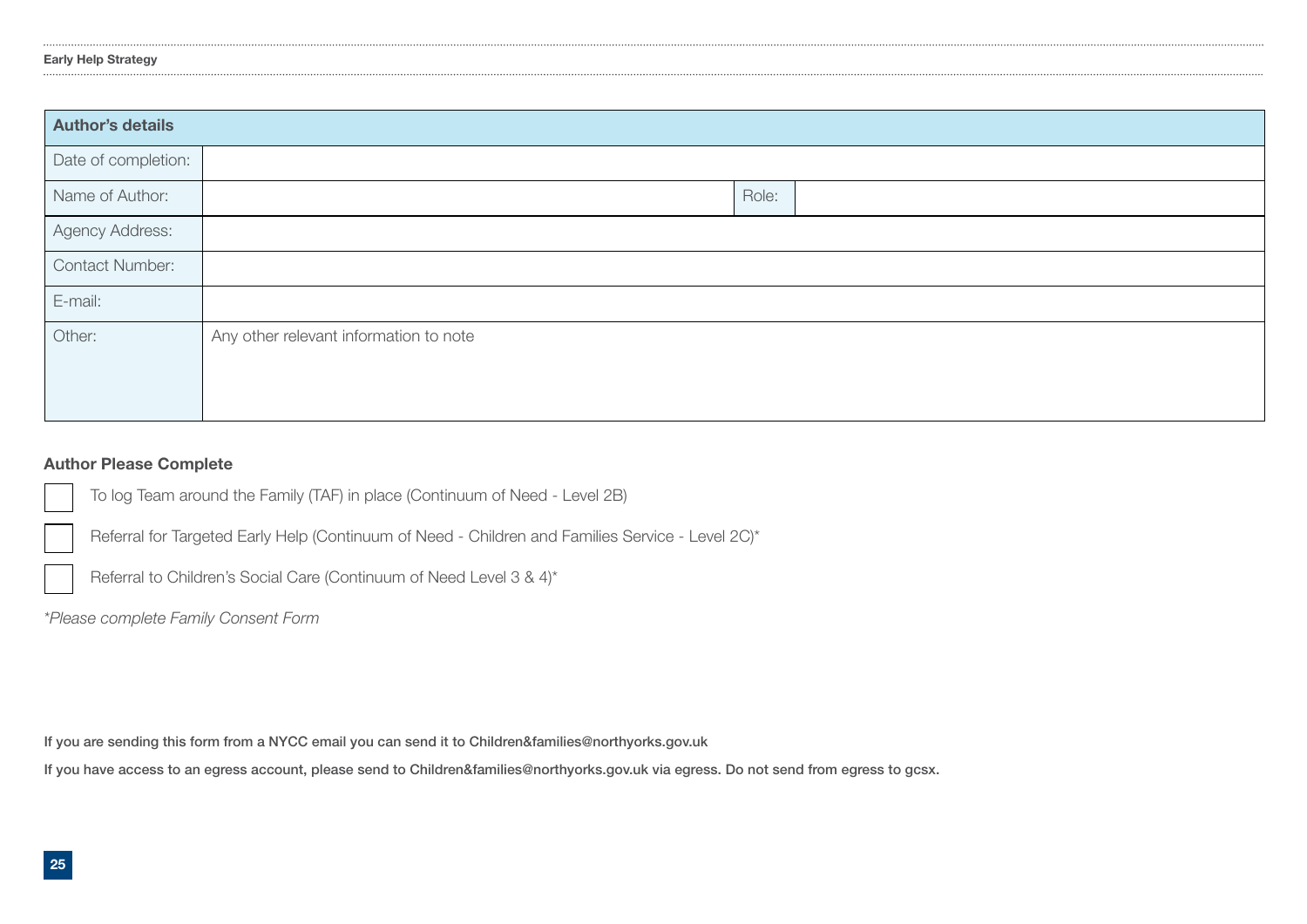

## Family Consent Form July 2018 Family Consent Form **July 2018**

your family and members within it. teachers, health visitors and GPs. This helps us to understand and meet the needs of The Children and Families Service work closely with different professionals, such as **your family and members within it. teachers, health visitors The Children and Families Service work closely with different professionals, such as and GPs. This helps us to understand and meet the needs of** 

to ensure you understand what we are collecting and sharing, and why. information about your family and, before you sign to indicate you agree to this, we want Before we are able to do this we need to ask you for consent to collect and share this **to ensure you understand what we are collecting and sharing, and why. information about your family and, before you sign to indicate you agree to this, we want Before we are able to do this we need to ask you for consent to collect and share this** 

### What we want your information for and how we will use it **What we want your information for and how we will use it**

(GDPR) and the Data Protection Act 2018 the General Data Protection Regulation stored and used in strict accordance with (GDPR) and the Data Protection Act 2018. the General Data Protection Regulation we collect and  $\frac{1}{5}$ important and used in you share about you know that strict accordance with any information  $\stackrel{\le}{=}$ be

We need  $\overline{\circ}$ look 등 and share your information such as names, dates of birth, addresses addresses for 3 main purposes: 3 main purposes:

 $\Rightarrow$ might need  $\overline{\circ}$ might need. understand what help you or your family

چ sharing information we can build up a better picture of your family and this  $\stackrel{\le}{=}$ help us and our partners

- plan the services we offer you,
- check our records to see if and how we have worked with your family previously.
- see if where appropriate, ask such organisations to partner services or support organisations and we where appropriate, provide you partner services feel could assist you are currently with<br>Si or support organisations and, any ask such organisations to you. additional working services with<br>Wit any which ቧ our

 $\tilde{2}$ to improve the way we support you and other improve the way we support you and other people in the future in the future.

you and others in similar situations constantly improve how we offer support to constantly improve how we offer support to can make چ listening to and others in changes an<br>2 similar situations. sharing to the way your feedback we we work and

- $\hat{\mathbf{e}}$ to show those who are funding us (e.g. central years to come. on are really helping families, both now and in Government) if the services we are spending it on are really Government) to show those who are funding us to come. Also helping families, both now and in if the services Also we are spending (e.g. central
- Any information  $\stackrel{\leq}{=}$ be provided as part of a large group ቧ families from across North Yorkshire.
- Any report made  $\stackrel{\le}{=}$ ន on the findings for the group as a whole and it will not be possible to identify you identify you or anyone individually anyone individually.
- Your information  $\stackrel{\leq}{=}$ only be used for research and statistical purposes to measure the statistical purposes to measure the performance of the service ຸ<br>ຈ give you.
- The overall findings will The overall findings will help both Government both Government and<br>D ourselves develop new policy and approaches, a<br>D to see if what is being provided meets the needs of those who receive meets the needs of those who receive the help

Children and Young People's Service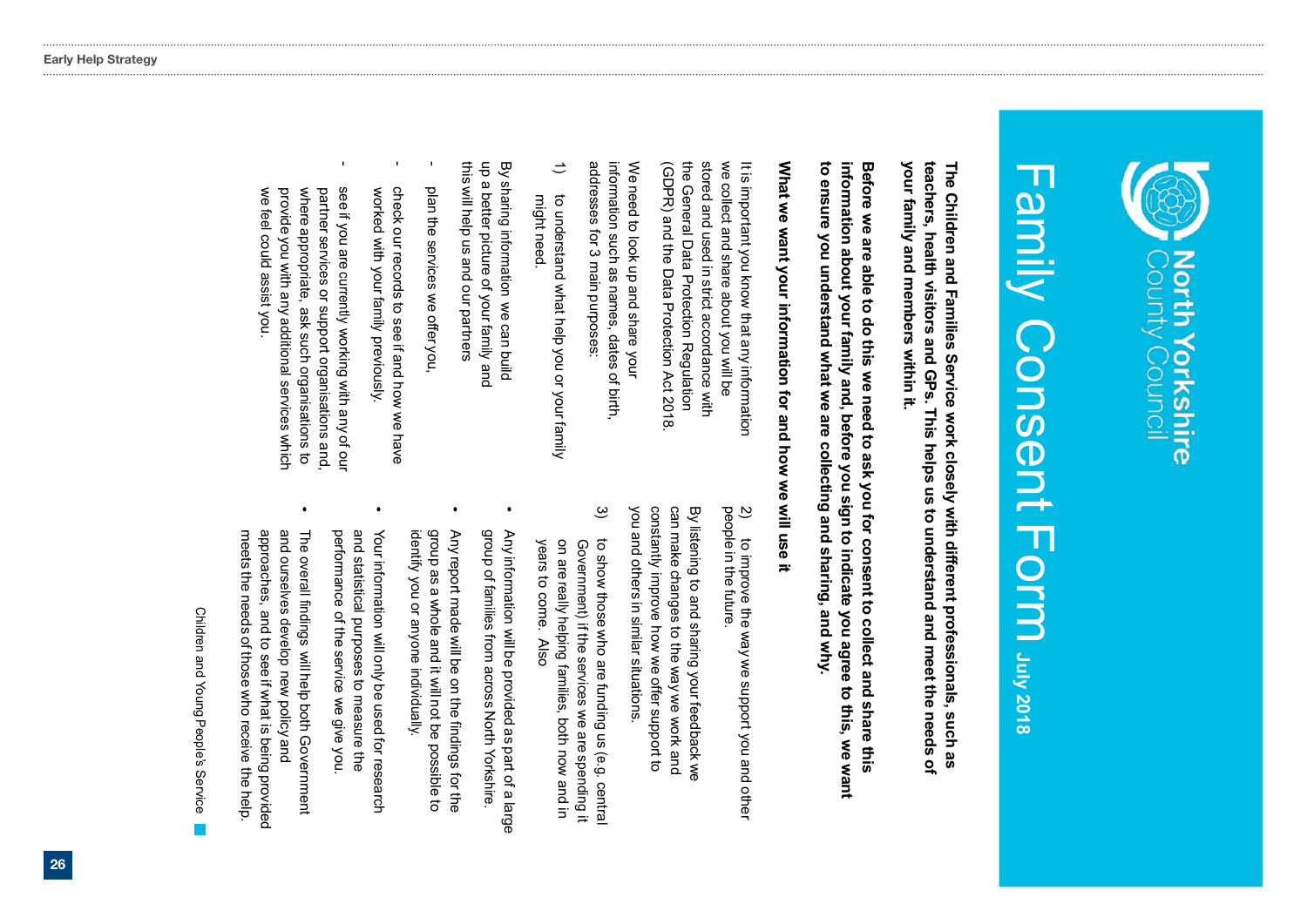|                                                                                                                                                                                                                           |                                                                                                                                                                                                                                                                                                                                                                                                                       | Date:                          |
|---------------------------------------------------------------------------------------------------------------------------------------------------------------------------------------------------------------------------|-----------------------------------------------------------------------------------------------------------------------------------------------------------------------------------------------------------------------------------------------------------------------------------------------------------------------------------------------------------------------------------------------------------------------|--------------------------------|
|                                                                                                                                                                                                                           |                                                                                                                                                                                                                                                                                                                                                                                                                       | <b>Print Name:</b>             |
|                                                                                                                                                                                                                           |                                                                                                                                                                                                                                                                                                                                                                                                                       | Signed:                        |
|                                                                                                                                                                                                                           |                                                                                                                                                                                                                                                                                                                                                                                                                       | <b>Member</b><br>of Staff      |
|                                                                                                                                                                                                                           | Date:                                                                                                                                                                                                                                                                                                                                                                                                                 | Date:                          |
|                                                                                                                                                                                                                           | <b>Print Name:</b>                                                                                                                                                                                                                                                                                                                                                                                                    | Print Name:                    |
|                                                                                                                                                                                                                           | Signed:                                                                                                                                                                                                                                                                                                                                                                                                               | Signed:                        |
|                                                                                                                                                                                                                           | Date:                                                                                                                                                                                                                                                                                                                                                                                                                 | Date:                          |
|                                                                                                                                                                                                                           | <b>Print Name:</b>                                                                                                                                                                                                                                                                                                                                                                                                    | <b>Print Name:</b>             |
|                                                                                                                                                                                                                           | Signed:                                                                                                                                                                                                                                                                                                                                                                                                               | Signed:                        |
| This consent needs to be given for all members of the family as appropriate. It must also be signed by the                                                                                                                | Role in family - Individual Carer, Parent or Representative (delete as appropriate)                                                                                                                                                                                                                                                                                                                                   | professional working with you. |
|                                                                                                                                                                                                                           |                                                                                                                                                                                                                                                                                                                                                                                                                       | Date:                          |
|                                                                                                                                                                                                                           |                                                                                                                                                                                                                                                                                                                                                                                                                       | <b>Print Name:</b>             |
|                                                                                                                                                                                                                           |                                                                                                                                                                                                                                                                                                                                                                                                                       | Signed:                        |
| $\Box$                                                                                                                                                                                                                    | I do not give consent for information about our family to be used for the above purposes                                                                                                                                                                                                                                                                                                                              |                                |
| $\Box$                                                                                                                                                                                                                    | I give consent for information about our family to be used for the above purposes                                                                                                                                                                                                                                                                                                                                     |                                |
|                                                                                                                                                                                                                           | I understand why information about the family is being recorded and how it will be used and shared                                                                                                                                                                                                                                                                                                                    |                                |
|                                                                                                                                                                                                                           |                                                                                                                                                                                                                                                                                                                                                                                                                       | Your agreement                 |
|                                                                                                                                                                                                                           | without consent if we believe it will, protect you, prevent harm to someone else or prevent/detect a<br>It is important to tell you that we have a legal duty to share your information with other agencies, even                                                                                                                                                                                                     | crime                          |
| You can also request                                                                                                                                                                                                      | You can do this by emailing the Data Protection Officer at infogov@northyorks.gov.uk or write to Information<br>a copy of any information we hold on you by submitting a Subject Access Request to this address<br>Governance Office, Veritau Ltd, County Hall, Northallerton, North Yorkshire, DL7 8AL.<br>You do not have to agree to this and you can withdraw your "consent" at any time if you change your mind. |                                |
| is an easy process where all we need is for you to tick whether you agree or disagree to the consent and sign<br>We are asking for your agreement, known as "consent" to share your information for the reasons above. It |                                                                                                                                                                                                                                                                                                                                                                                                                       | the declaration beloxy         |
|                                                                                                                                                                                                                           |                                                                                                                                                                                                                                                                                                                                                                                                                       | What do you need to do?        |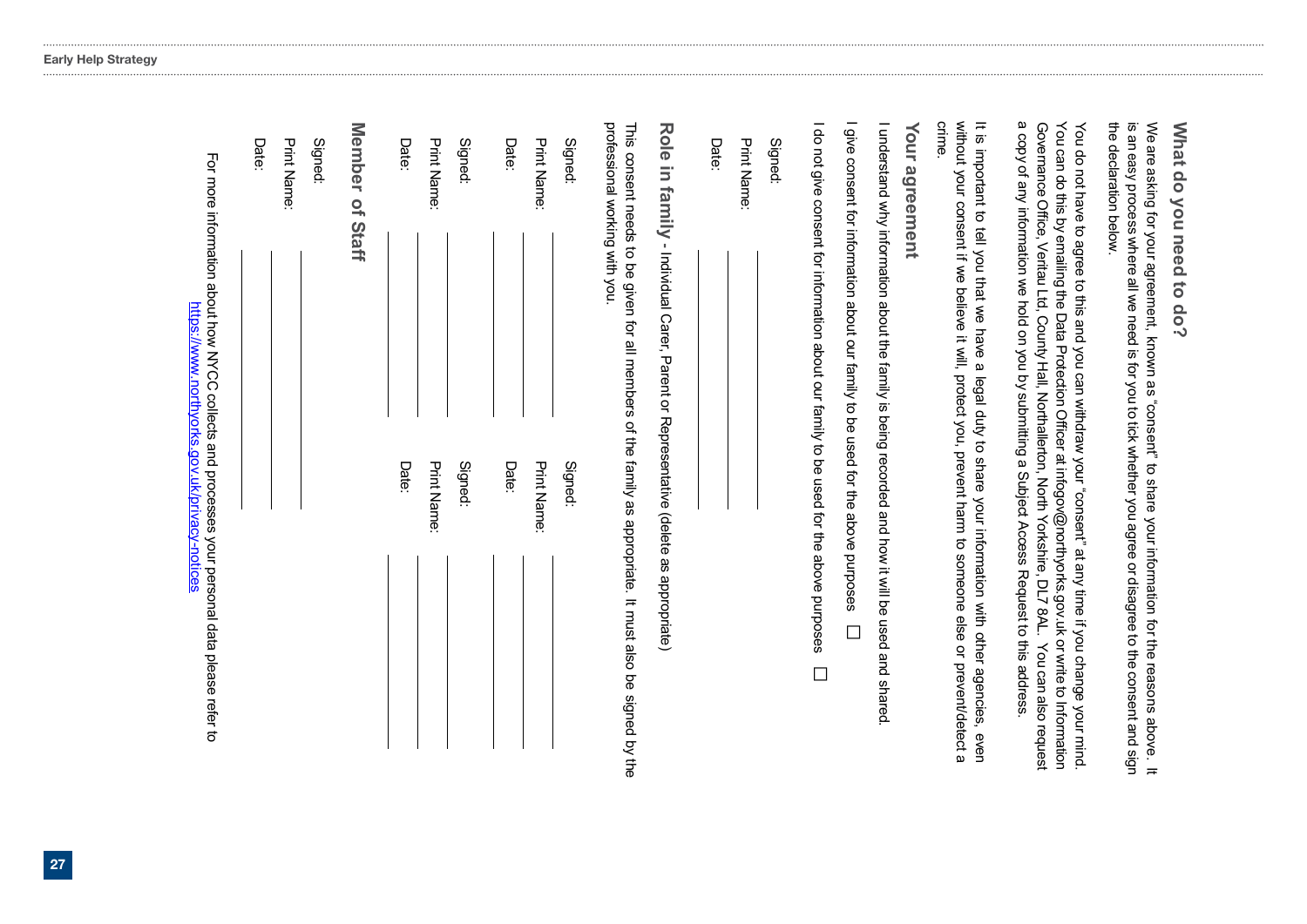### Initial Team Around the Family (TAF) meeting for *(insert name of child or young person)*

Chairperson \_\_\_\_\_\_\_\_ This does not have to be the Early Help Champion Date \_\_\_\_\_\_\_\_\_\_\_\_\_\_\_\_\_\_\_\_\_\_

| Name of the child                                                                                                                                                                                                           | Date of birth | Does the child<br>have a disability? | Did child attend the meeting? |                                                                                                                                                                                                                                                                                                                               | Name of the parent with<br><b>Parental Responsibility (PR)</b>                          |  |
|-----------------------------------------------------------------------------------------------------------------------------------------------------------------------------------------------------------------------------|---------------|--------------------------------------|-------------------------------|-------------------------------------------------------------------------------------------------------------------------------------------------------------------------------------------------------------------------------------------------------------------------------------------------------------------------------|-----------------------------------------------------------------------------------------|--|
|                                                                                                                                                                                                                             |               |                                      |                               | If the child does not want to attend, or is too young to participate<br>in a formal meeting then other arrangements should be made.<br>For example the child can nominate an advocate, can submit<br>a written comment, or can participate via the Signs of Safety<br>Children's Tools or similar (see Information Sheet 10). |                                                                                         |  |
| Name of the Early Help Champion<br>At this stage this is usually the person who has filled in the EHA                                                                                                                       |               |                                      |                               |                                                                                                                                                                                                                                                                                                                               |                                                                                         |  |
| <b>Contact &amp; telephone number</b>                                                                                                                                                                                       |               |                                      |                               |                                                                                                                                                                                                                                                                                                                               |                                                                                         |  |
| Meeting attendance and apologies sent<br>It is good practice to enter everyone who has been invited to be part of the TAF. Don't forget child/young person and family are a key part of TAF.<br>It won't work without them! |               |                                      |                               |                                                                                                                                                                                                                                                                                                                               |                                                                                         |  |
| <b>Name</b>                                                                                                                                                                                                                 | <b>Agency</b> |                                      | <b>Contact details</b>        | <b>Signature confirming attendance</b>                                                                                                                                                                                                                                                                                        | If a professional did not<br>attend, but details provided<br>a report, please tick here |  |
|                                                                                                                                                                                                                             |               |                                      |                               | Action should be taken if agencies have not sent<br>a representative, submitted a report, or given a<br>reason for non-attendance.<br>For escalation guidance see Information Sheet 7.                                                                                                                                        |                                                                                         |  |
|                                                                                                                                                                                                                             |               |                                      | Report provided               |                                                                                                                                                                                                                                                                                                                               |                                                                                         |  |
|                                                                                                                                                                                                                             |               |                                      |                               |                                                                                                                                                                                                                                                                                                                               | Report provided                                                                         |  |
|                                                                                                                                                                                                                             |               |                                      |                               | Report provided                                                                                                                                                                                                                                                                                                               |                                                                                         |  |
|                                                                                                                                                                                                                             |               |                                      |                               |                                                                                                                                                                                                                                                                                                                               | Report provided                                                                         |  |
| Please also enter a comment here if professional has responded to indicate it is not appropriate/possible for them to be part of the TAF.                                                                                   |               |                                      |                               |                                                                                                                                                                                                                                                                                                                               |                                                                                         |  |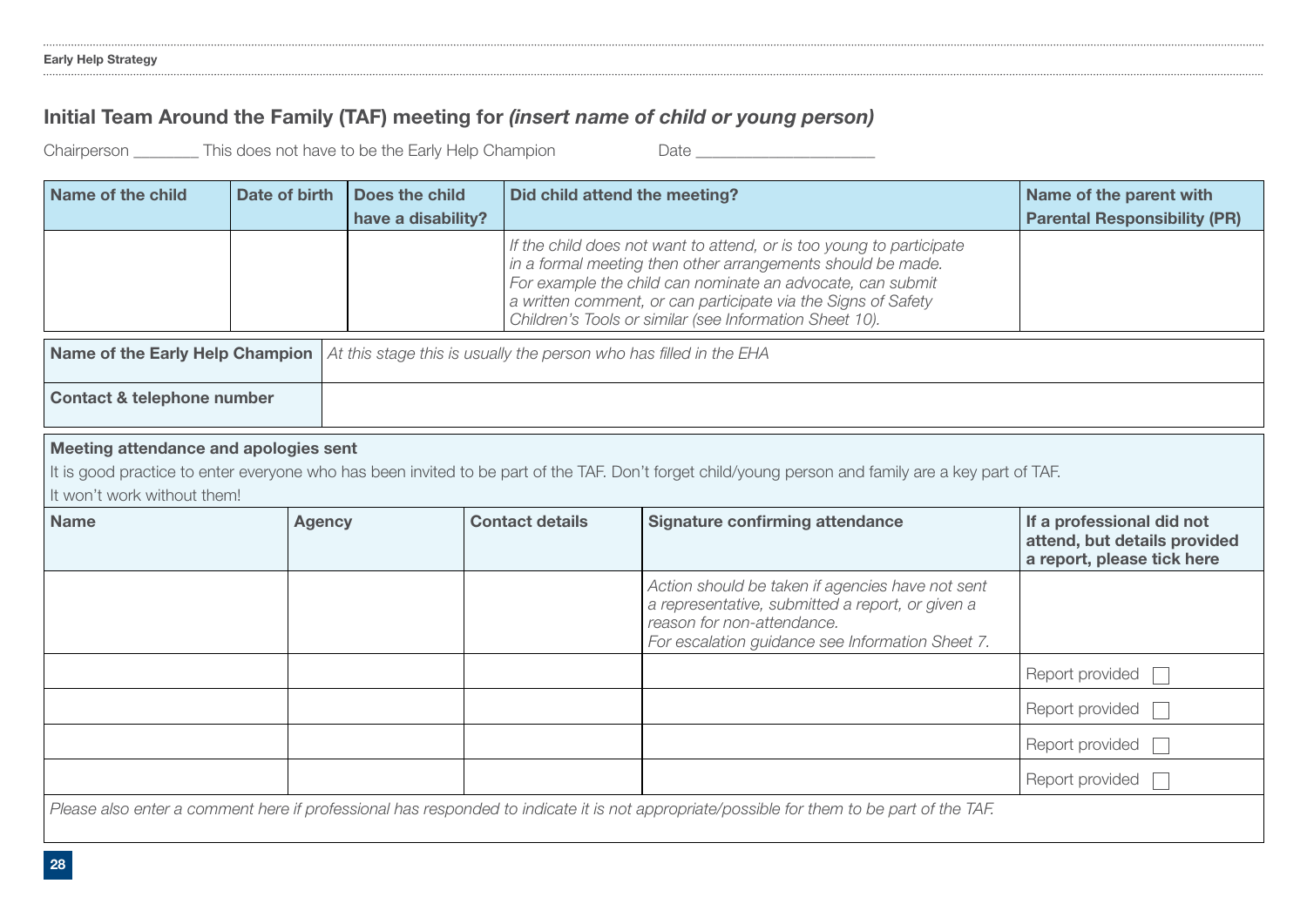|                                  | Agenda Use this template to record main points of the meeting. There is no need for formal minutes, or to record everything verbatim. The main business of the meeting |  |  |  |  |  |  |  |  |
|----------------------------------|------------------------------------------------------------------------------------------------------------------------------------------------------------------------|--|--|--|--|--|--|--|--|
|                                  | should be the TAF Plan. These notes can be handwritten and photocopied at the end of the meeting for people to take away.                                              |  |  |  |  |  |  |  |  |
|                                  | If not, they should be typed up and distributed within a week of the meeting. A copy of the Plan should be sent to Children&families@northyorks.gov.uk                 |  |  |  |  |  |  |  |  |
|                                  | Always ensure the voices of the young person and family are heard, recorded and responded to.                                                                          |  |  |  |  |  |  |  |  |
| <b>Welcome and Introductions</b> | Please ensure the family know everyone present and what their role is. This should                                                                                     |  |  |  |  |  |  |  |  |
|                                  | be explained in simple language, not complicated job titles.                                                                                                           |  |  |  |  |  |  |  |  |
| <b>Purpose of the TAF</b>        | To be clear and succinct, in clear language. Please see introduction to this section.                                                                                  |  |  |  |  |  |  |  |  |
| <b>Ground rules</b>              | Always discuss confidentiality and information sharing.                                                                                                                |  |  |  |  |  |  |  |  |
|                                  | Be clear that everyone should be allowed to participate, and clear language should be used.                                                                            |  |  |  |  |  |  |  |  |
|                                  | Discuss timing and agree things like mobile phones off, and to break if needed.                                                                                        |  |  |  |  |  |  |  |  |
|                                  | Encourage respect and sensitivity, and how people will challenge appropriately.                                                                                        |  |  |  |  |  |  |  |  |
| What's going well?               | Use the EHA as a starting point, and then ask people to add contributions as appropriate.                                                                              |  |  |  |  |  |  |  |  |
|                                  | Ensure you discuss how this is helping, or could help with the things we are worried about.                                                                            |  |  |  |  |  |  |  |  |
| What are we worried about?       | Use the EHA as a starting point, and then ask people to add contributions as appropriate.                                                                              |  |  |  |  |  |  |  |  |
|                                  | Be clear, factual, and use danger statements from the EHA.                                                                                                             |  |  |  |  |  |  |  |  |
| What needs to happen?            | Use the EHA as a starting point, and then ask people to add contributions as appropriate.                                                                              |  |  |  |  |  |  |  |  |
|                                  | For more information on Signs of Safety see information sheet 6                                                                                                        |  |  |  |  |  |  |  |  |
| <b>Completion of plan</b>        | See guidance notes on Plan Template.                                                                                                                                   |  |  |  |  |  |  |  |  |
| Use template and attach copy     |                                                                                                                                                                        |  |  |  |  |  |  |  |  |
| <b>Identification of the</b>     | Child/young person and family should express a preference, and if it is not possible for this person to assume                                                         |  |  |  |  |  |  |  |  |
| <b>Early Help Champion</b>       | the role of Early Help Champion, a reason should be made clear to them and recorded here.                                                                              |  |  |  |  |  |  |  |  |
|                                  | It is often useful to have had discussions about this with the family prior to the meeting.                                                                            |  |  |  |  |  |  |  |  |
| <b>Child's Comments</b>          | This should be filled in in the child/young person's words, or other form of communication (i.e. smiley                                                                |  |  |  |  |  |  |  |  |
| about the meeting                | face) wherever possible. See TAF Handbook for further guidance on children's participation.                                                                            |  |  |  |  |  |  |  |  |
|                                  | Where the child is not present, they should always get feedback at a level that is appropriate to them.                                                                |  |  |  |  |  |  |  |  |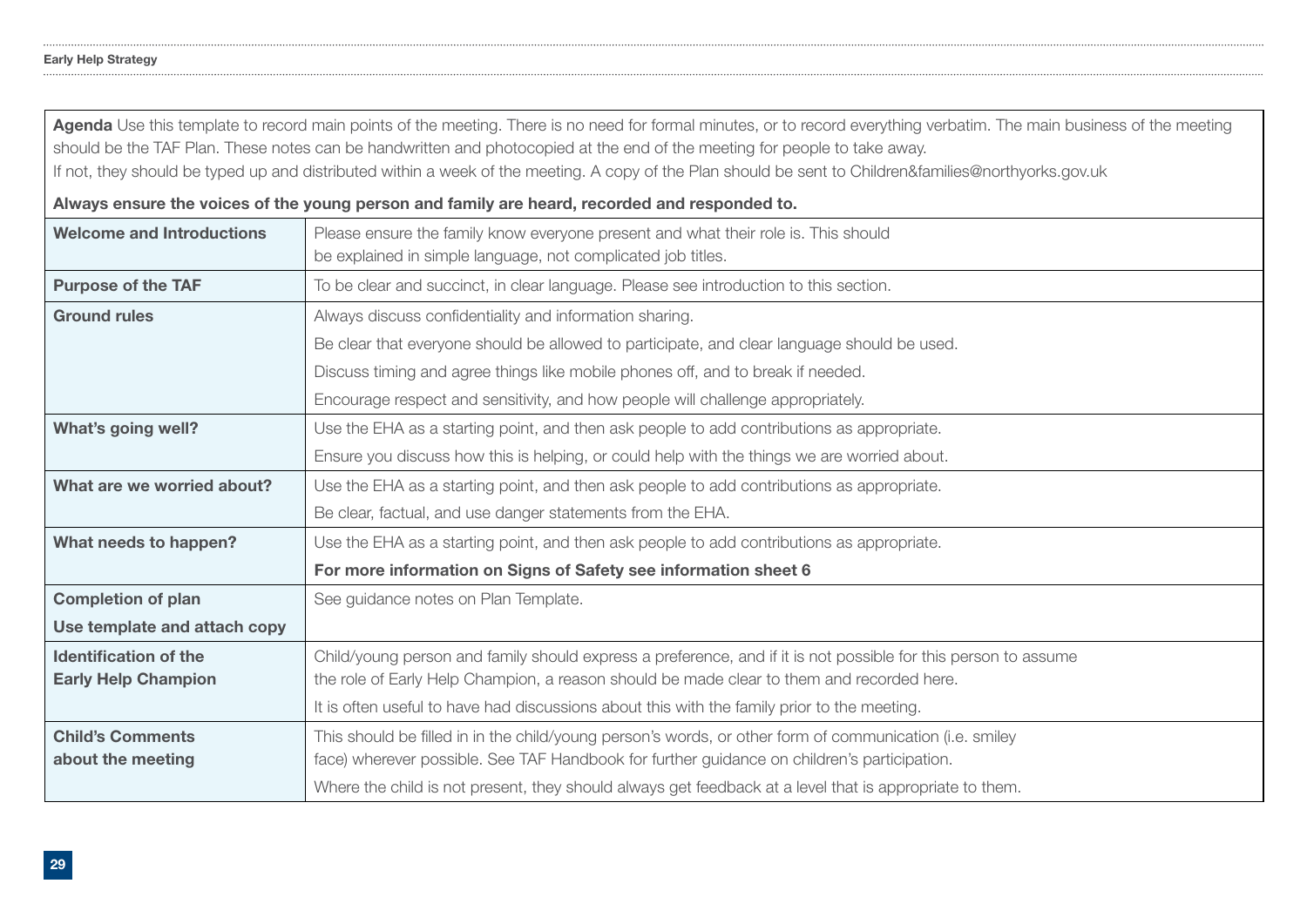| Parent(s)' / Carer(s)' comments | This should always be asked and filled in, in the parents/carers words.                                           |
|---------------------------------|-------------------------------------------------------------------------------------------------------------------|
| about the meeting               |                                                                                                                   |
| Date, time and venue for        | Please ensure this is set at this point, and ensure everyone who is unable to attend                              |
| next meeting. NB The plan       | is clear they need to send a representative or a written update.                                                  |
| needs to be reviewed at         | Meetings should always be arranged at a time and place convenient for the child and family.                       |
| least once every 8 weeks        |                                                                                                                   |
| Thanks and meeting end          | It is important to thank everyone for their time, including the family, and formally draw the meeting to a close. |

### Completing the Multi Agency Action Plan

The Multi Agency Action Plan is for those cases requiring a multi-agency response following the completion of the EHA. It should be completed during or following a Team Around the Family (TAF) meeting. All participants of the TAF, including parents and the young person should be given a copy of the EHA and Multi-Agency Action Plan.

The Multi Agency Action Plan is a key document for the people involved; it will state what action is to take place and who will carry out that action. Young people and parents can have actions to carry out as well as other service providers. It is important that these are realistic targets and support the needs that have been identifed. Young people and parents need to be involved and to understand the Multi Agency Action Plan.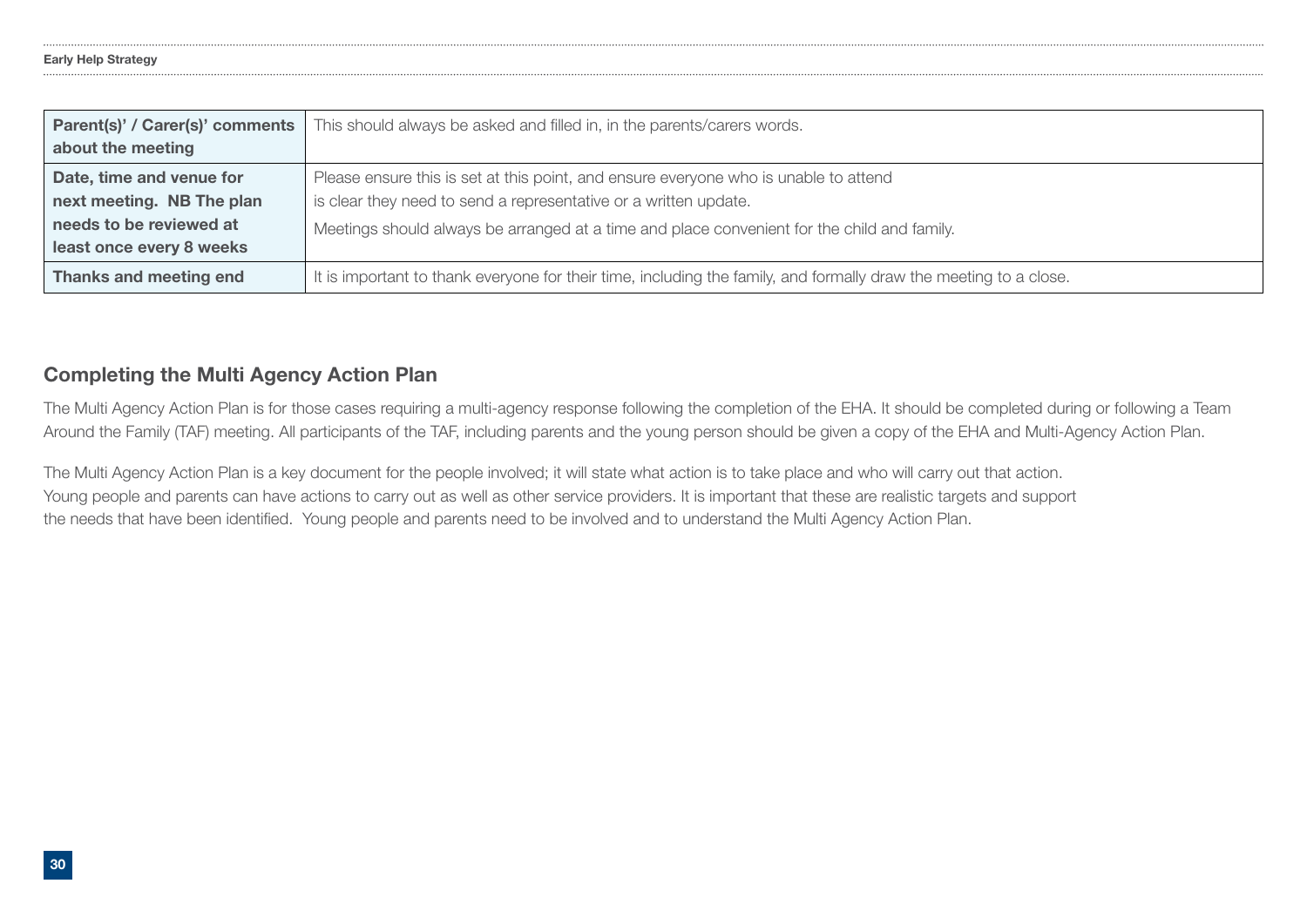### Team Around the Family Plan for *(insert name of child or young person)*

Date of this plan

Date TAF started \_\_\_\_\_\_\_\_\_\_\_\_\_\_\_\_\_\_\_\_\_\_\_\_\_\_\_\_\_\_\_\_\_\_\_\_\_\_\_\_

Date plan was last reviewed \_\_\_\_\_\_\_\_\_\_\_\_\_\_\_\_\_\_\_\_\_\_\_\_\_\_\_\_\_\_

| Name of the child                                                                                                                                                                                                                                                                                                                                                                 | Date of birth                                                                                                                                                                                                                                                                                    | Does the child have a disability?<br>Name of the parent/carer with<br><b>Parental Responsibility</b> |                                                                                                          |                                                                           |                                                                     |                                                                                                                                                                                                                                                |
|-----------------------------------------------------------------------------------------------------------------------------------------------------------------------------------------------------------------------------------------------------------------------------------------------------------------------------------------------------------------------------------|--------------------------------------------------------------------------------------------------------------------------------------------------------------------------------------------------------------------------------------------------------------------------------------------------|------------------------------------------------------------------------------------------------------|----------------------------------------------------------------------------------------------------------|---------------------------------------------------------------------------|---------------------------------------------------------------------|------------------------------------------------------------------------------------------------------------------------------------------------------------------------------------------------------------------------------------------------|
|                                                                                                                                                                                                                                                                                                                                                                                   |                                                                                                                                                                                                                                                                                                  |                                                                                                      |                                                                                                          |                                                                           | Please ensure you insert all people<br>with Parental Responsibility |                                                                                                                                                                                                                                                |
| Name of the Early Help Champion                                                                                                                                                                                                                                                                                                                                                   |                                                                                                                                                                                                                                                                                                  |                                                                                                      |                                                                                                          |                                                                           |                                                                     |                                                                                                                                                                                                                                                |
| Contact email & telephone number                                                                                                                                                                                                                                                                                                                                                  |                                                                                                                                                                                                                                                                                                  |                                                                                                      |                                                                                                          |                                                                           |                                                                     |                                                                                                                                                                                                                                                |
| <b>What Needs to Happen?</b><br>(copy and paste from EHA)                                                                                                                                                                                                                                                                                                                         | <b>Actions</b>                                                                                                                                                                                                                                                                                   |                                                                                                      | Who will do it?                                                                                          | By when?                                                                  |                                                                     | How will we know if it<br>has made a difference?                                                                                                                                                                                               |
| Copy and paste everything from the<br>"What needs to happen?" column.<br>Include items from the Practitioner's<br>Family and Child/Young Person.<br>Where there are many issues, the<br>Team Around the family, including<br>the child/young person themselves,<br>can prioritise and agree for this plan<br>to address the issues that are most<br>important and add more later. | • Make sure these are<br>clear and achievable.<br>• Ensure that the actions are<br>related to the issue described<br>in the left hand column.<br>• Do not include actions that<br>do not contribute to the<br>priorities of the plan.<br>• Do not use acronyms or<br>jargon without explanation. |                                                                                                      | • Assign clear responsibility and<br>ensure this person agrees and is<br>clear about what the action is. | • Set an agreed,<br>realistic<br>timescale.<br>• Do not use<br>'ongoing'. |                                                                     | • Ensure that this is clear,<br>measurable and described<br>in words the child and<br>family understand.<br>• Do not use acronyms or<br>jargon without explanation.<br>• Check again that<br>this is related to the<br>priorities of the plan. |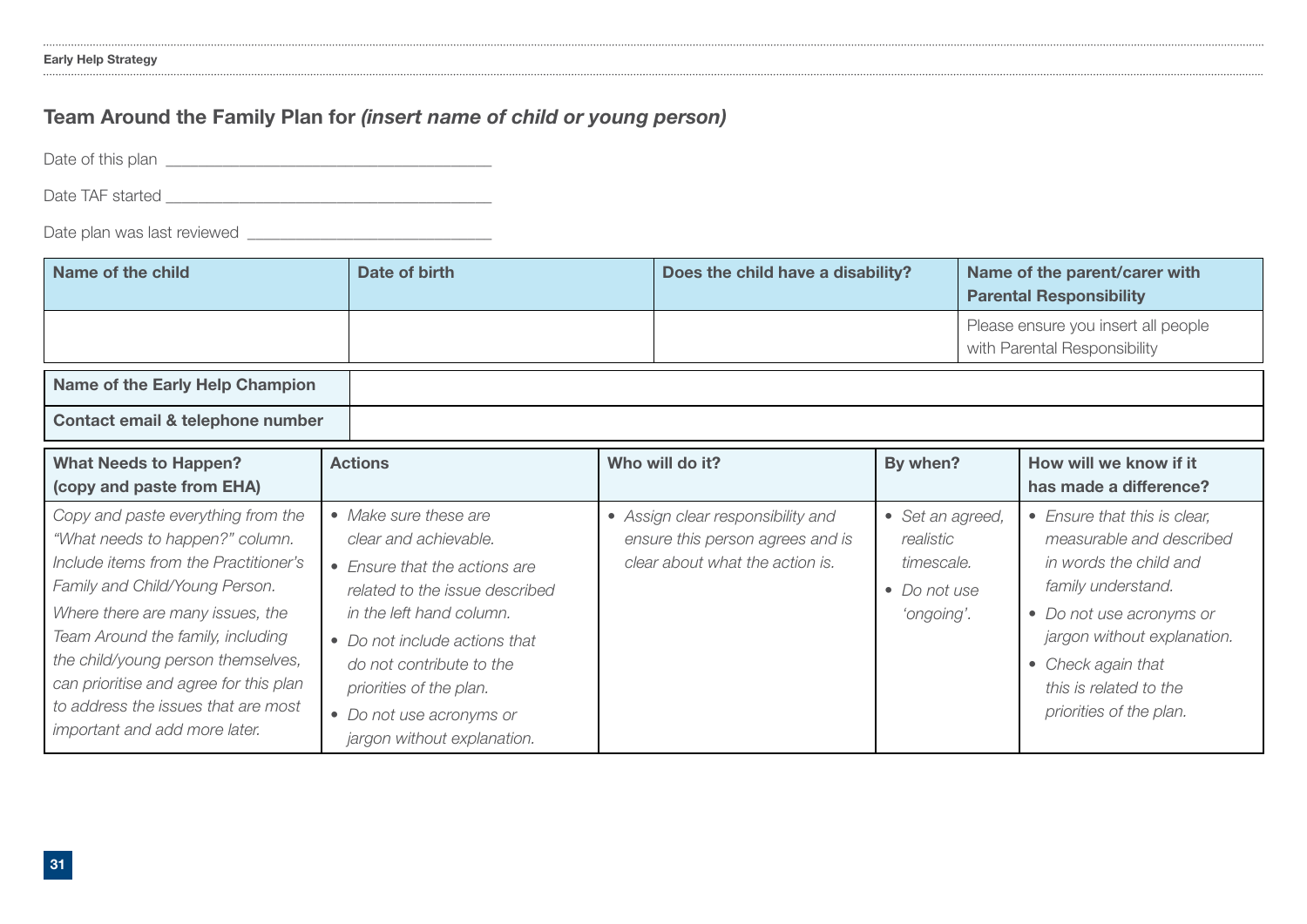### Early Help Strategy

The scaling question below should be used to establish how concerned each person is about the issues identifed in the assessment above.

The Professional, the parents/carers, and the child or young person should all score separately. There is no need to come to a consensus. The scaling is very powerful in understanding where families are at in their thinking about change; and for opening up a discussion about why scores are similar or different for each person involved.

On a scale of 0-10 where 10 means you haven't got any worries, and 0 means that things are so bad you don't know what to do; where do you rate this situation today? Please circle a number for each person (Child/Young Person, Early Help Champion, Parent/Carer(s))

| <b>Extremely worried</b> |                                                |  |  |  | No worries |
|--------------------------|------------------------------------------------|--|--|--|------------|
|                          | Write the person's name underneath their score |  |  |  |            |

### I have contributed to, and agreed the content of this plan:

Child/young person's signature

Date:

Parent's/Carer's Signature

Date:  $\Box$ 

Early Help Champion's signature

Date:

Review Date \_\_\_\_\_\_\_\_\_\_\_\_\_\_\_\_\_\_\_\_\_\_\_\_\_\_\_\_\_\_\_\_\_\_\_\_\_\_\_\_\_\_\_\_\_\_ NB The plan needs to be reviewed at least once every 6 weeks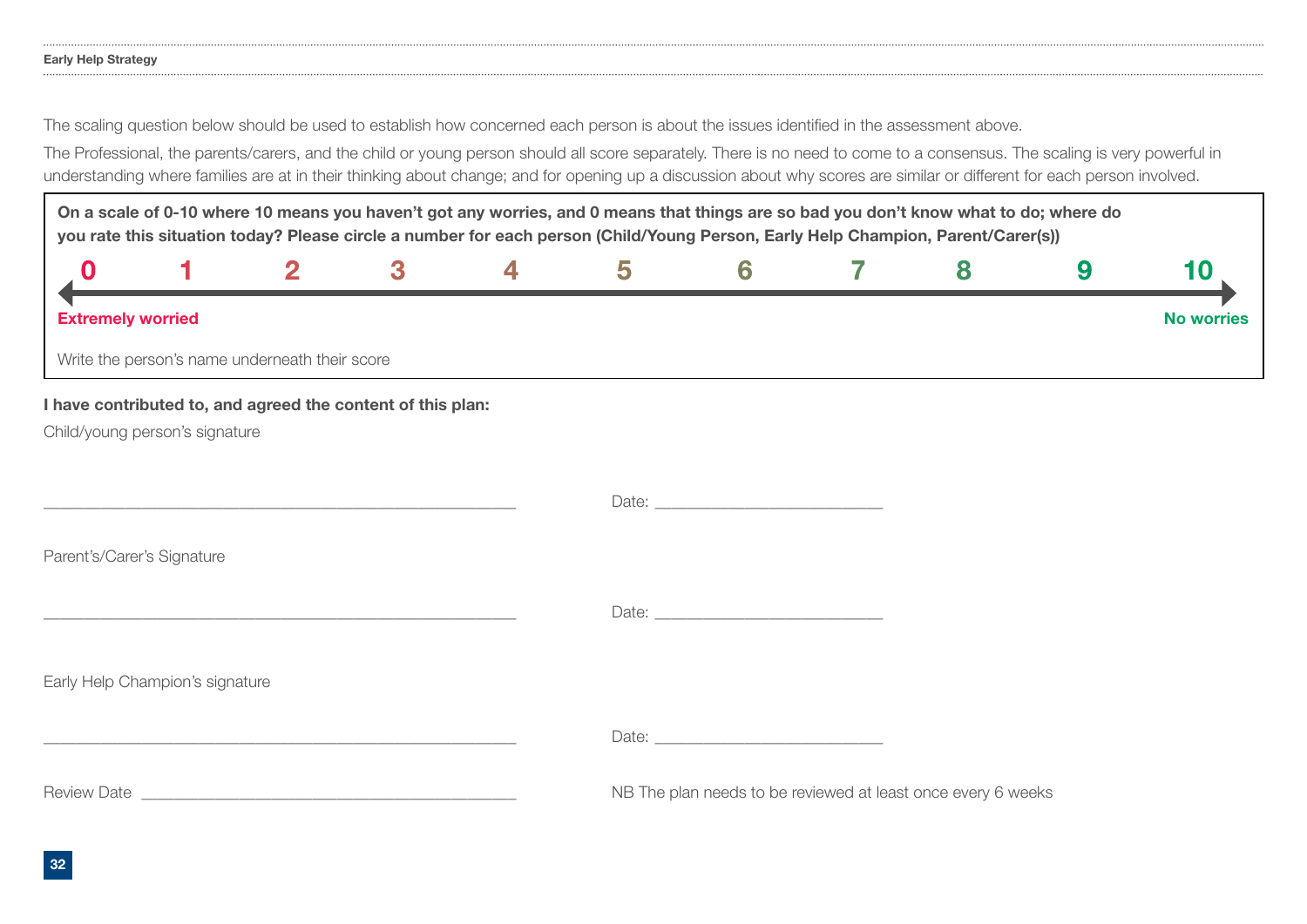### Review of Team Around the Family Plan for *(insert name of child or young person)*

Date of this review \_\_\_\_\_\_\_\_\_\_\_\_\_\_\_\_\_\_\_\_\_\_\_\_\_\_\_\_\_\_\_\_\_\_\_\_\_\_

Date TAF started \_\_\_\_\_\_\_\_\_\_\_\_\_\_\_\_\_\_\_\_\_\_\_\_\_\_\_\_\_\_\_\_\_\_\_\_\_\_\_\_

| Name of the child                | Date of birth                                                                                                   | Does the child have a disability? | Name of the parent/carer with<br><b>Parental Responsibility</b> |  |  |  |  |
|----------------------------------|-----------------------------------------------------------------------------------------------------------------|-----------------------------------|-----------------------------------------------------------------|--|--|--|--|
|                                  |                                                                                                                 |                                   |                                                                 |  |  |  |  |
| Name of the Early Help Champion  |                                                                                                                 |                                   |                                                                 |  |  |  |  |
| Contact email & telephone number |                                                                                                                 |                                   |                                                                 |  |  |  |  |
| <b>EHM Number</b>                | This will be given to you by Customer Service Centre when you phone them to inform them you are starting a TAF. |                                   |                                                                 |  |  |  |  |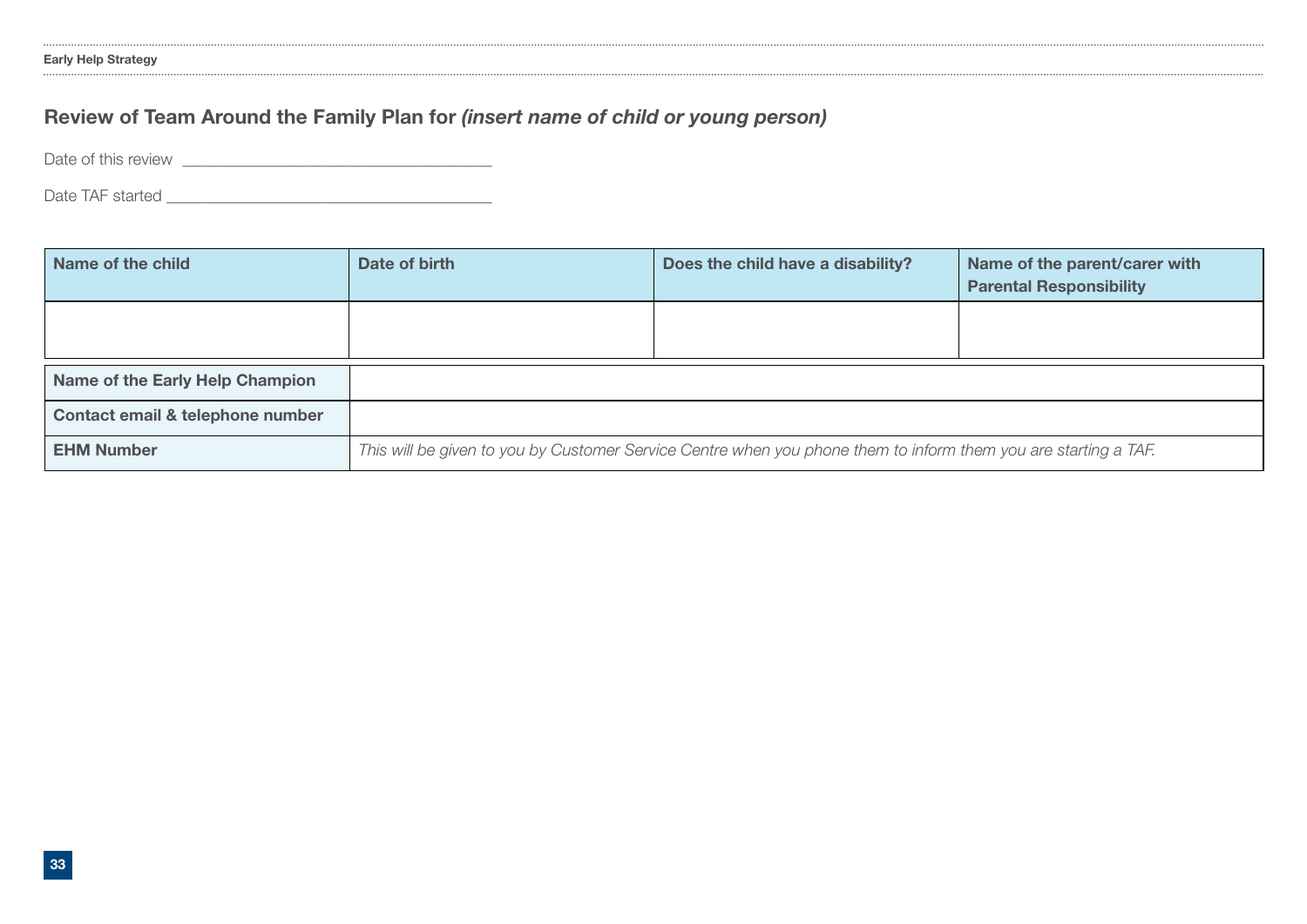| <b>Actions (copy and</b><br>paste from plan) | <b>Completed?</b>                                                                                                                                                                                                                                                                                                                     | How has it has made<br>a difference?                                                                                                                                                                                                                                                                                                                                                               | <b>What else needs</b><br>to happen now?                                                                                                                                      | Who will do it? | By when?                                                                                                                           |
|----------------------------------------------|---------------------------------------------------------------------------------------------------------------------------------------------------------------------------------------------------------------------------------------------------------------------------------------------------------------------------------------|----------------------------------------------------------------------------------------------------------------------------------------------------------------------------------------------------------------------------------------------------------------------------------------------------------------------------------------------------------------------------------------------------|-------------------------------------------------------------------------------------------------------------------------------------------------------------------------------|-----------------|------------------------------------------------------------------------------------------------------------------------------------|
|                                              | If not, detail why not?<br>Actions should not be<br>allowed to drift from one<br>meeting to the next.<br>Challenge agencies to<br>meet their commitments.<br>If the family has not<br>carried out their actions,<br>ask and record why not.<br>Be supportive but<br>challenging. This is<br>about improving the<br>life of the child. | Remain child focussed.<br>This should describe<br>the impact on the child<br>or young person.<br>It should also be<br>focussed on the impact<br>with regard to what<br>we are worried about.<br>Do not go off track.<br>Include the exact words<br>from the child and the<br>family wherever possible.<br>If we have not asked<br>the child the difference<br>it has made to them<br>$-$ why not?? | Where there is not enough<br>impact, agree a 'Plan B'.<br>Do not try the same<br>things over again if<br>they are not making a<br>difference to what we<br>are worried about. |                 | Be realistic, but<br>challenging with regard<br>to timescales.<br>There is a need to<br>remain focussed and<br>not to allow drift. |

The scaling question below should be used to establish how concerned each person is about the issues identifed in the assessment above.

The Professional, the parents/carers, and the child or young person should all score separately. There is no need to come to a consensus. The scaling is very powerful in understanding where families are at in their thinking about change; and for opening up a discussion about why scores are similar or different for each person involved.

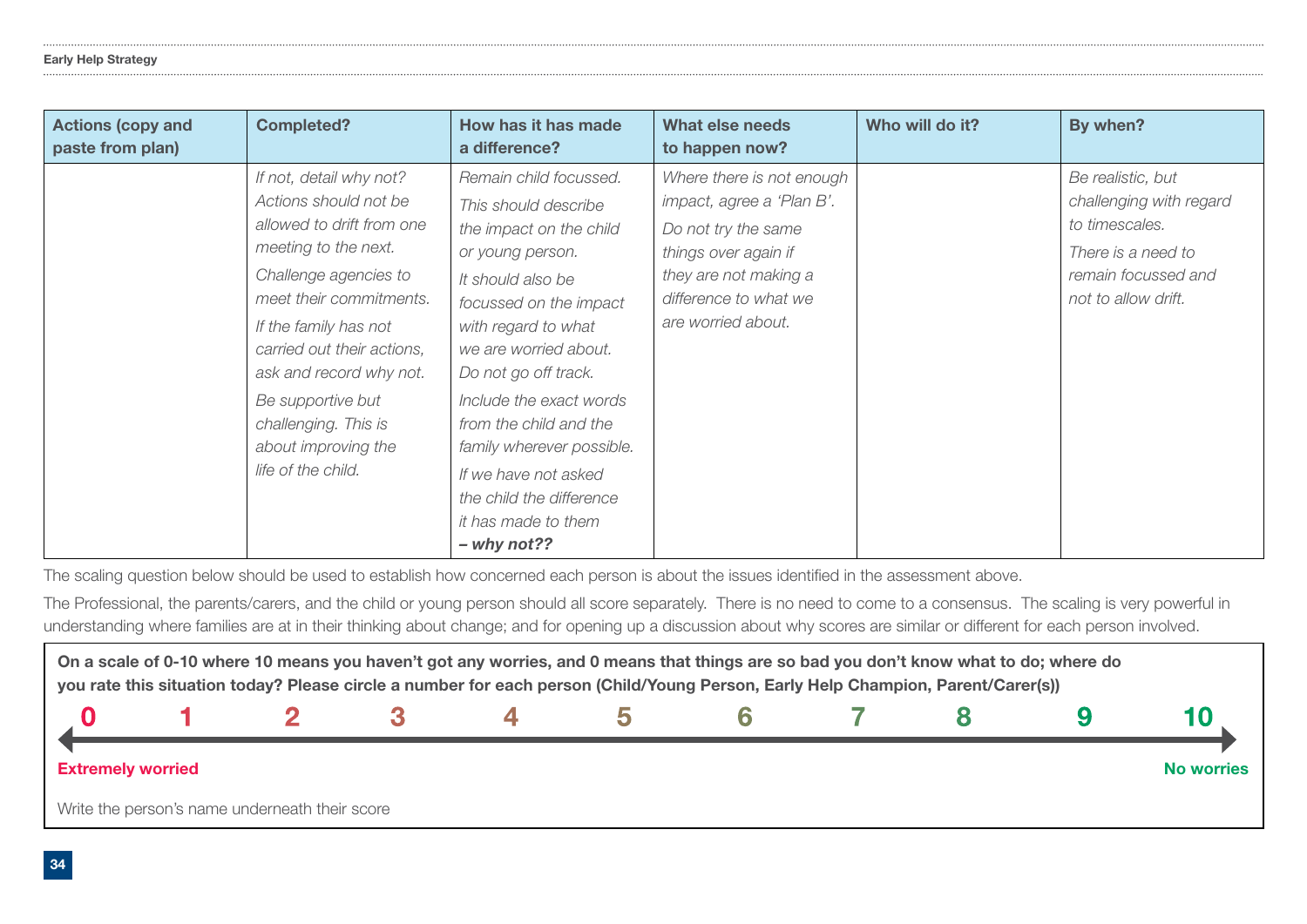### Early Help Strategy

### I have contributed to, and agreed the review of this plan:

Child/young person's signature

| <u> 1989 - Andrea San Andrea Andrea Andrea Andrea Andrea Andrea Andrea Andrea Andrea Andrea Andrea Andrea Andrea </u>  |                                                              |
|------------------------------------------------------------------------------------------------------------------------|--------------------------------------------------------------|
| Parent's/Carer's Signature                                                                                             |                                                              |
| <u> 1980 - Johann John Stone, markin basar marka a shekara ta 1980 ha shekara ta 1980 ha shekara ta 1980 ha shekar</u> |                                                              |
| Early Help Champion's signature                                                                                        |                                                              |
| and the control of the control of the control of the control of the control of the control of the control of the       |                                                              |
|                                                                                                                        | NB The plan needs to be reviewed at least once every 6 weeks |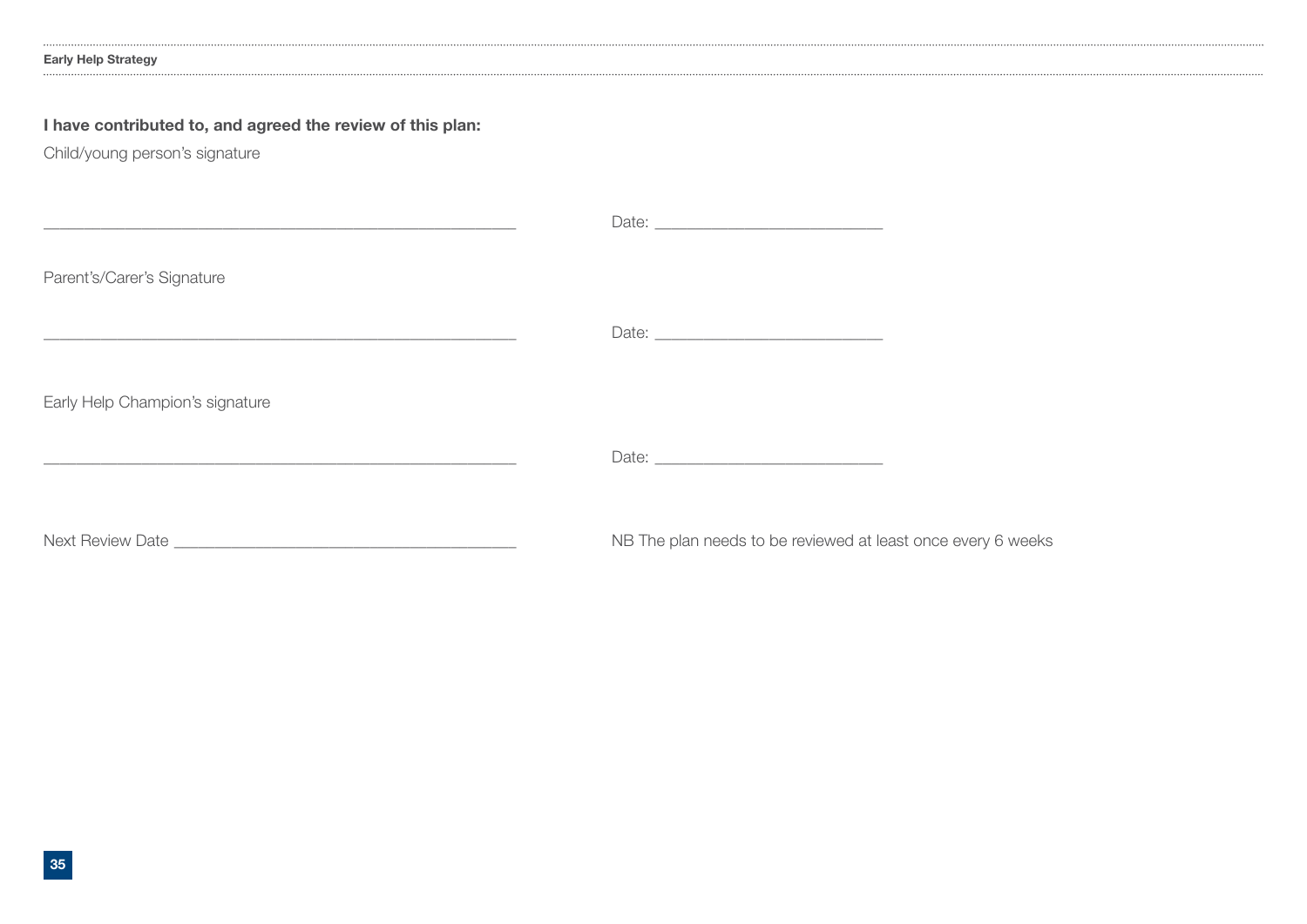### Team Around the Family Closure (TAF) meeting for *(insert name of child or young person)*

Date of closure \_\_\_\_\_\_\_\_\_\_\_\_\_\_\_\_\_\_\_\_\_\_\_\_\_\_\_\_\_\_\_\_\_\_\_\_\_\_\_\_\_

Date TAF started \_\_\_\_\_\_\_\_\_\_\_\_\_\_\_\_\_\_\_\_\_\_\_\_\_\_\_\_\_\_\_\_\_\_\_\_\_\_\_\_

Date of last review \_\_\_\_\_\_\_\_\_\_\_\_\_\_\_\_\_\_\_\_\_\_\_\_\_\_\_\_\_\_\_\_\_\_\_\_\_\_

| Name of the child                | Date of birth |               | <b>Does the child</b><br>have a disability? | Did child attend the meeting? | Name of the parent with<br><b>Parental Responsibility (PR)</b>                                                                                                                                                                                                                                                                |                           |  |
|----------------------------------|---------------|---------------|---------------------------------------------|-------------------------------|-------------------------------------------------------------------------------------------------------------------------------------------------------------------------------------------------------------------------------------------------------------------------------------------------------------------------------|---------------------------|--|
|                                  |               |               |                                             |                               | If the child does not want to attend, or is too young to participate<br>in a formal meeting then other arrangements should be made.<br>For example the child can nominate an advocate, can submit<br>a written comment, or can participate via the Signs of Safety<br>Children's Tools or similar (see Information Sheet 10). |                           |  |
| Name of the Early Help Champion  |               |               |                                             |                               |                                                                                                                                                                                                                                                                                                                               |                           |  |
| Contact email & telephone number |               |               |                                             |                               |                                                                                                                                                                                                                                                                                                                               |                           |  |
| <b>Name</b>                      |               | <b>Agency</b> |                                             | <b>Contact details</b>        | <b>Meeting attendance</b><br><b>Invited</b>                                                                                                                                                                                                                                                                                   | <b>Attended?</b>          |  |
|                                  |               |               |                                             |                               |                                                                                                                                                                                                                                                                                                                               | Yes<br>No<br>$\Box$       |  |
|                                  |               |               |                                             |                               |                                                                                                                                                                                                                                                                                                                               | Yes<br>No                 |  |
|                                  |               |               |                                             |                               |                                                                                                                                                                                                                                                                                                                               | Yes<br>No<br>$\mathbf{L}$ |  |
|                                  |               |               |                                             |                               |                                                                                                                                                                                                                                                                                                                               | Yes<br>No<br>$\mathbb{R}$ |  |
|                                  |               |               |                                             |                               |                                                                                                                                                                                                                                                                                                                               | Yes<br>No<br>$\mathbf{L}$ |  |
|                                  |               |               |                                             |                               |                                                                                                                                                                                                                                                                                                                               | Yes<br>No<br>$\mathbf{L}$ |  |
|                                  |               |               |                                             |                               |                                                                                                                                                                                                                                                                                                                               | Yes<br>No                 |  |
|                                  |               |               |                                             |                               |                                                                                                                                                                                                                                                                                                                               | Yes<br>No<br>$\mathbf{L}$ |  |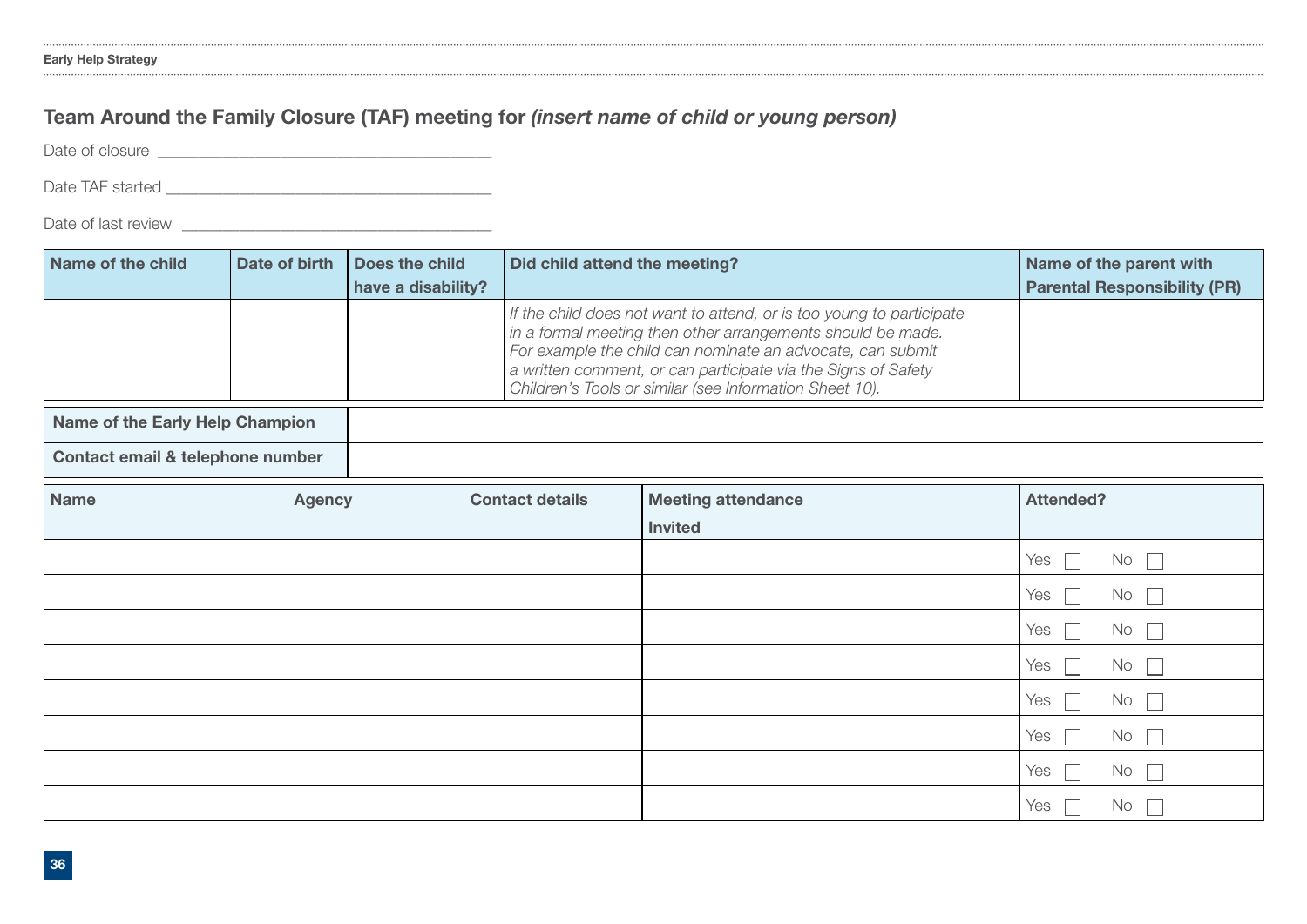| <b>Closure Summary</b>                                              |                       | <b>Comments</b>                                                                         |
|---------------------------------------------------------------------|-----------------------|-----------------------------------------------------------------------------------------|
| Please select the overall reason for Team Around the Family closure |                       |                                                                                         |
| <b>Team Around the Family closed</b>                                | $No \ \Gamma$<br>Yes  | Include evidence that this is so, and comments from the child, young person and family. |
| due to all needs being met                                          |                       | Pictures or recording of direct work in a visual form can be attached.                  |
|                                                                     |                       | Please see Signs of Safety Children's Tools (Information Sheet 10).                     |
| <b>Team Around the Family closed due</b>                            | $No \ \square$<br>Yes | Detail what still needs to happen                                                       |
| to most needs being met and a single                                |                       |                                                                                         |
| agency will continue support                                        |                       |                                                                                         |
| <b>Team Around the Family closed due</b>                            | $No \ \Box$<br>Yes    | Please keep TAF in place, and have a safety plan until                                  |
| to 'step up' to Social Care                                         |                       | Social Care Assessment has been completed.                                              |
| <b>Team Around the Family closed due</b>                            | $No \ \square$<br>Yes | Please agree with the family how information will be shared in their new                |
| to family moving out of the area                                    |                       | area, and how they are going to access the support they need.                           |
| <b>Team Around the Family closed due to</b>                         | $No \ \Gamma$<br>Yes  | Detail action taken to encourage further participation, and                             |
| <b>Family or family withdrawing consent</b>                         |                       | assess the risk of this withdrawal of consent.                                          |
| <b>Team Around the Family closed for</b>                            | $No \ \top$<br>Yes    | Please give clear reasoning in this box.                                                |
| another reason (please specify)                                     |                       |                                                                                         |

How effective has the Team Around the Family been in improving life for this child/young person?

| <b>Professionals' Views</b>                                                          |
|--------------------------------------------------------------------------------------|
| Relate the comments to the things we were worried about.                             |
| Be child focussed, and detail the impact on the child/young person.                  |
| Give evidence of why you believe the goals of the TAF have been achieved.            |
| Use this opportunity for professional reflection: what made the greatest difference? |
| On reflection, what could have gone better?                                          |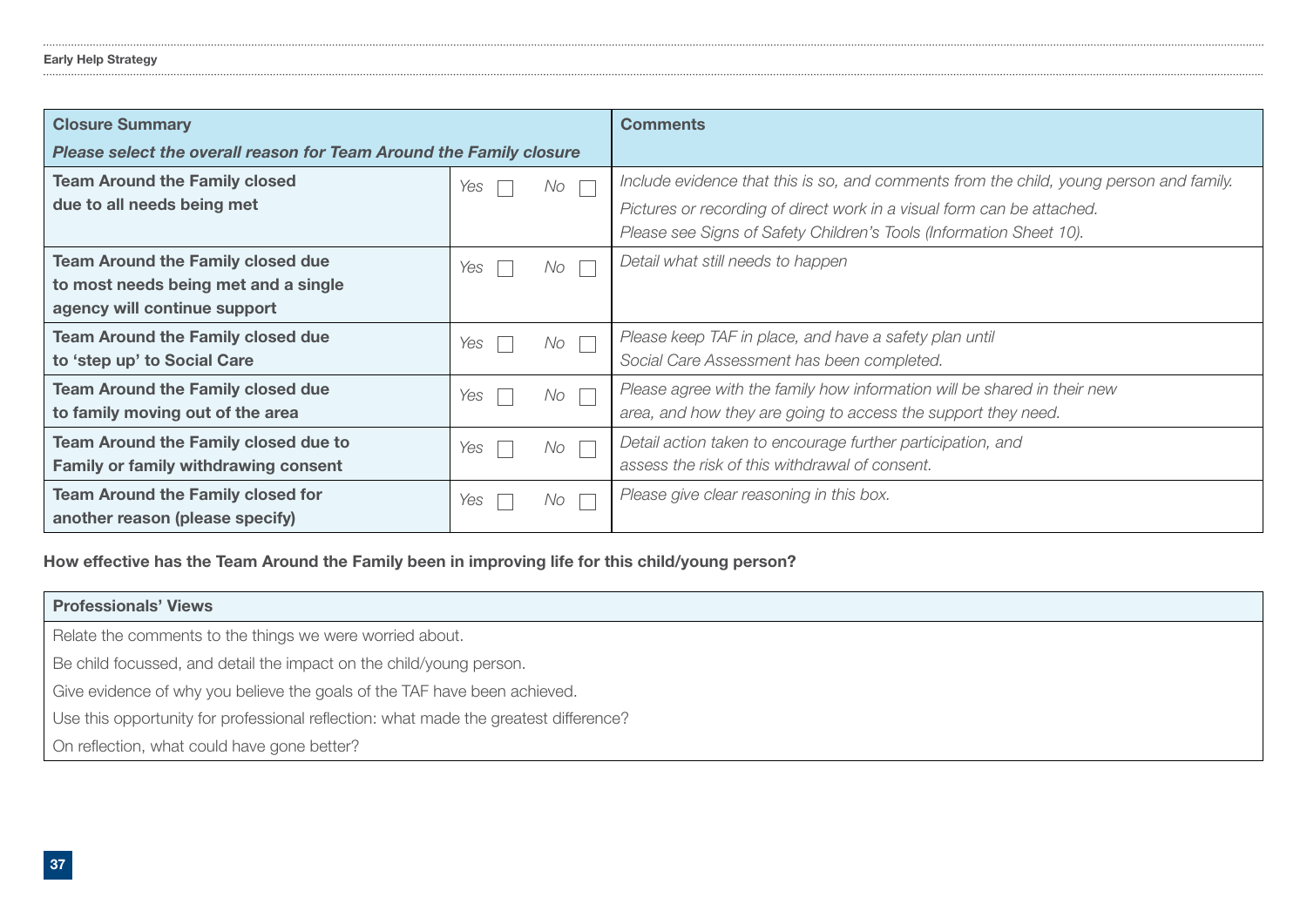### How effective has the Team Around the Family been in improving life for this child/young person?

| Parent(s)' / Carer(s)' Views                             |
|----------------------------------------------------------|
| Use their own words, pictures and stories.               |
| What things made the biggest difference?                 |
| What could have gone better?                             |
| Relate the comments to the things we were worried about. |

### How effective has the Team Around the Family been in improving life for you?

| <b>Child/Young Person's Views</b>                        |
|----------------------------------------------------------|
| Use their own words, pictures and stories.               |
| What things made the biggest difference?                 |
| What could have gone better?                             |
| Relate the comments to the things we were worried about. |

Child/young person's signature

Date:

Parent's/Carer's Signature

\_\_\_\_\_\_\_\_\_\_\_\_\_\_\_\_\_\_\_\_\_\_\_\_\_\_\_\_\_\_\_\_\_\_\_\_\_\_\_\_\_\_\_\_\_\_\_\_\_\_\_\_\_\_\_\_\_\_ Date: \_\_\_\_\_\_\_\_\_\_\_\_\_\_\_\_\_\_\_\_\_\_\_\_\_\_\_\_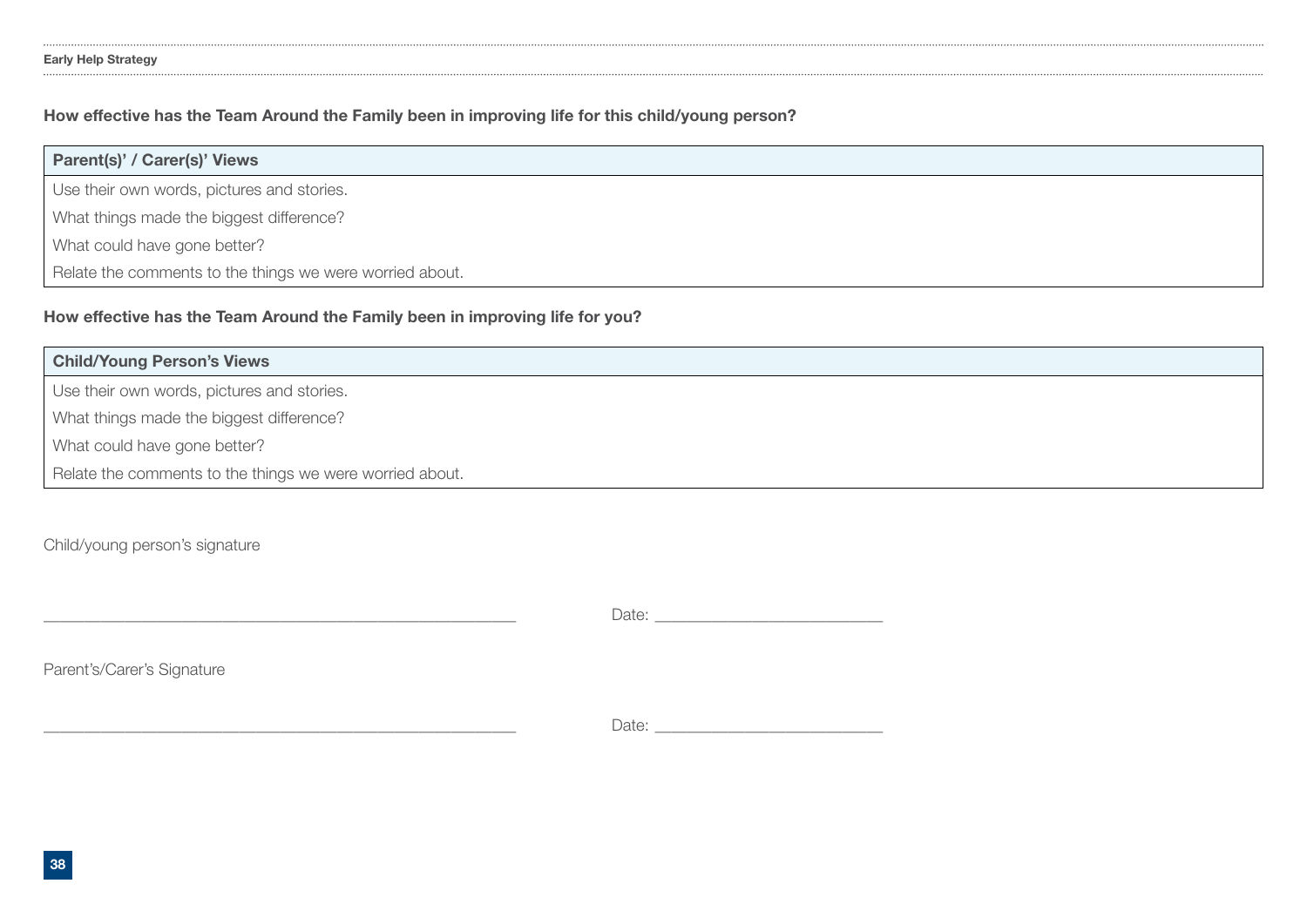### Appendix B

### Young and Yorkshire 2 Priorities

| <b>Priorities</b>                                                                                        | <b>Indicators</b>                                                                                                                                                                                                                                                                                                                                                                                                     | How we will know we've made a difference                                                                                                                     |
|----------------------------------------------------------------------------------------------------------|-----------------------------------------------------------------------------------------------------------------------------------------------------------------------------------------------------------------------------------------------------------------------------------------------------------------------------------------------------------------------------------------------------------------------|--------------------------------------------------------------------------------------------------------------------------------------------------------------|
| <b>Happy</b>                                                                                             |                                                                                                                                                                                                                                                                                                                                                                                                                       |                                                                                                                                                              |
| 1. Empower families<br>to be resilient and<br>economically secure<br>2. Protect those at<br>risk of harm | • Reduction in referrals to Children's Social Care<br>Progress the percentage of families 'turned around' as a result of a Developing<br>$\bullet$<br><b>Stronger Families intervention</b><br>Increase the percentage of Early Help Service cases closed because the situation<br>$\bullet$<br>had improved sufficiently to allow safe de-escalation to universal services.                                          | 1. Fewer children in need of help and<br>protection by Children's Social Care<br>2. Higher average household income with<br>fewer children living in poverty |
| 3. Encourage fun,<br>happiness and<br>enjoyment of life                                                  | Maintain current performance in First Time Entrants to the Youth Justice System<br>$\bullet$<br>Reduction in the percentage of offenders who re-offend<br>$\bullet$<br>Increase registration at Children and Family Hubs<br>$\bullet$<br>Increase attendance at Children and Family Hubs (% of those registered)<br>$\bullet$<br>Increase the number of young people engaged in Targeted Youth Provision<br>$\bullet$ |                                                                                                                                                              |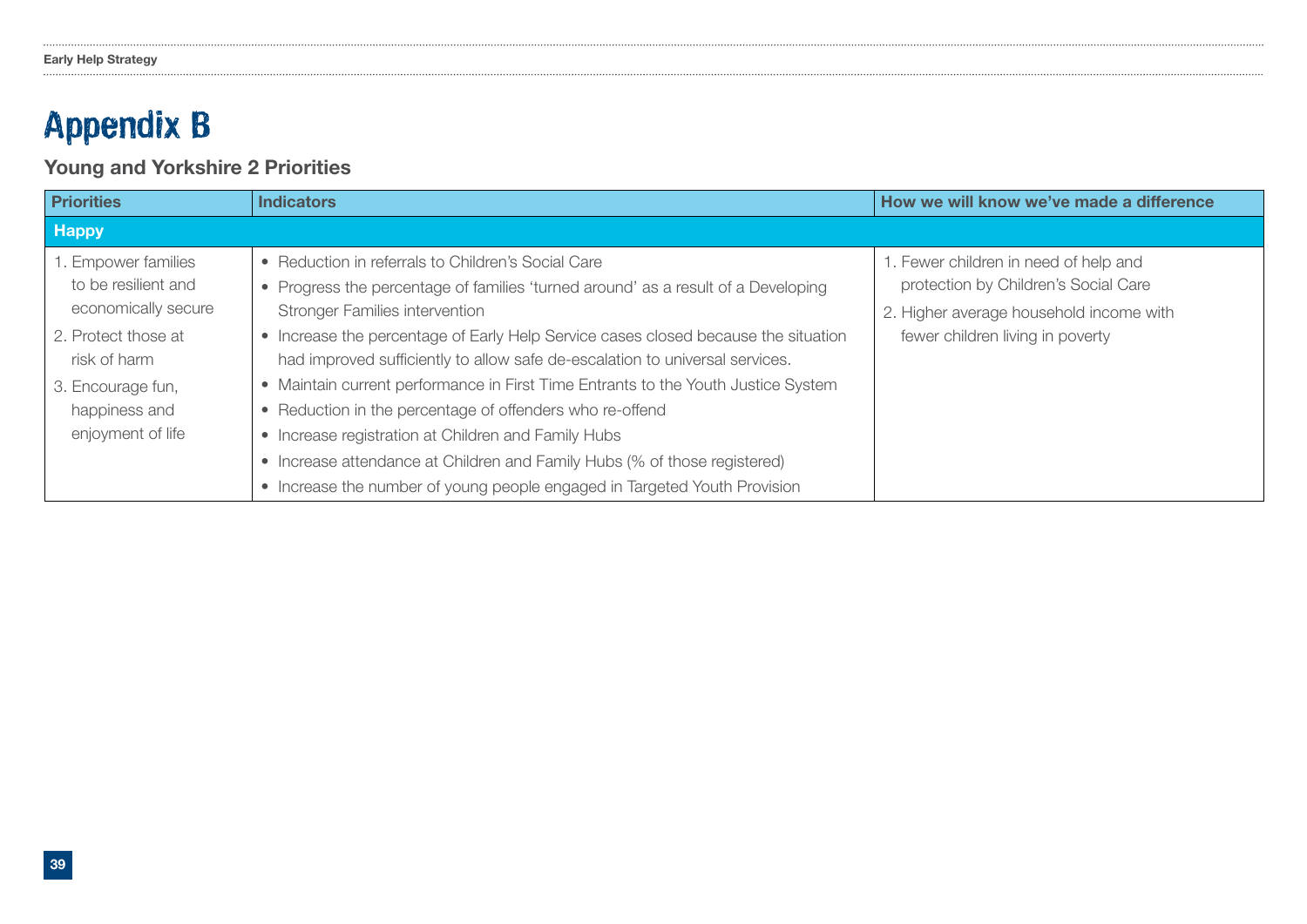### Early Help Strategy

| <b>Priorities</b>                                                                                                                                                                 | <b>Indicators</b>                                                                                                                                                                                                                                                                                                                                                                                                                                                                                                                                                                                                                                                                                                                                                                                                                         | How we will know we've made a difference                                                                                                                                                                       |
|-----------------------------------------------------------------------------------------------------------------------------------------------------------------------------------|-------------------------------------------------------------------------------------------------------------------------------------------------------------------------------------------------------------------------------------------------------------------------------------------------------------------------------------------------------------------------------------------------------------------------------------------------------------------------------------------------------------------------------------------------------------------------------------------------------------------------------------------------------------------------------------------------------------------------------------------------------------------------------------------------------------------------------------------|----------------------------------------------------------------------------------------------------------------------------------------------------------------------------------------------------------------|
| <b>Healthy</b>                                                                                                                                                                    |                                                                                                                                                                                                                                                                                                                                                                                                                                                                                                                                                                                                                                                                                                                                                                                                                                           |                                                                                                                                                                                                                |
| 1. Promote health &<br>wellbeing through<br>positive choices<br>2. Improve social,<br>emotional mental<br>health and resilience<br>3. Reduce health<br>inequalities               | • Reduce the percentage of children aged 4 to 5 (reception) who have excess weight<br>• Reduce the percentage of children aged 10 or 11 (Year 6) who have excess weight<br>• Increase the breastfeeding initiation rate<br>• Increase the breastfeeding prevalence at 6-8 weeks after birth<br>• Reduce smoking at the time of delivery<br>• Reduce the rate of hospital admission due to substance<br>misuse (15-24 year olds per 100,000)<br>• Reduce the rate of hospital admissions due to alcohol specific<br>conditions (for under 18 year olds per 10,000)<br>• Increase the number of schools undertaking whole<br>school approach to emotional health<br>• Increase the number of maternal mood assessments that have been completed<br>• Reduce the rate of under 18 conceptions per 1,000 15-17 females                        | 1. More children and young people<br>with high resilience scores<br>2. More young people making<br>healthy behaviour choices                                                                                   |
| <b>Achieving</b>                                                                                                                                                                  |                                                                                                                                                                                                                                                                                                                                                                                                                                                                                                                                                                                                                                                                                                                                                                                                                                           |                                                                                                                                                                                                                |
| 1. Ensure children have<br>great early years<br>2. Raise achievement<br>and progress for all<br>3. Equip young people for<br>life and work in a strong<br>North Yorkshire economy | • Increase the percentage of children reaching a good level of<br>development in the Early Years Foundation Stage<br>• Increase the percentage of children achieving at least the<br>expected level in all early learning goals (ELGs)<br>• Improve overall attendance in Primary School<br>• Improve overall attendance in Secondary School<br>• Reduce the percentage of young people who are not in education,<br>employment or training (NEET) in academic year 12 and year 13.<br>• Increase the percentage of eligible 2 year olds taking up funded places.<br>• Increase the percentage of 3 and 4 year olds accessing early education.<br>• Reduce the percentage of secondary school pupils with<br>one or more fixed period of exclusion from school<br>• Reduce the percentage of secondary school pupils excluded from school | 1. More children achieve a good level of<br>development in their early years<br>2. More young people in education,<br>employment or training.<br>3. Increase in progress 8 and<br>attainment 8 at Key Stage 4. |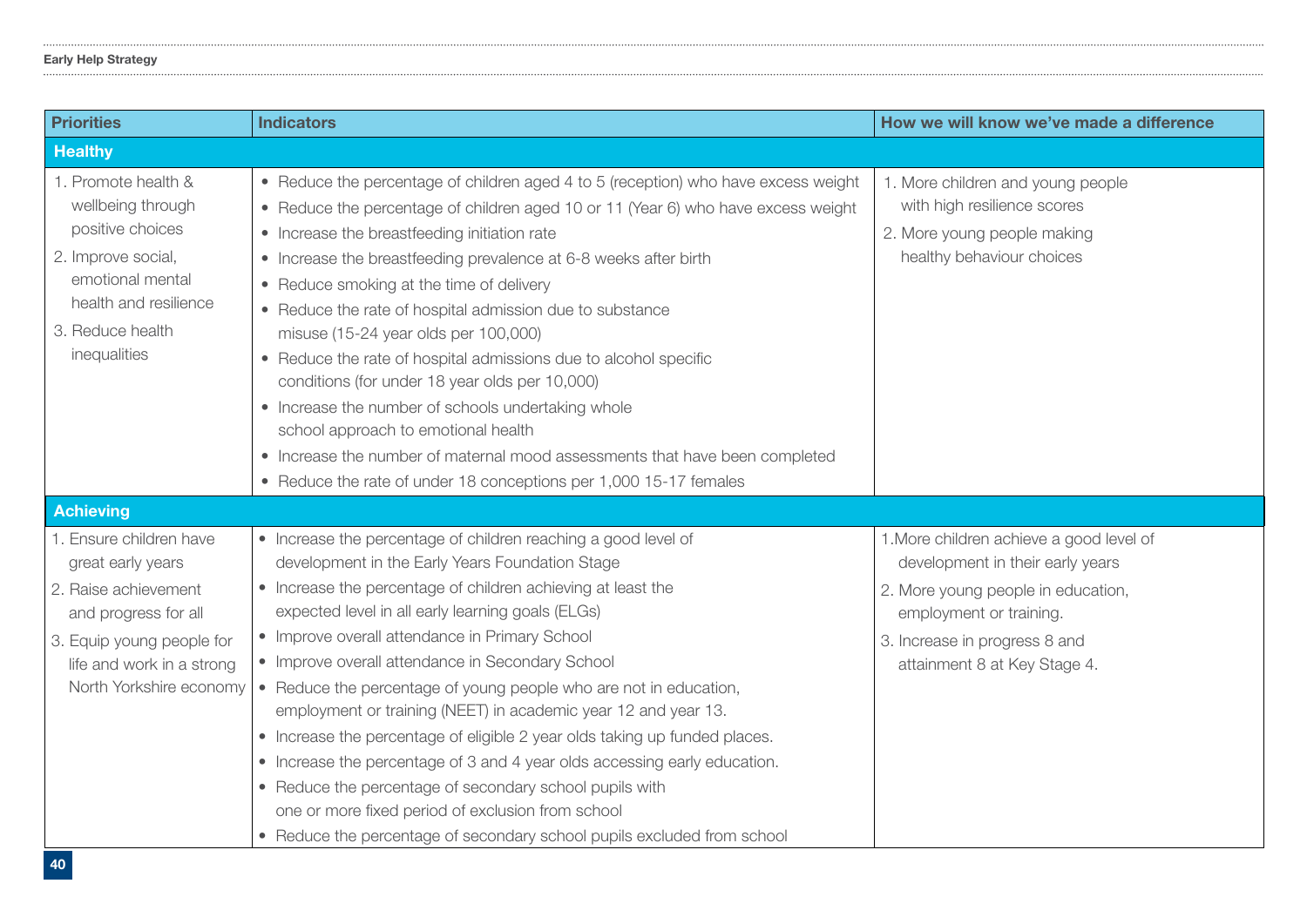### Appendix C

### **Objectives**

| <b>Objective</b>                                                                                                            | <b>Actions</b>                                                                                                                                                                                                                                                                                                                   | <b>Potential Outputs</b>                                                                                                                                                                                                                                                                                              | <b>Lead Officer</b> | <b>Timescales</b> | <b>Monitoring</b>                                                                 |
|-----------------------------------------------------------------------------------------------------------------------------|----------------------------------------------------------------------------------------------------------------------------------------------------------------------------------------------------------------------------------------------------------------------------------------------------------------------------------|-----------------------------------------------------------------------------------------------------------------------------------------------------------------------------------------------------------------------------------------------------------------------------------------------------------------------|---------------------|-------------------|-----------------------------------------------------------------------------------|
| 1. Improve early<br>identification and<br>response to children<br>in need of enhanced<br>support, across<br>the partnership | • Review of the North Yorkshire LSCB<br><b>Vulnerability Checklist</b>                                                                                                                                                                                                                                                           | • New North Yorkshire LSCB<br>threshold document                                                                                                                                                                                                                                                                      | <b>LSCB</b>         | <b>July 2019</b>  | Children's Trust<br>Board & LSCB                                                  |
|                                                                                                                             | • Develop and embed a new Early Help Assessment<br>• Develop the role of the Early Help Consultant<br>• Develop Team around the Family<br>arrangements and associated pathways<br>• Review Core Offer for targeted Early Help Services<br>• Development of Family Network Meetings<br>• Development of Standalone Service Guides | • New Early Help Assessment<br>• Team around the Family process maps<br>• Team around the Family Handbook<br>• New Core Offer for Targeted<br><b>Early Help Services</b><br>• Number of TAF coordinated<br>by Early Help Champions<br>• Family Network Meeting practice<br>quidance / handbook<br>• Early Help Guides | Head of Early Help  |                   |                                                                                   |
| 2. To increase<br>community capacity<br>to support effective<br><b>Early Help delivery</b><br>in localities                 | • Explore feasibility of community<br>led Children & Family Hubs<br>• Agree key areas of work with the Stronger<br>Communities Team and develop an<br>action plan to address them                                                                                                                                                | • Agreed model of delivery for community<br>led Children & Family Hubs<br>Early Help - building Community<br>Capacity Action Plan                                                                                                                                                                                     | Barbara Merrygold   | March 2020        | Children's Trust Board                                                            |
| 3. Implement 'Signs<br>of Safety' methods<br>across the partnership<br>using strength<br>based support                      | • Develop a Children's Workforce<br>Development Plan for Signs of Safety<br>Enable effective use of Signs of Safety<br>across all Early Help partners                                                                                                                                                                            | • Number of schools briefed<br>on Signs of Safety<br>• Number of partner agencies<br>briefed on Signs of Safety<br>• Number of Early Help Assessments<br>completed by Early Help Champions<br>• Handbook around the use<br>of Signs of Safety tools                                                                   | Head of Early Help  | <b>July 2019</b>  | Children's Trust<br>Board & Signs of<br>Safety Strategic<br><b>Steering Group</b> |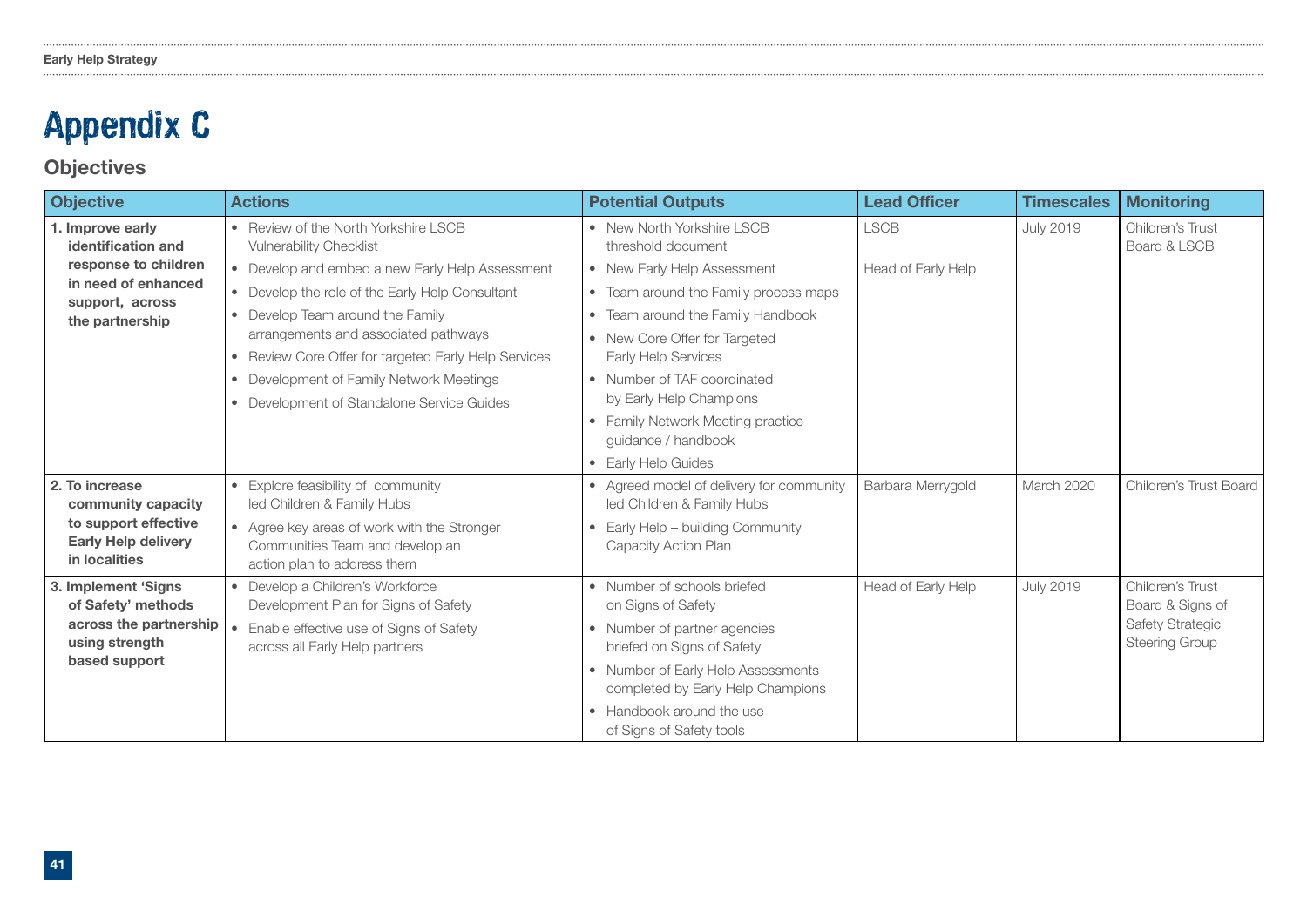### Early Help Strategy

| <b>Objective</b>                                                                                                                                                                   | <b>Actions</b>                                                                                                                                                                                                                                                                                                                                                                                                                                                                                                                                                                                                                                                                                                                                                                                                                                                                                                                                                                                                                                                                                                                                                                                    | <b>Potential Outputs</b>                                                                                                                                                                                                                                                                                                                              | <b>Lead Officer</b>                                                                                                                                              | <b>Timescales</b> | <b>Monitoring</b>                                   |
|------------------------------------------------------------------------------------------------------------------------------------------------------------------------------------|---------------------------------------------------------------------------------------------------------------------------------------------------------------------------------------------------------------------------------------------------------------------------------------------------------------------------------------------------------------------------------------------------------------------------------------------------------------------------------------------------------------------------------------------------------------------------------------------------------------------------------------------------------------------------------------------------------------------------------------------------------------------------------------------------------------------------------------------------------------------------------------------------------------------------------------------------------------------------------------------------------------------------------------------------------------------------------------------------------------------------------------------------------------------------------------------------|-------------------------------------------------------------------------------------------------------------------------------------------------------------------------------------------------------------------------------------------------------------------------------------------------------------------------------------------------------|------------------------------------------------------------------------------------------------------------------------------------------------------------------|-------------------|-----------------------------------------------------|
| 4. Foster a strong culture<br>of collaboration,<br><b>Integration and</b><br>ownership for<br>solution focussed<br><b>interventions</b>                                            | • To support stronger integration we will deliver<br>locality integration plans for Early Help and YJS<br>• We will implement a new YJS Assessment<br>model, which better aligns with assessment<br>practice across the Children & Families Service<br>• We will further develop joint pathways for<br>service delivery around preventing offending,<br>Anti-Social Behaviour and reducing First Time<br>Entrants to the criminal Justice system<br>• To continue on our integration and<br>collaboration journey we will deliver on our<br>strategic and locality plans for Early Help<br>and the 0-19 Healthy Child Programme<br>• We will embed Early Help Assessments and<br>Team around the Family processes across 0-19<br>Healthy Child programme practitioners<br>• We will develop the role of Early Help Consultants<br>(subject to consultation), to enhance collaboration<br>across the Early Help partnership.<br>• In line with the SEND Strategy, we will review and<br>reshape provision from the central SEND support<br>services to create multi-agency teams of specialist<br>staff for each locality area. We will strengthen<br>joint working between services in each area. | • New YJS Assessment tool<br>• Increased integration of practice<br>and pathways between YJS<br>and Early Help Teams<br>• Maintain reduction in First Time Entrants<br>Reduce Reoffending<br>$\bullet$<br>Single assessment and TAF<br>$\bullet$<br>processes across Early Help and<br>0-19 Healthy Child Teams<br>• Locality SEND multi-agency teams | Head of Youth Justice<br>Head of Early Help<br>Katie Needham &<br>Emma Lonsdale<br>Emma Lonsdale &<br>Head of Early Help<br>Head of Early Help<br>Carol-Ann Howe | April 2021        | Children's Trust Board                              |
| 5. Build on the No Wrong<br>Door methodology<br>and contextual<br>safeguarding-<br>to implement a<br>partnership approach<br>to the management<br>of risky adolescent<br>behaviour | Explore the feasibility of integrated governance<br>around adolescent risk taking behaviour<br>• Develop a model of effective partnership<br>working that is responsive and effective in<br>reducing adolescent risk taking behaviour<br>See NWD principles within the North Yorkshire<br>$\bullet$<br>County Council Ladder of Intervention document                                                                                                                                                                                                                                                                                                                                                                                                                                                                                                                                                                                                                                                                                                                                                                                                                                             | · Multi-agency governance<br>group feasibility report and<br>recommendations implemented<br>• Report to explore the feasibility<br>of extending the RAISE process<br>across Early Help and YJS to reduce<br>adolescent risk taking behaviour and<br>prevent escalation to statutory services.                                                         | Head of Early Help                                                                                                                                               | December<br>2019  | Children's Trust<br>Board & YJS<br>Management Board |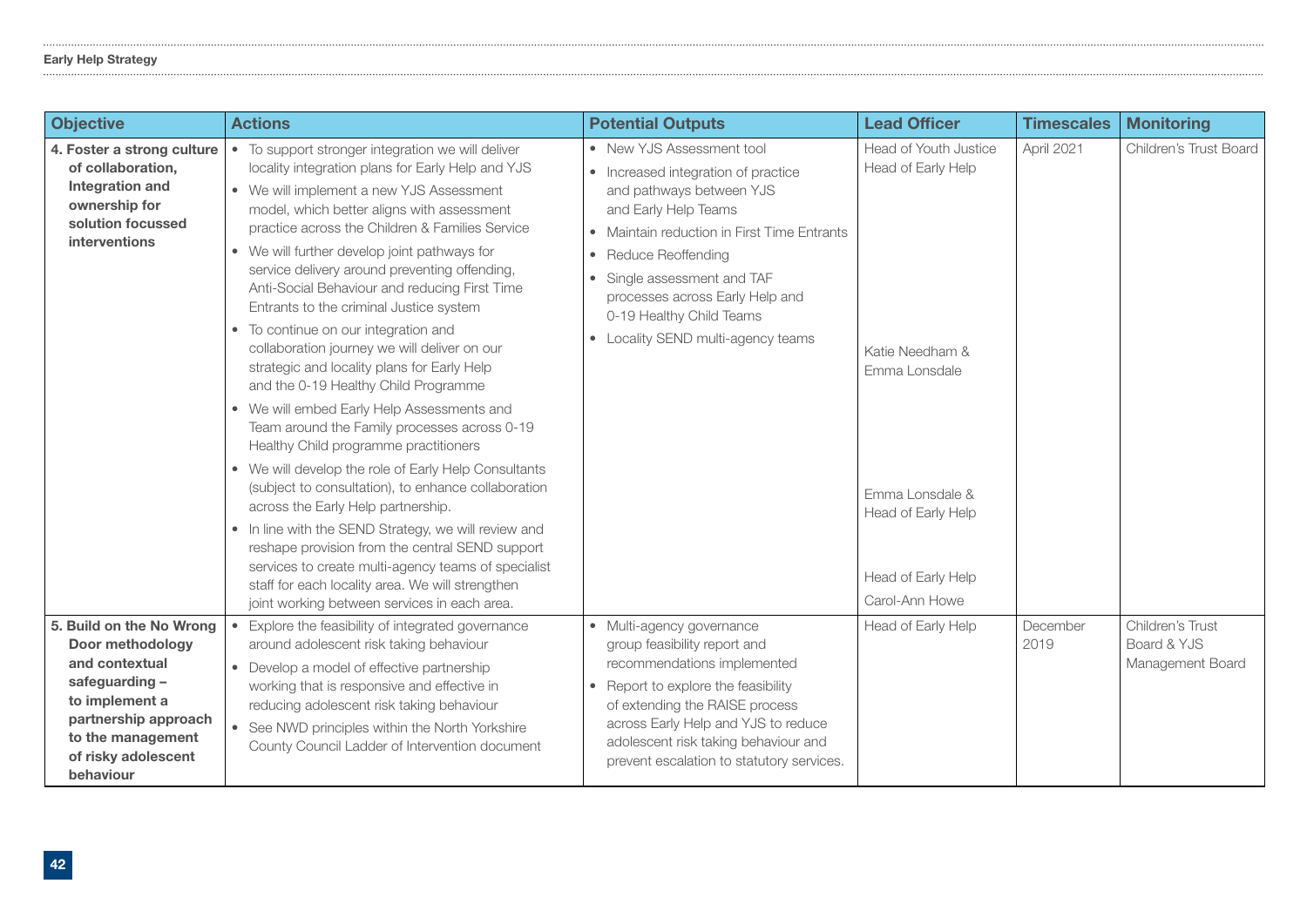### Early Help Strategy

| <b>Objective</b>                                                                             | <b>Actions</b>                                                                                                                                                                                                                                                                                                                                                                                                                                                                                                         | <b>Potential Outputs</b>                                                                                                                                                                                                                    | <b>Lead Officer</b>                                         | <b>Timescales</b>                        | <b>Monitoring</b>      |
|----------------------------------------------------------------------------------------------|------------------------------------------------------------------------------------------------------------------------------------------------------------------------------------------------------------------------------------------------------------------------------------------------------------------------------------------------------------------------------------------------------------------------------------------------------------------------------------------------------------------------|---------------------------------------------------------------------------------------------------------------------------------------------------------------------------------------------------------------------------------------------|-------------------------------------------------------------|------------------------------------------|------------------------|
| 6. Improve attendance<br>and inclusion and<br>reduce the number<br>of exclusions             | • Work with the Inclusion Service (principles<br>under pinning the ladder of intervention),<br>Education and Skills to review positive behaviour<br>management policy and procedure<br>• Work with the Inclusion Service, Education<br>and Skills to develop attendance & exclusion<br>guidance, policy and procedure<br>• Improve the governance and monitoring<br>of pupils not in full time education<br>• Develop robust EHE procedures<br>• Develop robust CME procedures<br>• Co-ordinate the SEMH traded agenda | • CYPS will take a whole system<br>approach to improving attendance<br>and reducing exclusions<br>Robust understanding of Children<br>$\bullet$<br>Missing from Education (CMF)<br>and Elective Home Education<br>(EHE) informed by data    | Head of Early Help<br>Inclusion and<br>Education and Skills | Ongoing as<br>part of CYPS<br>priorities | Children's Trust Board |
| 7. Explore the use of<br>shared IT Systems<br>to capture Early Help<br>activity and outcomes | • Ensure effective information sharing<br>protocols and consent is in place<br>• Develop pathways for capturing levels of need<br>and ensuring appropriate responses<br>• Explore the wider use of the Early Help<br>Module (EHM) across the partnership                                                                                                                                                                                                                                                               | • Information Sharing Agreement<br>• Universal Consent forms<br>• Ability to capture needs and<br>effectiveness of responses<br>across the partnership<br>Business case for extending the use<br>$\bullet$<br>of EHM across the partnership | Head of Early Help                                          | March 2020                               | Children's Trust Board |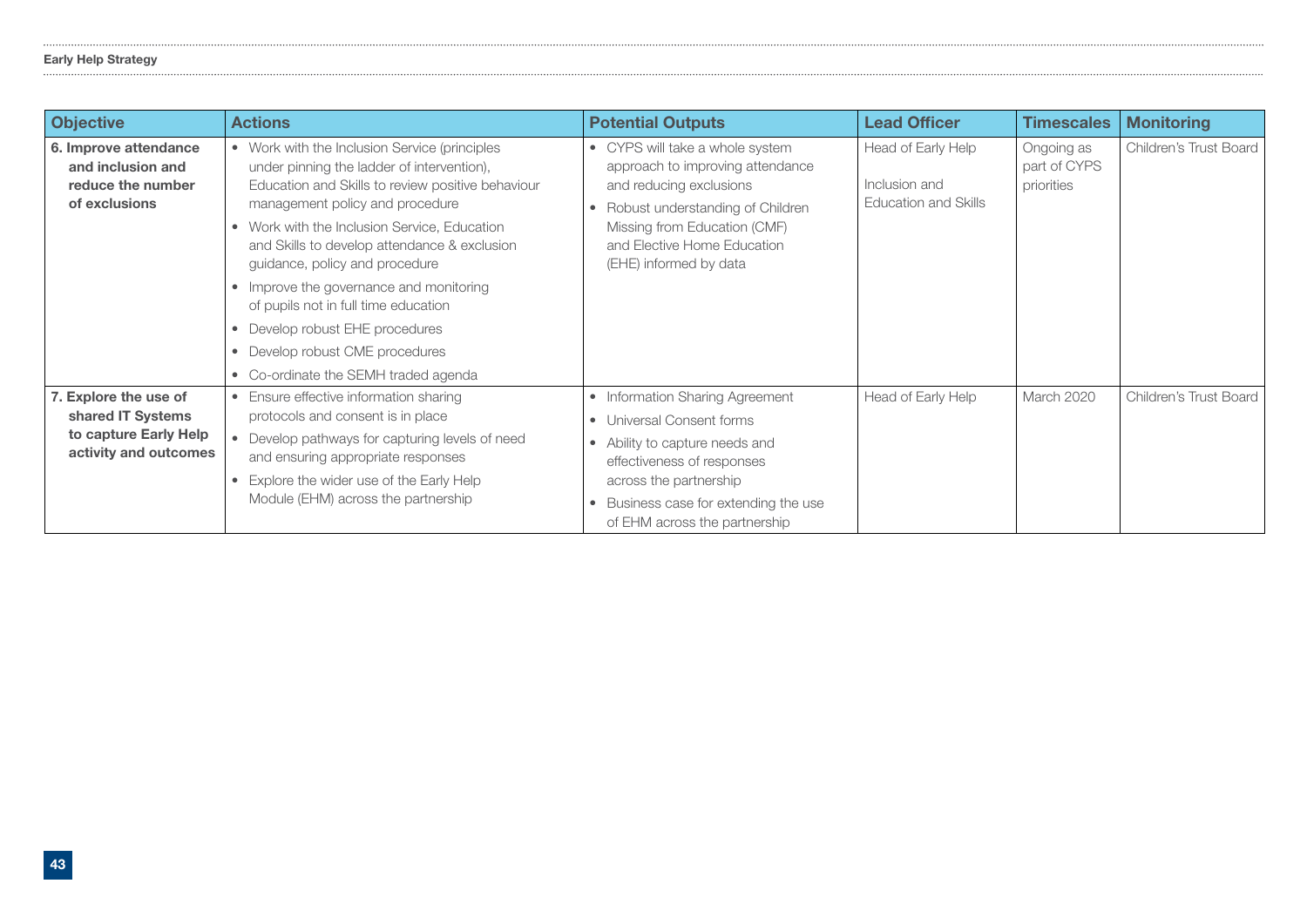### Appendix D – Flowcharts

Universal moving into single agency delivery

If at any point in the process safeguarding issues are identifed a referral to the Multi Agency Screening Team (MAST) should be made



Identifcation of need Identification of need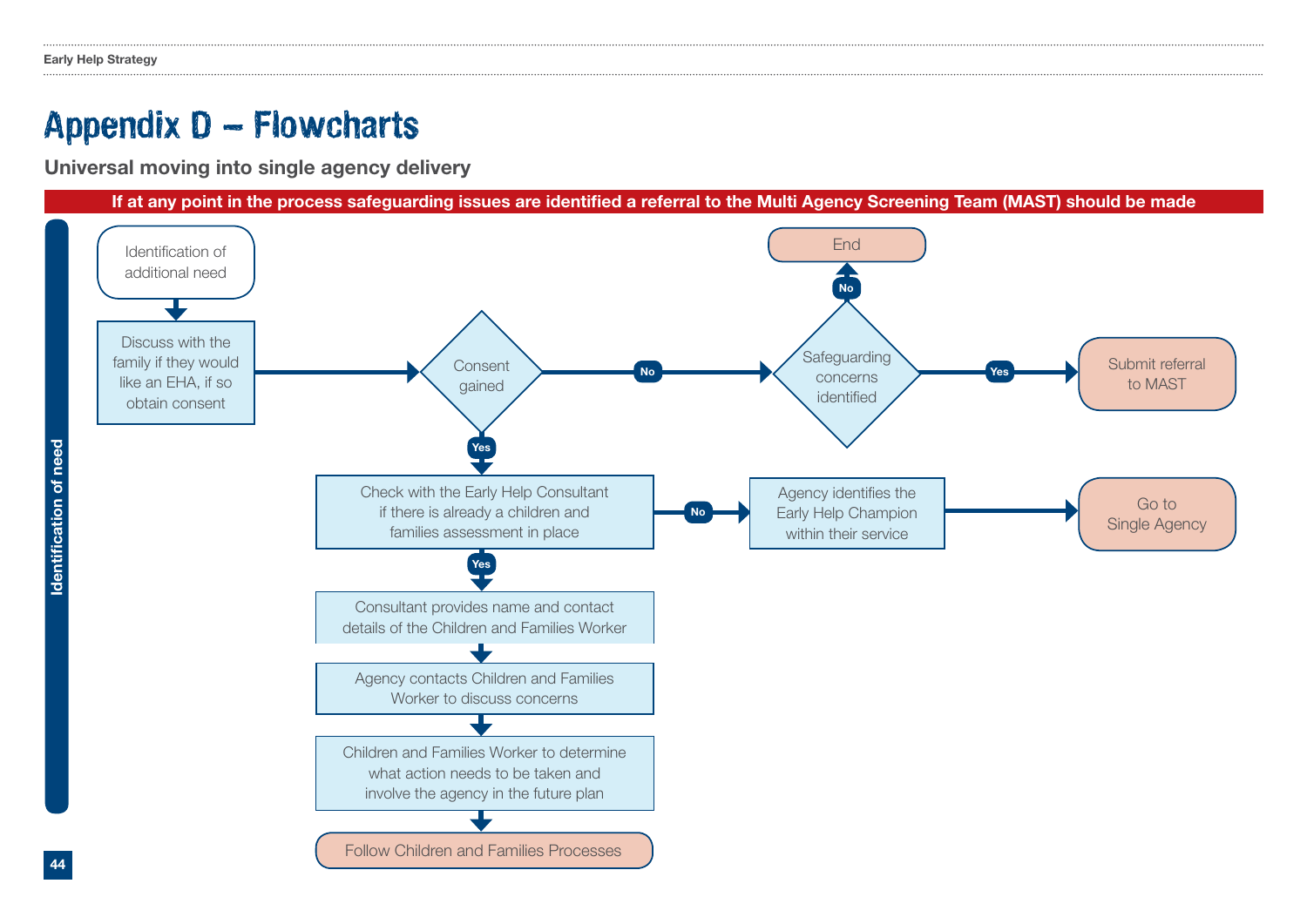### Single agency

### If at any point in the process safeguarding issues are identifed a referral to the Multi Agency Screening Team (MAST) should be made

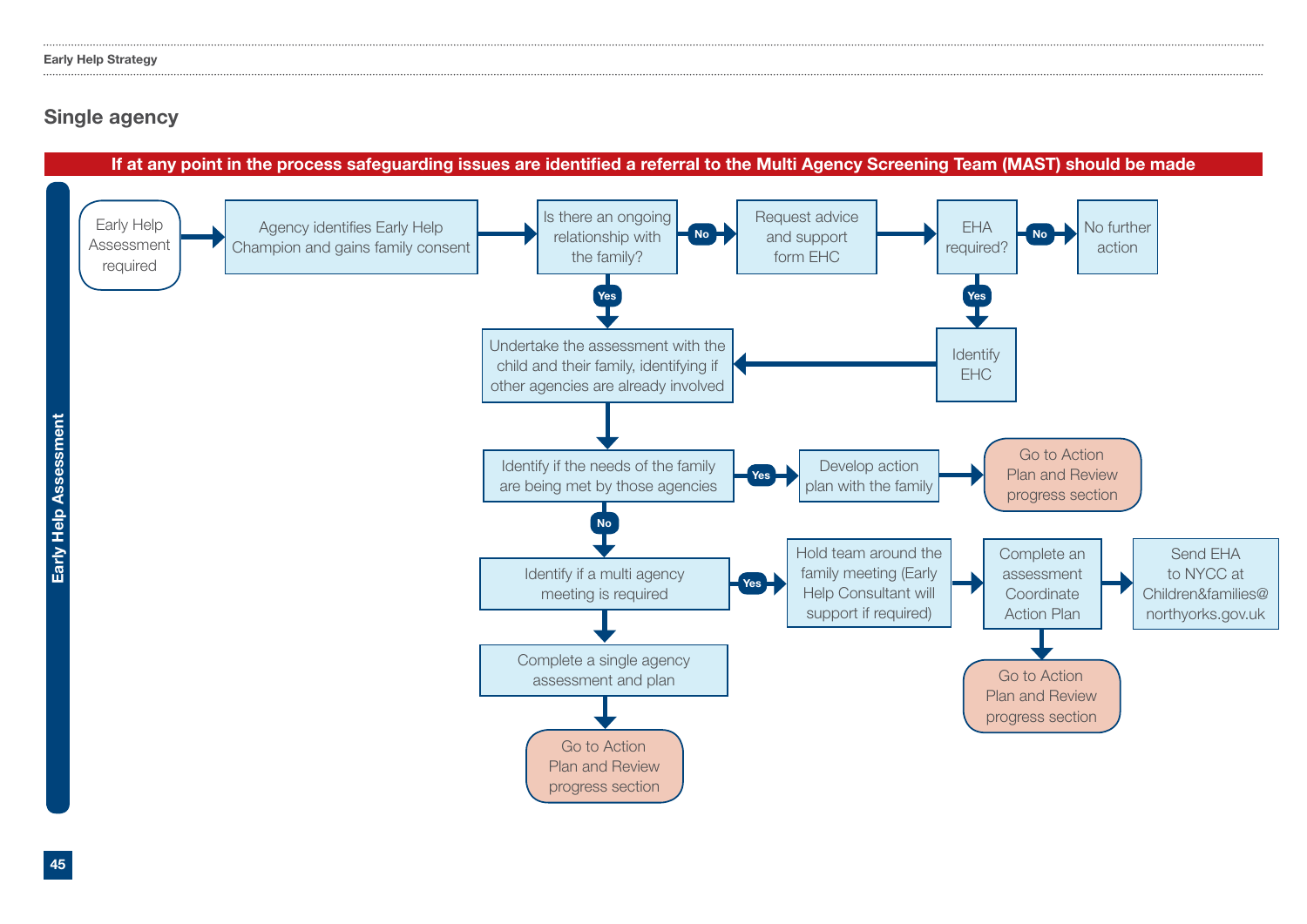### Multi agency – Team around the child

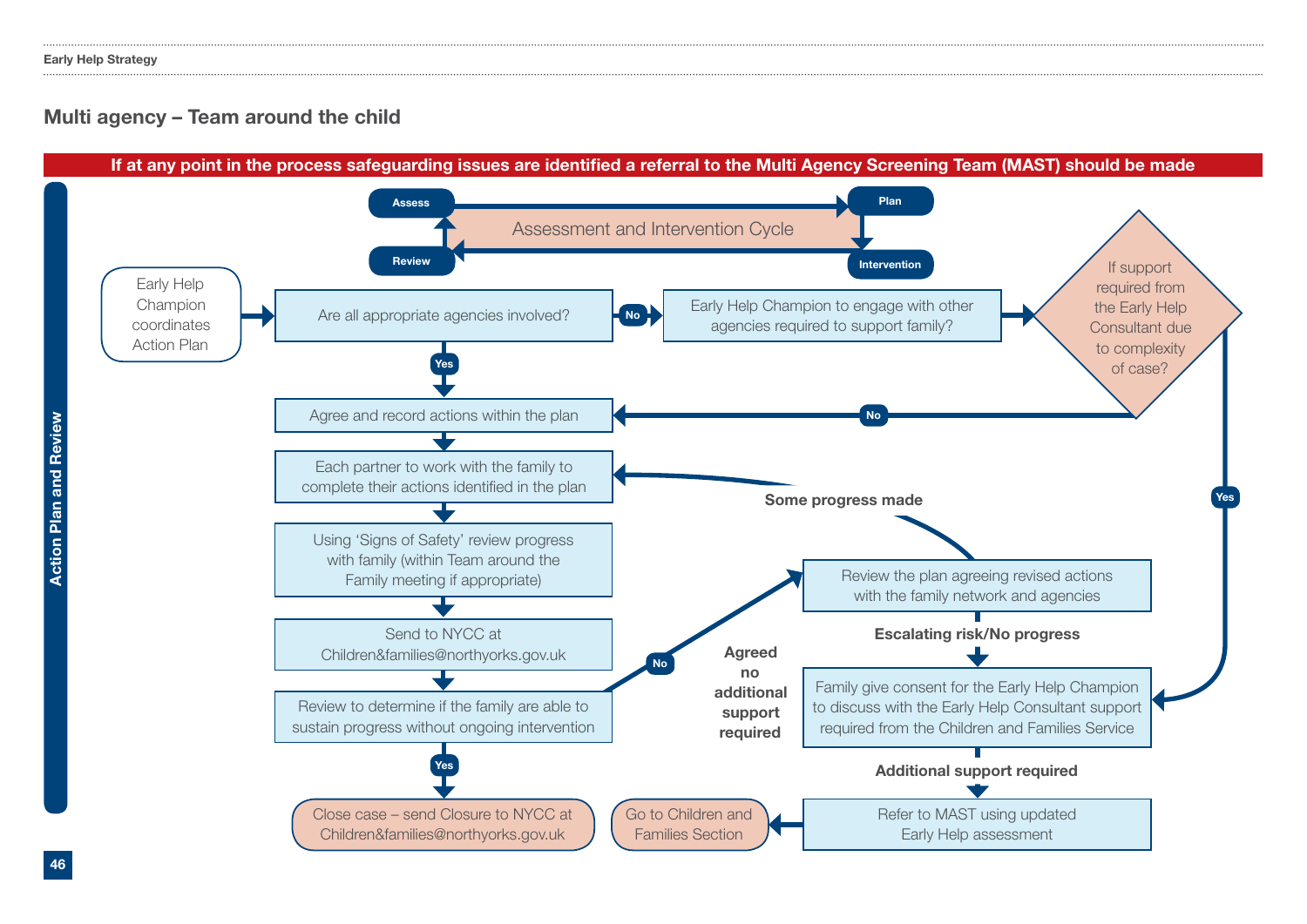### Children and Families – Targeted Whole Family Intervention